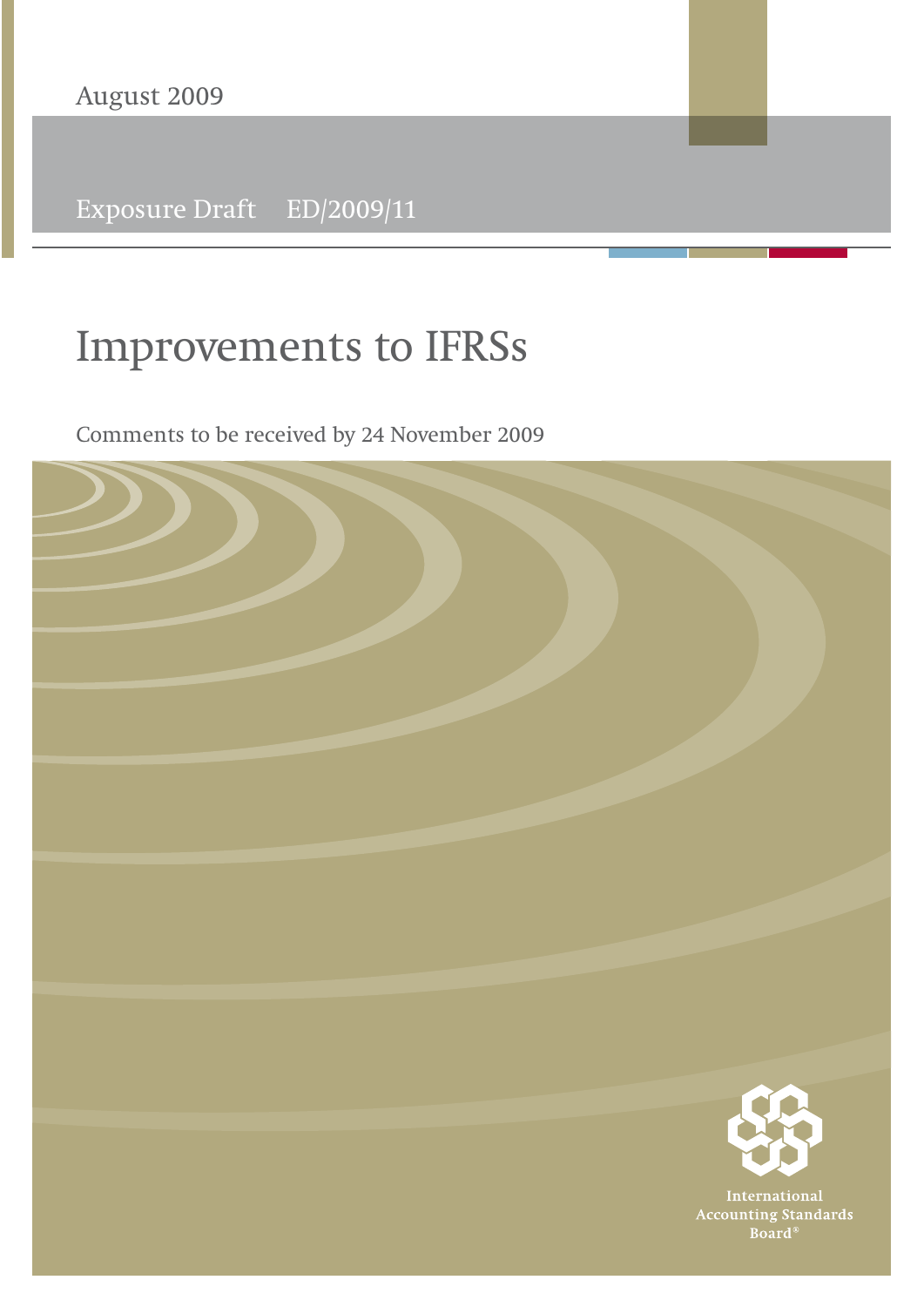# **IMPROVEMENTS TO IFRSs**

**(Proposed amendments to International Financial Reporting Standards)**

Comments to be received by 24 November 2009

**ED/2009/11**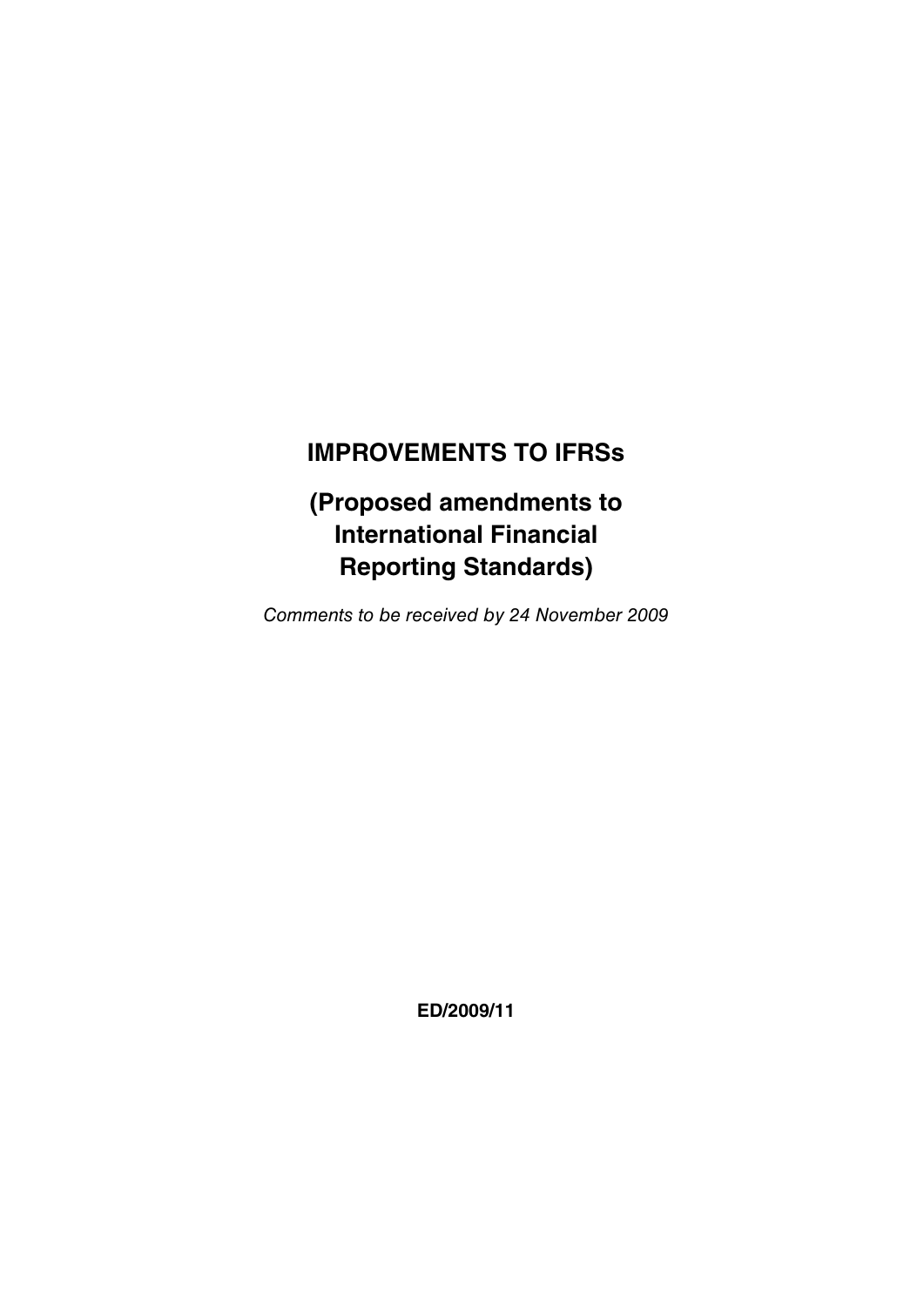*Improvements to IFRSs* (an exposure draft of proposed amendments to International Financial Reporting Standards) is published by the International Accounting Standards Board (IASB) for comment only. The proposals may be modified in the light of the comments received before being issued in final form as amendments to IFRSs. Comments on the exposure draft and the Basis for Conclusions should be submitted in writing so as to be received by **24 November 2009**. Respondents are asked to send their comments electronically to the IASB Website (www.iasb.org), using the 'Open to Comment' page.

All responses will be put on the public record unless the respondent requests confidentiality. However, such requests will not normally be granted unless supported by good reason, such as commercial confidence.

The IASB, the International Accounting Standards Committee Foundation (IASCF), the authors and the publishers do not accept responsibility for loss caused to any person who acts or refrains from acting in reliance on the material in this publication, whether such loss is caused by negligence or otherwise.

Copyright © 2009 IASCF®

ISBN: 978-1-907026-33-1

All rights reserved. Copies of the draft amendments and the accompanying documents may be made for the purpose of preparing comments to be submitted to the IASB, provided such copies are for personal or intra-organisational use only and are not sold or disseminated and provided each copy acknowledges the IASCF's copyright and sets out the IASB's address in full. Otherwise, no part of this publication may be translated, reprinted or reproduced or utilised in any form either in whole or in part or by any electronic, mechanical or other means, now known or hereafter invented, including photocopying and recording, or in any information storage and retrieval system, without prior permission in writing from the IASCF.



The IASB logo/the IASCF logo/'Hexagon Device', the IASC Foundation Education logo, 'IASC Foundation', '*e*IFRS', 'IAS', 'IASB', 'IASC', 'IASCF', 'IASs', 'IFRIC', 'IFRS', 'IFRSs', 'International Accounting Standards', 'International Financial Reporting Standards' and 'SIC' are Trade Marks of the IASCF.

**Additional copies of this publication may be obtained from: IASC Foundation Publications Department, 1st Floor, 30 Cannon Street, London EC4M 6XH, United Kingdom. Tel: +44 (0)20 7332 2730 Fax: +44 (0)20 7332 2749 Email: publications@iasb.org Web: www.iasb.org**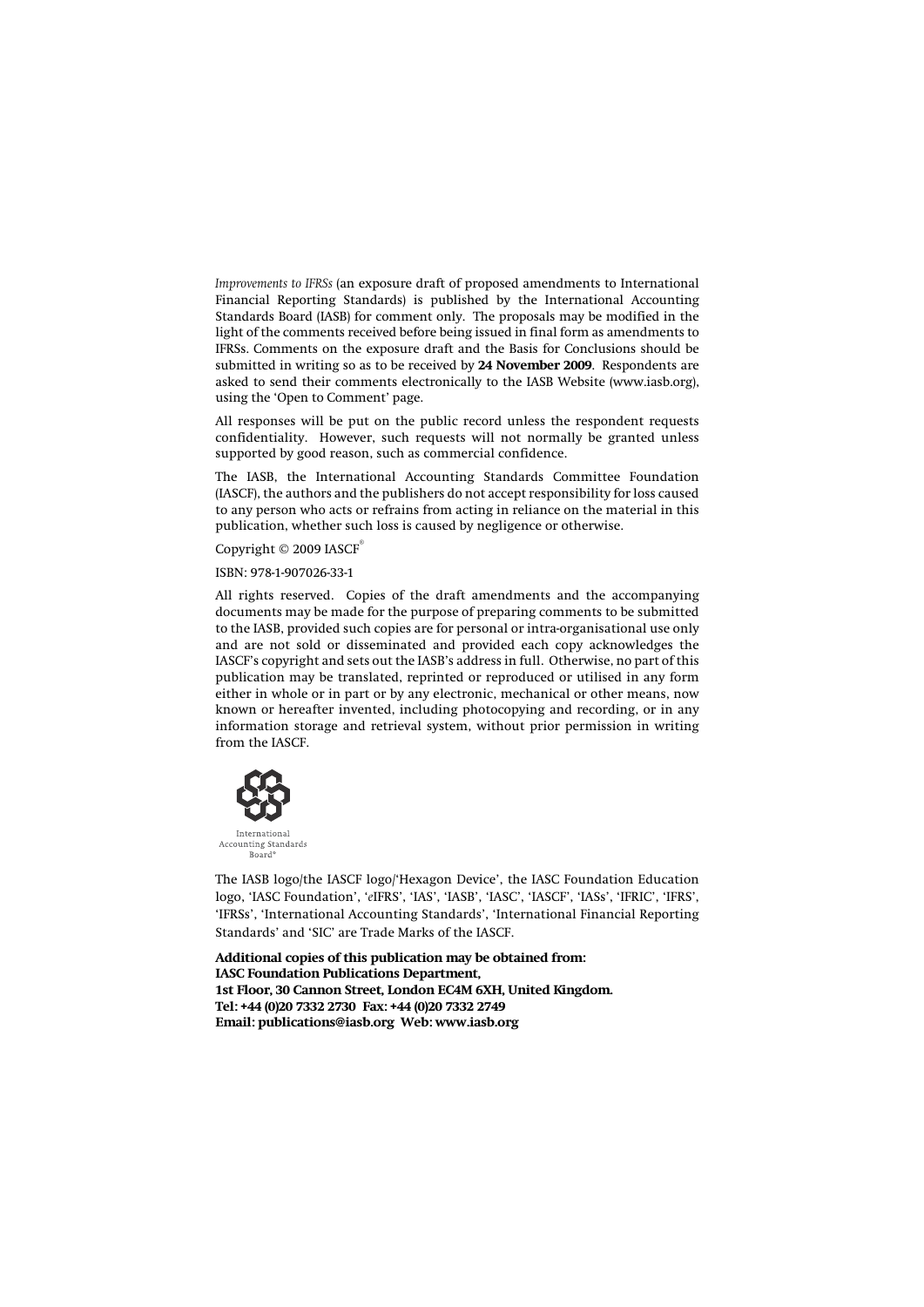# **CONTENTS**

pages

# **PROPOSED IMPROVEMENTS TO IFRSs**

**INTRODUCTION AND INVITATION TO COMMENT**

# **APPROVAL OF EXPOSURE DRAFT BY THE BOARD**

| <b>IFRS1</b>  | <b>First-time Adoption of International Financial Reporting</b>     |    |
|---------------|---------------------------------------------------------------------|----|
|               | <b>Standards</b>                                                    | 9  |
| <b>IFRS 3</b> | <b>Business Combinations</b>                                        | 15 |
| <b>IFRS 5</b> | <b>Non-current Assets Held for Sale and Discontinued Operations</b> | 25 |
| <b>IFRS 7</b> | <b>Financial Instruments: Disclosures</b>                           | 28 |
| IAS 1         | <b>Presentation of Financial Statements</b>                         | 35 |
| IAS 8         | Accounting Policies, Changes in Accounting Estimates and            |    |
|               | <b>Errors</b>                                                       | 39 |
| <b>IAS 27</b> | <b>Consolidated and Separate Financial Statements</b>               | 43 |
| <b>IAS 28</b> | <b>Investments in Associates</b>                                    | 50 |
| <b>IAS 34</b> | <b>Interim Financial Reporting</b>                                  | 53 |
| <b>IAS 40</b> | <b>Investment Property</b>                                          | 59 |
|               | <b>IFRIC 13 Customer Loyalty Programmes</b>                         | 63 |
|               |                                                                     |    |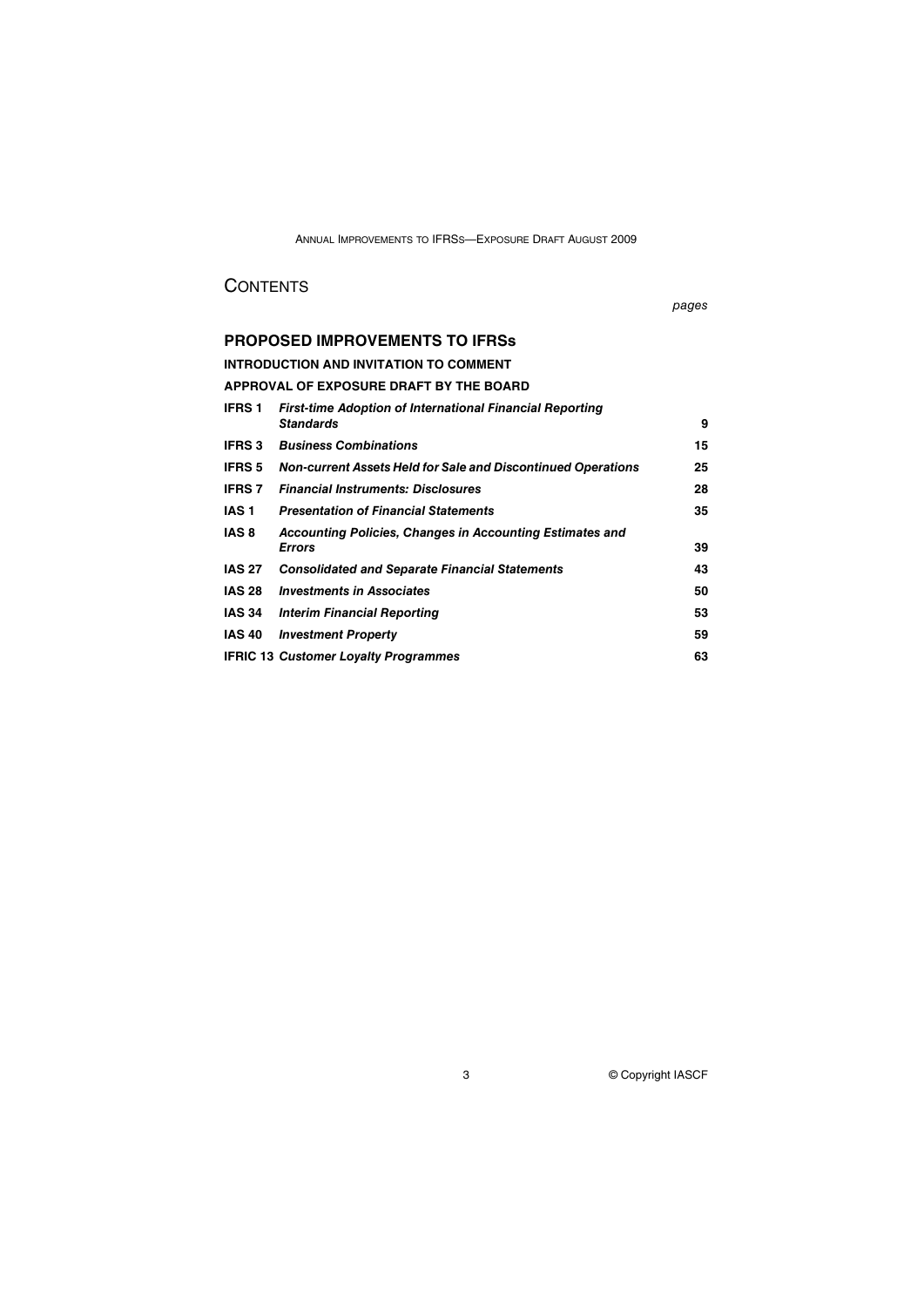### **Improvements to IFRSs**

### **Introduction**

The International Accounting Standards Board has published this exposure draft of proposed amendments to International Financial Reporting Standards (IFRSs) as part of its annual improvements project.

The project provides a streamlined process for dealing efficiently with a collection of non-urgent but necessary amendments to IFRSs.

### **Structure of exposure draft**

The exposure draft includes a chapter for each IFRS for which an amendment is proposed. Each chapter includes:

- (a) an explanation of the proposed amendment;
- (b) when necessary, any specific additional question unique to that proposed amendment;
- (c) the paragraphs of the IFRS or implementation guidance that are affected by the proposed amendment;
- (d) the proposed effective date of each proposed amendment; and
- (e) the basis for the Board's conclusions in proposing the amendment.

Some proposed amendments involve consequential amendments to other IFRSs. Those consequential amendments are included in the chapter that sets out the proposed amendment for the IFRS.

#### **Invitation to comment**

The Board invites comments on the proposed amendments. It would particularly welcome answers to the questions set out below. Comments are most helpful if they:

- (a) answer the question as stated;
- (b) indicate the specific paragraph or paragraphs to which they relate;
- (c) contain a clear rationale;
- (d) describe any alternative the Board should consider.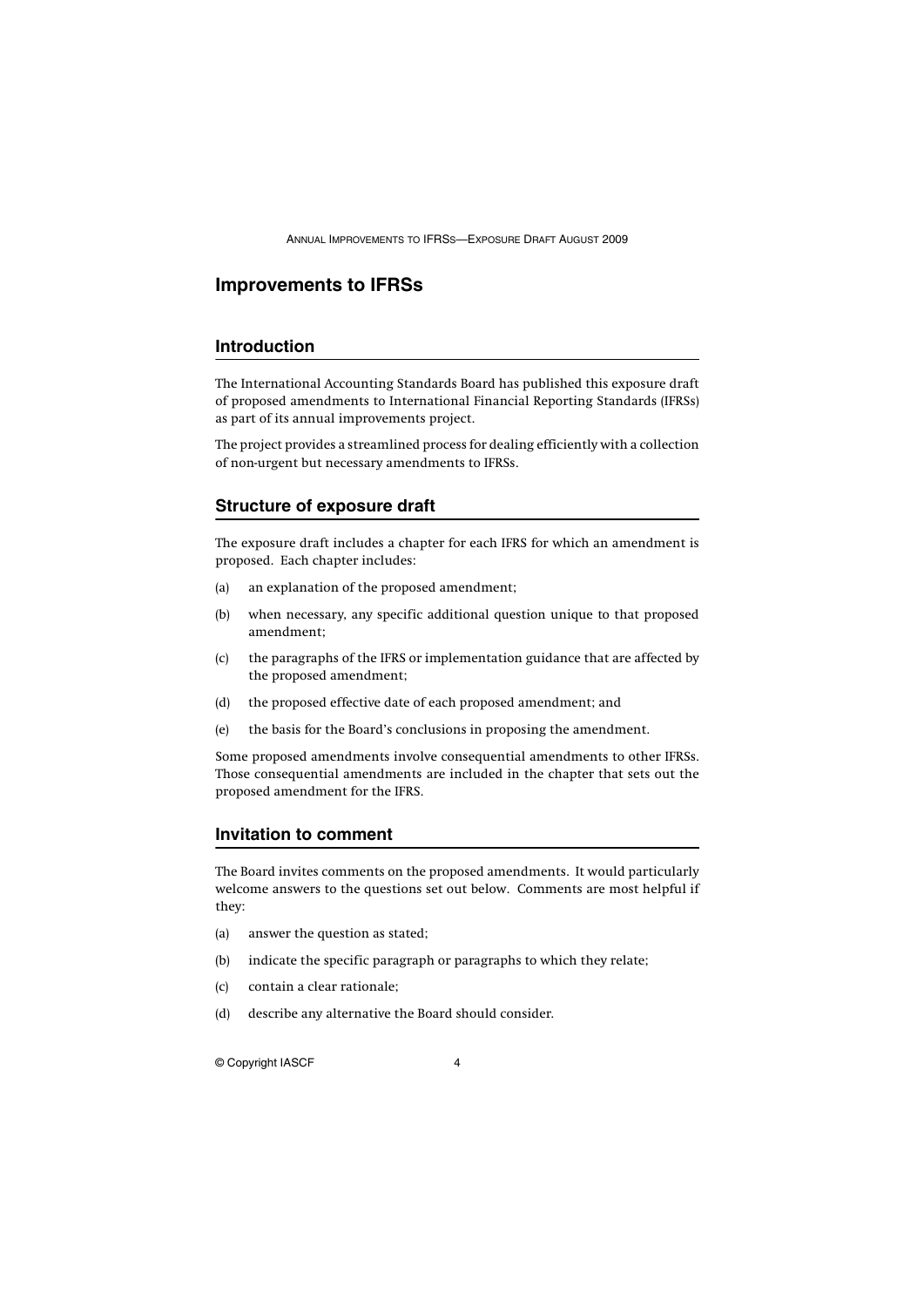Respondents need not comment on all of the proposed amendments or all of the questions for any amendment. The Board is not requesting comments on matters in the IFRSs not addressed in the exposure draft.

The Board will consider all comments received in writing by 24 November 2009. In considering the comments, the Board will base its conclusions on the merits of the arguments for and against each alternative, not on the number of responses supporting each alternative.

### **General questions (applicable to all proposed amendments)**

### **Question 1**

Do you agree with the Board's proposal to amend the IFRS as described in the exposure draft? If not, why and what alternative do you propose?

#### **Question 2**

Do you agree with the proposed transition provisions and effective date for the issue as described in the exposure draft? If not, why and what alternative do you propose?

### **Specific questions**

#### **Question 3**

The Board proposes changes to IAS 34 *Interim Financial Reporting* to emphasise its disclosure principles. It also adds to the guidance to illustrate better how to apply these principles. The Board published an exposure draft *Fair Value Measurement* in May 2009. In that exposure draft, the Board proposes that all of the fair value measurement disclosures required in IFRS 7 *Financial Instruments: Disclosures* for annual financial statements should also be required for interim financial statements.

Do you agree that this proposed amendment is likely to lead to more useful information being made available to investors and other users of interim financial reports? If not, why? What would you propose instead and why?

### **Question 4**

The Board proposes changes to IAS 34 *Interim Financial Reporting*. Do you agree that amending IAS 34 to require particular disclosures to be made in interim financial statements is a more effective way of ensuring that users of interim financial statements are provided with useful information? If not, why? What approach would you propose instead and why?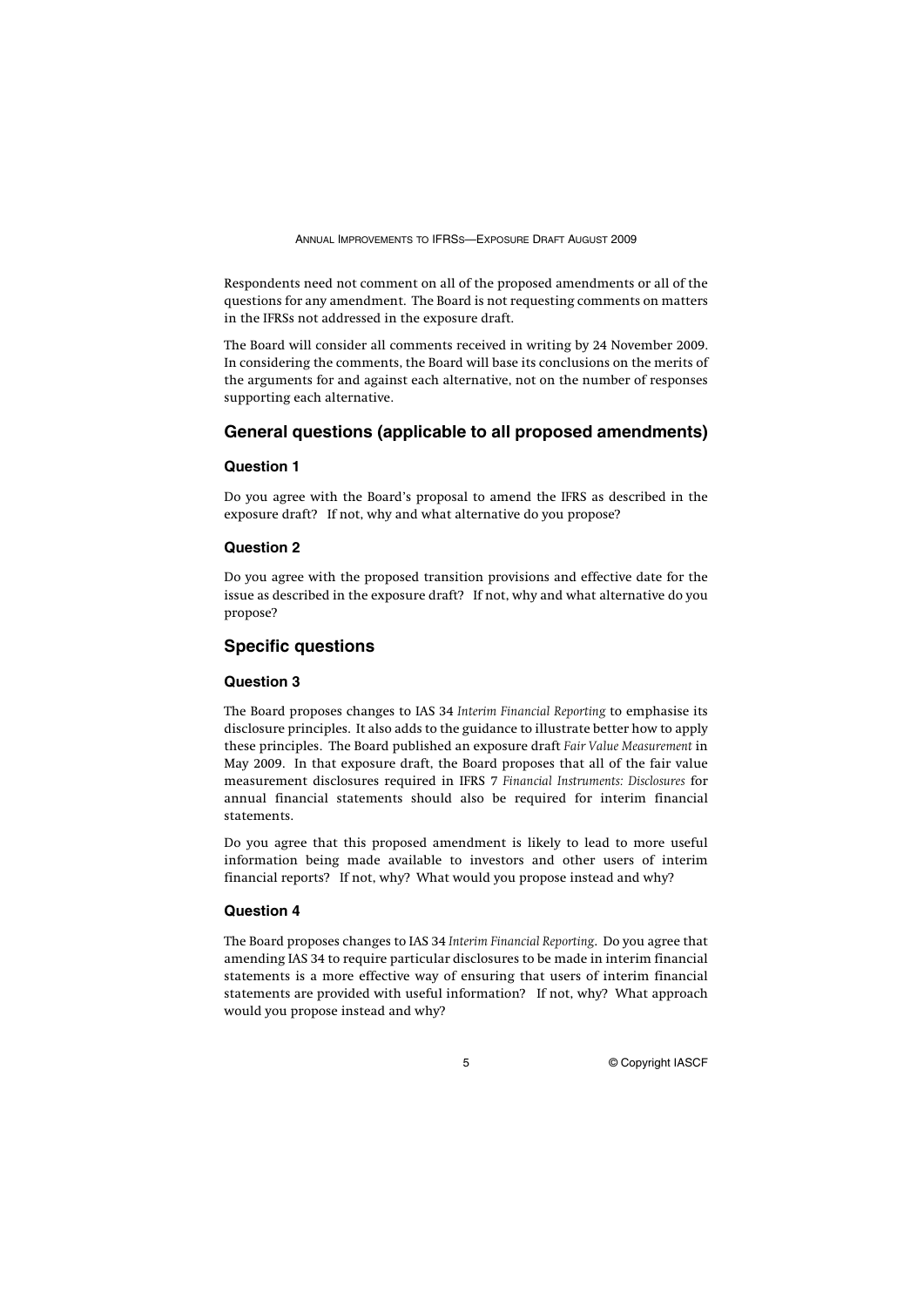### **Question 5**

The Board proposes to amend IAS 40 *Investment Property* to remove the requirement to transfer investment property carried at fair value to inventory when it will be developed for sale, to add a requirement for investment property held for sale to be displayed as a separate category in the statement of financial position and to require disclosures consistent with IFRS 5 *Non-current Assets Held for Sale and Discontinued Operations*. Do you agree that the proposed amendment should be included within *Improvements to IFRSs* or should a separate project be undertaken to address this issue? If you believe a separate project should be undertaken, please explain why.

#### **IFRSs addressed**

The following table shows the topics addressed by these proposed amendments.

| <b>IFRS</b>                                                                     | <b>Subject of amendment</b>                                                                                                                           |  |  |
|---------------------------------------------------------------------------------|-------------------------------------------------------------------------------------------------------------------------------------------------------|--|--|
| <b>IFRS 1 First-time Adoption of</b><br>International Financial Reporting       | Accounting policy changes in the year<br>of adoption                                                                                                  |  |  |
| <b>Standards</b>                                                                | Revaluation basis as deemed cost                                                                                                                      |  |  |
| <b>IFRS 3 Business Combinations</b>                                             | Transition requirements for contingent<br>consideration from a business<br>combination that occurred before the<br>effective date of the revised IFRS |  |  |
|                                                                                 | Measurement of non-controlling<br>interests                                                                                                           |  |  |
|                                                                                 | Un-replaced and voluntarily replaced<br>share-based payment awards                                                                                    |  |  |
| <b>IFRS 5 Non-current Assets Held for</b><br>Sale and Discontinued Operations   | Application of IFRS 5 to loss of<br>significant influence over an associate<br>or a jointly controlled entity                                         |  |  |
| <b>IFRS 7 Financial Instruments:</b><br><b>Disclosures</b>                      | Clarifications of disclosures                                                                                                                         |  |  |
| <b>IAS 1 Presentation of Financial</b><br><b>Statements</b>                     | Clarification of statement of changes in<br>equity                                                                                                    |  |  |
| IAS 8 Accounting Policies, Changes in<br><b>Accounting Estimates and Errors</b> | Change in terminology to the qualitative<br>characteristics                                                                                           |  |  |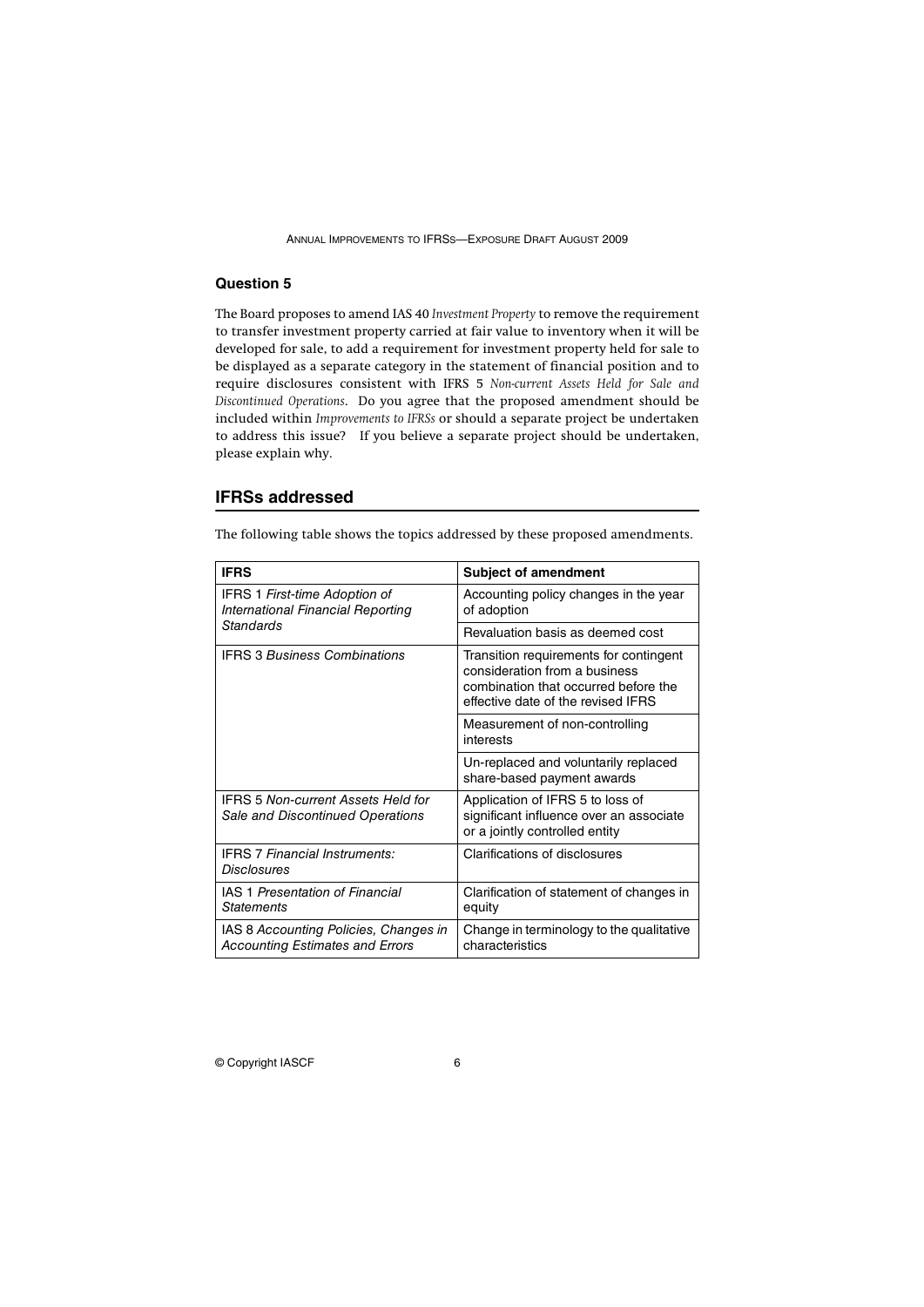| ANNUAL IMPROVEMENTS TO IFRSS—EXPOSURE DRAFT AUGUST 2009 |  |  |  |  |  |  |  |
|---------------------------------------------------------|--|--|--|--|--|--|--|
|---------------------------------------------------------|--|--|--|--|--|--|--|

| IAS 27 Consolidated and Separate<br><b>Financial Statements</b> | Impairment of investments in<br>associates in the separate financial<br>statements of the investor                           |  |  |
|-----------------------------------------------------------------|------------------------------------------------------------------------------------------------------------------------------|--|--|
|                                                                 | Transition requirements for<br>amendments made as a result of<br>IAS 27 (as amended in 2008) to<br>IAS 21, IAS 28 and IAS 31 |  |  |
| IAS 28 Investments in Associates                                | Partial use of fair value for<br>measurement of associates                                                                   |  |  |
| IAS 34 Interim Financial Reporting                              | Significant events and transactions                                                                                          |  |  |
| <b>IAS 40 Investment Property</b>                               | Change from fair value model to cost<br>model                                                                                |  |  |
| <b>IFRIC 13 Customer Lovalty</b><br>Programmes                  | Fair value of award credit                                                                                                   |  |  |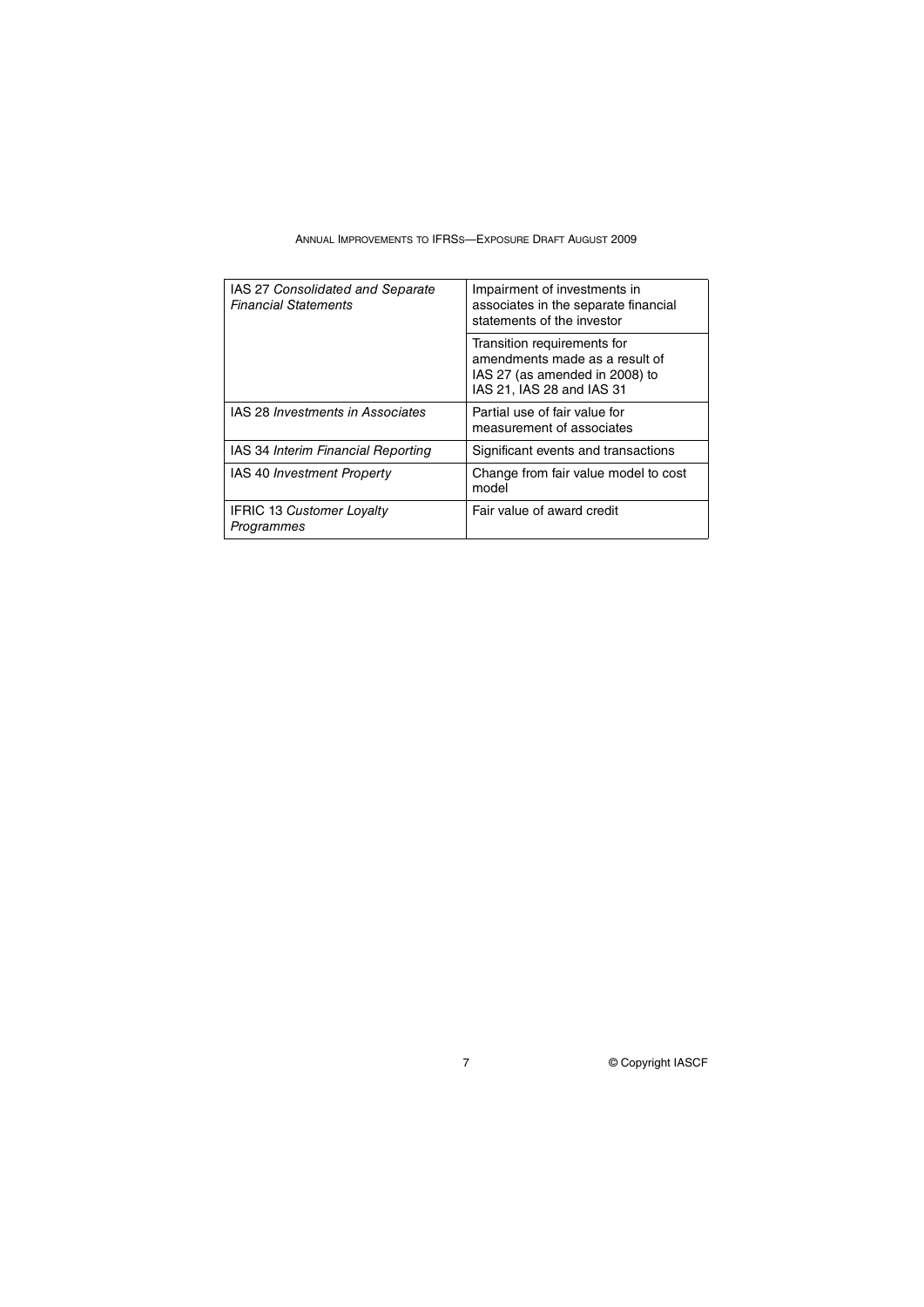# **Approval by the Board of** *Improvements to IFRSs* **(proposed amendments to International Financial Reporting Standards)**

*Improvements to IFRSs* (proposed amendments to International Financial Reporting Standards) was approved for publication by twelve of the fifteen members of the International Accounting Standards Board. Messrs Finnegan and Gomes and Ms McConnell abstained from voting in view of their recent appointment to the Board.

Sir David Tweedie Chairman Stephen Cooper Philippe Danjou Jan Engström Patrick Finnegan Robert P Garnett Gilbert Gélard Amaro Luiz de Oliveira Gomes Prabhakar Kalavacherla James J Leisenring Patricia McConnell Warren J McGregor John T Smith Tatsumi Yamada Wei-Guo Zhang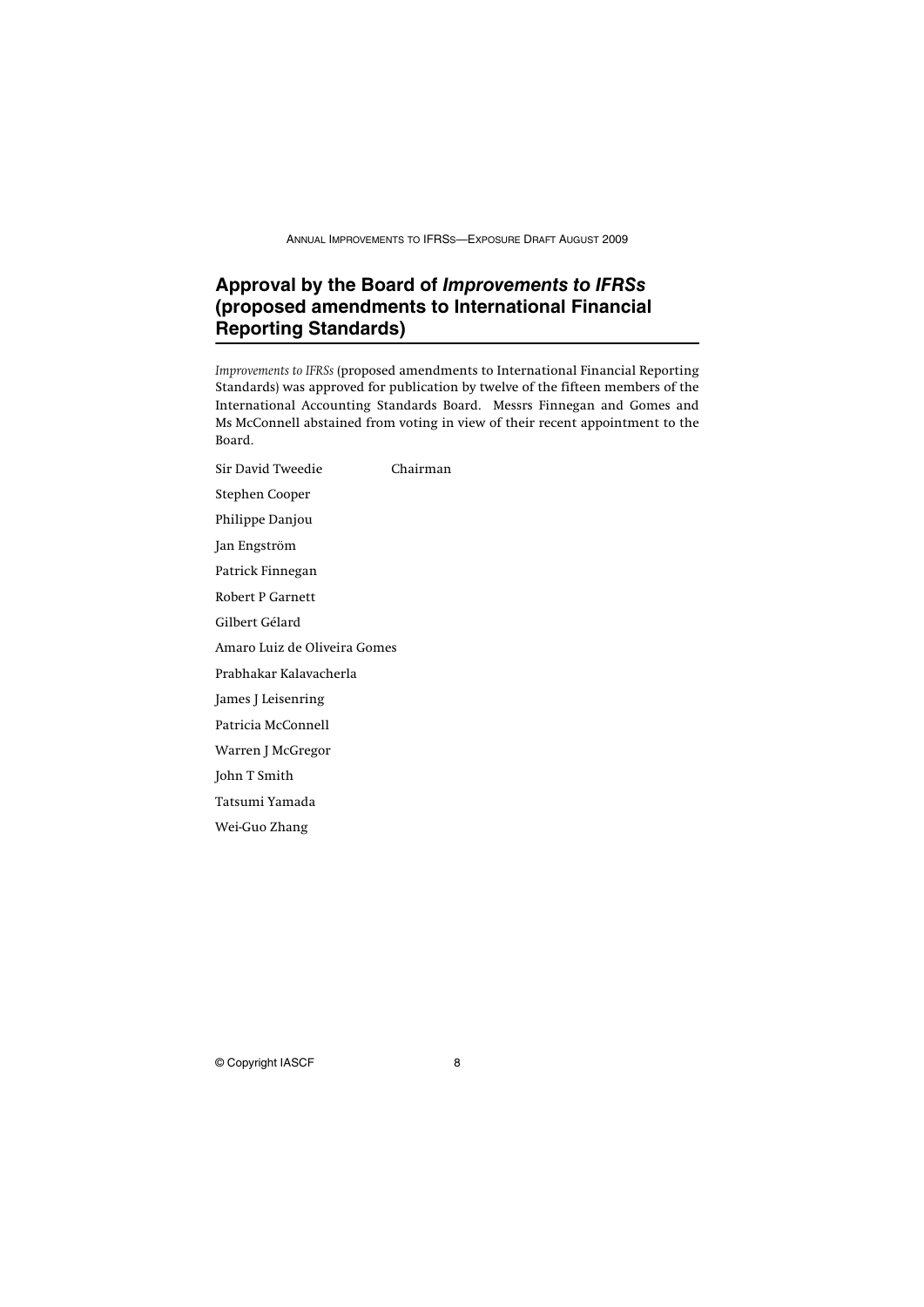# **Proposed amendments to IFRS 1** *First-time Adoption of International Financial Reporting Standards*

### **Introduction**

The Board proposes the following amendments to IFRS 1 *First-time Adoption of International Financial Reporting Standards*.

### **Accounting policy changes in the year of adoption**

The Board proposes to amend IFRS 1 to clarify that if a first-time adopter changes its accounting policies or its use of the exemptions in IFRS 1 after it has published an interim financial report in accordance with IAS 34 *Interim Financial Reporting* it explains those changes and updates the reconciliations required by paragraph 24(a) and (b).

### **Revaluation basis as deemed cost**

The Board proposes to amend IFRS 1 to clarify the scope of the exemption in paragraph D8 that permits a first-time adopter to use a revaluation basis as 'deemed cost' when an event such as a privatisation triggered a revaluation at or before the date of transition to IFRSs. The proposal reflects the Board's conclusion that its reasons for granting that exemption were equally valid for similar revaluations that occurred after the date of transition to IFRSs but during the periods covered by the first IFRS financial statements.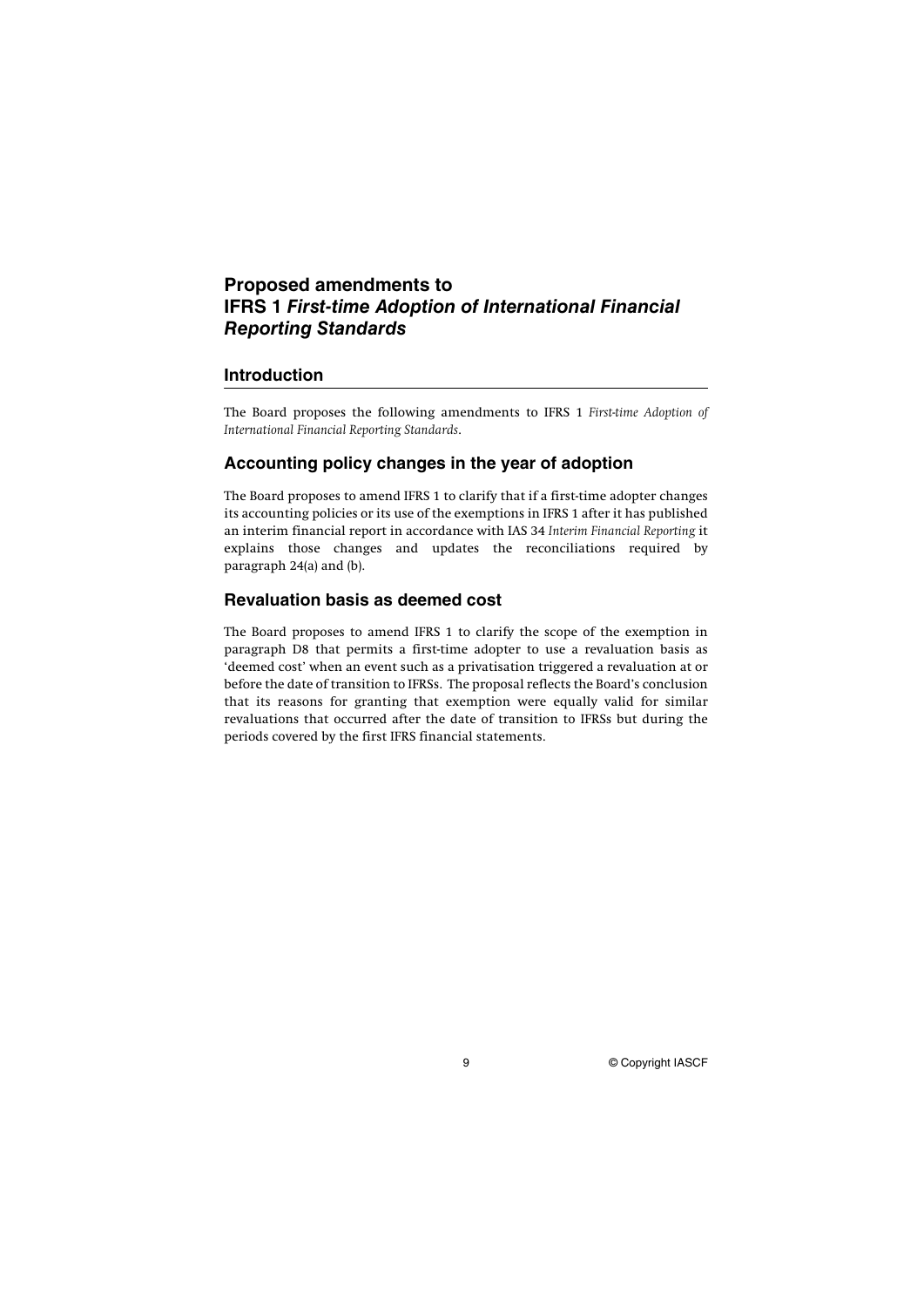# **Proposed amendments to IFRS 1** *First-time Adoption of International Financial Reporting Standards*

Paragraphs 27 and 32 are amended (new text is underlined and deleted text is struck through). Paragraphs 27A and 39B are added.

### **Presentation and disclosure**

- 27 IAS 8 does not deal with apply to the changes in accounting policies that occur when an entity makes when it first adopts IFRSs or to changes in those policies until it presents its first IFRS financial statements. Therefore, IAS 8's requirements for disclosures about changes in accounting policies do not apply in an entity's first IFRS financial statements.
- 27A If during the period covered by its first IFRS financial statements an entity changes its accounting policies or its use of the exemptions contained in this IFRS, it shall explain the changes in accordance with paragraph 23 and update the reconciliations required by paragraph 24(a) and (b).
- 32 To comply with paragraph 23, if an entity presents an interim financial report in accordance with IAS 34 for part of the period covered by its first IFRS financial statements, the entity shall satisfy the following requirements in addition to the requirements of IAS 34:
	- (a) Each such interim financial report shall, if the entity presented an interim financial report for the comparable interim period of the immediately preceding financial year, include:
		- (i) a reconciliation of its equity in accordance with previous GAAP at the end of that comparable interim period to its equity under IFRSs at that date; and
		- (ii) a reconciliation to its total comprehensive income in accordance with IFRSs for that comparable interim period (current and year to date). The starting point for that reconciliation shall be total comprehensive income in accordance with previous GAAP for that period or, if an entity did not report such a total, profit or loss in accordance with previous GAAP.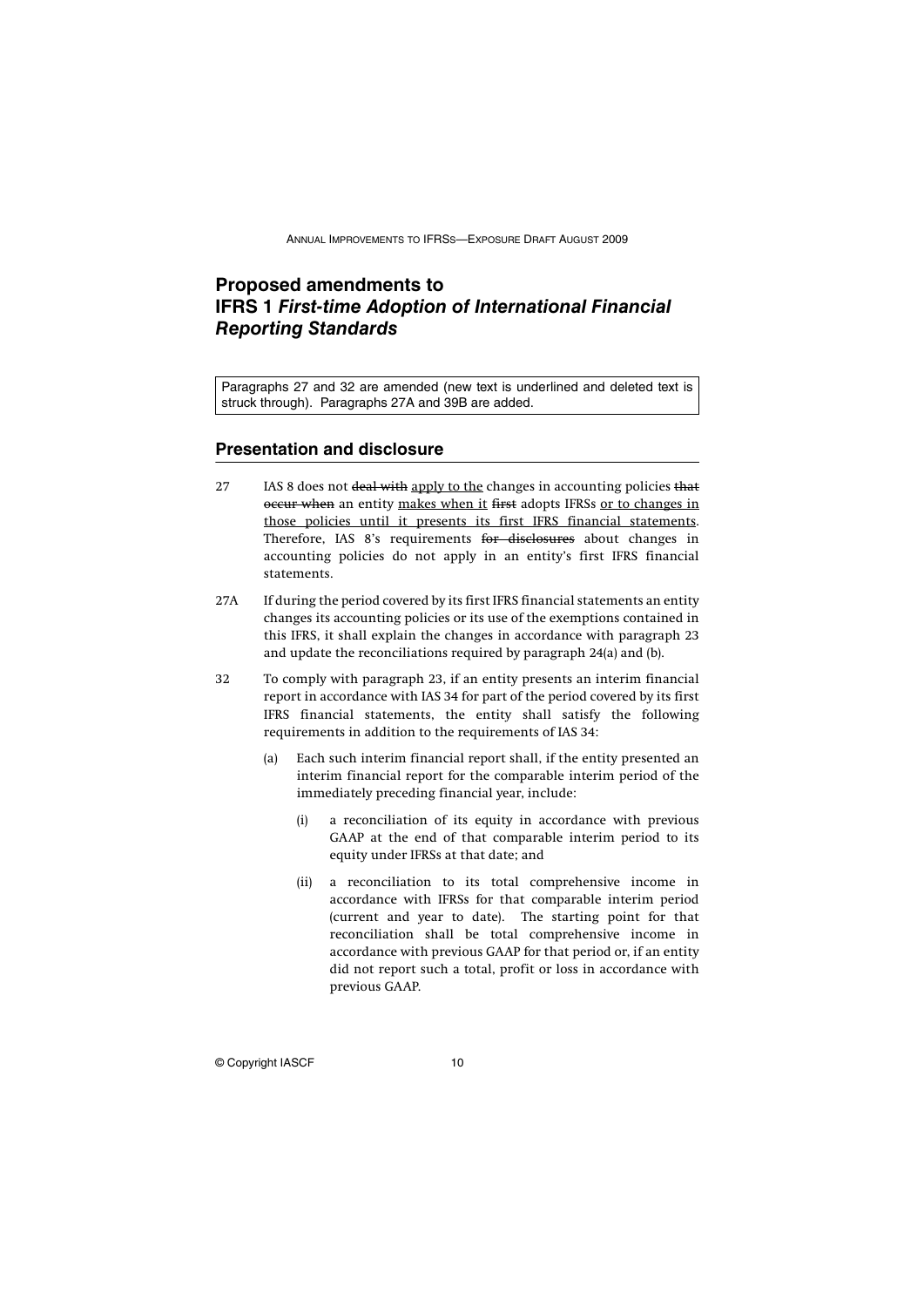#### PROPOSED AMENDMENTS TO IFRS 1

- (b) In addition to the reconciliations required by (a), an entity's first interim financial report in accordance with IAS 34 for part of the period covered by its first IFRS financial statements shall include the reconciliations described in paragraph 24(a) and (b) (supplemented by the details required by paragraphs 25 and 26) or a cross-reference to another published document that includes these reconciliations.
- (c) If during the period covered by its first IFRS financial statements, an entity changes its accounting policies or its use of the exemptions contained in this IFRS, it shall explain the changes in accordance with paragraph 23 and update the reconciliations required by this paragraph.

### **Effective date**

39B *Improvements to IFRSs* issued in [date] added paragraph 27A and amended paragraphs 27, 32 and D8. An entity shall apply those amendments for annual periods beginning on or after 1 January 2011. If an entity had first applied IFRSs in an earlier period, the entity is permitted to apply the amendment to paragraph D8 in the first annual period after the amendment is effective as if it had been available in that earlier period. Earlier application is permitted. If an entity applies the amendments for an earlier period it shall disclose that fact.

In Appendix D paragraph D8 is amended (new text is underlined and deleted text is struck through).

### **Fair value or revaluation as deemed cost**

D8 A first-time adopter may have established a deemed cost in accordance with previous GAAP for some or all of its assets and liabilities by measuring them at their fair value at one particular date because of an event such as a privatisation or initial public offering. If the <u>measurement date is before the end of the first IFRS reporting period,<sup>\*</sup> the</u> first-time adopter It may use such event-driven fair value measurements as deemed cost for IFRSs at the date of that measurement. If the measurement date is after the first-time adopter's date of transition to

Note for readers of the exposure draft: IFRS 1 defines the first IFRS reporting period as the period covered by an entity's first IFRS financial statements.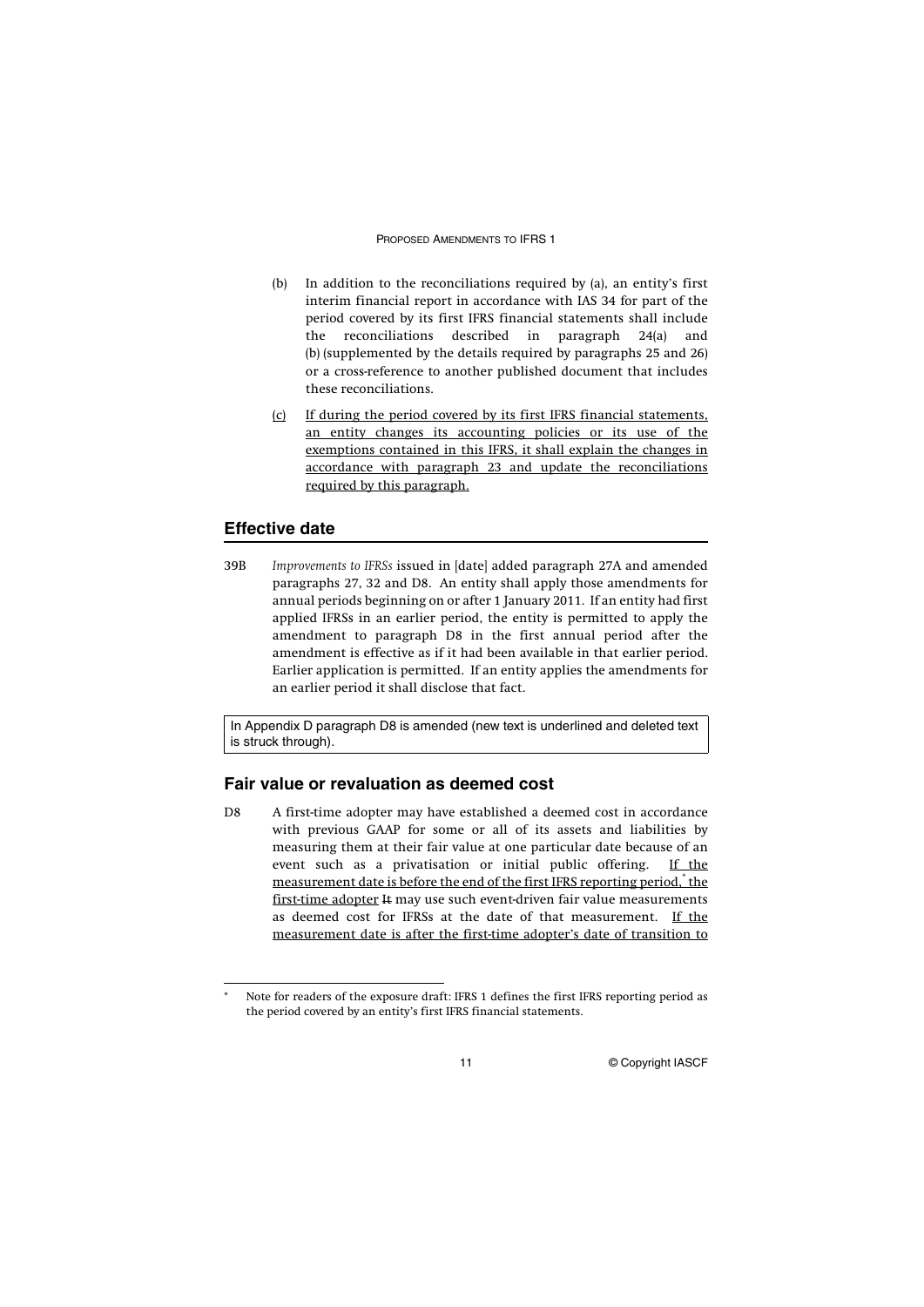IFRSs, the entity may elect a deemed cost at the date of transition that meets the criteria in paragraphs D5–D7. The event-driven fair value measurement within the entity's first IFRS reporting period is recognised as deemed cost when the event occurs.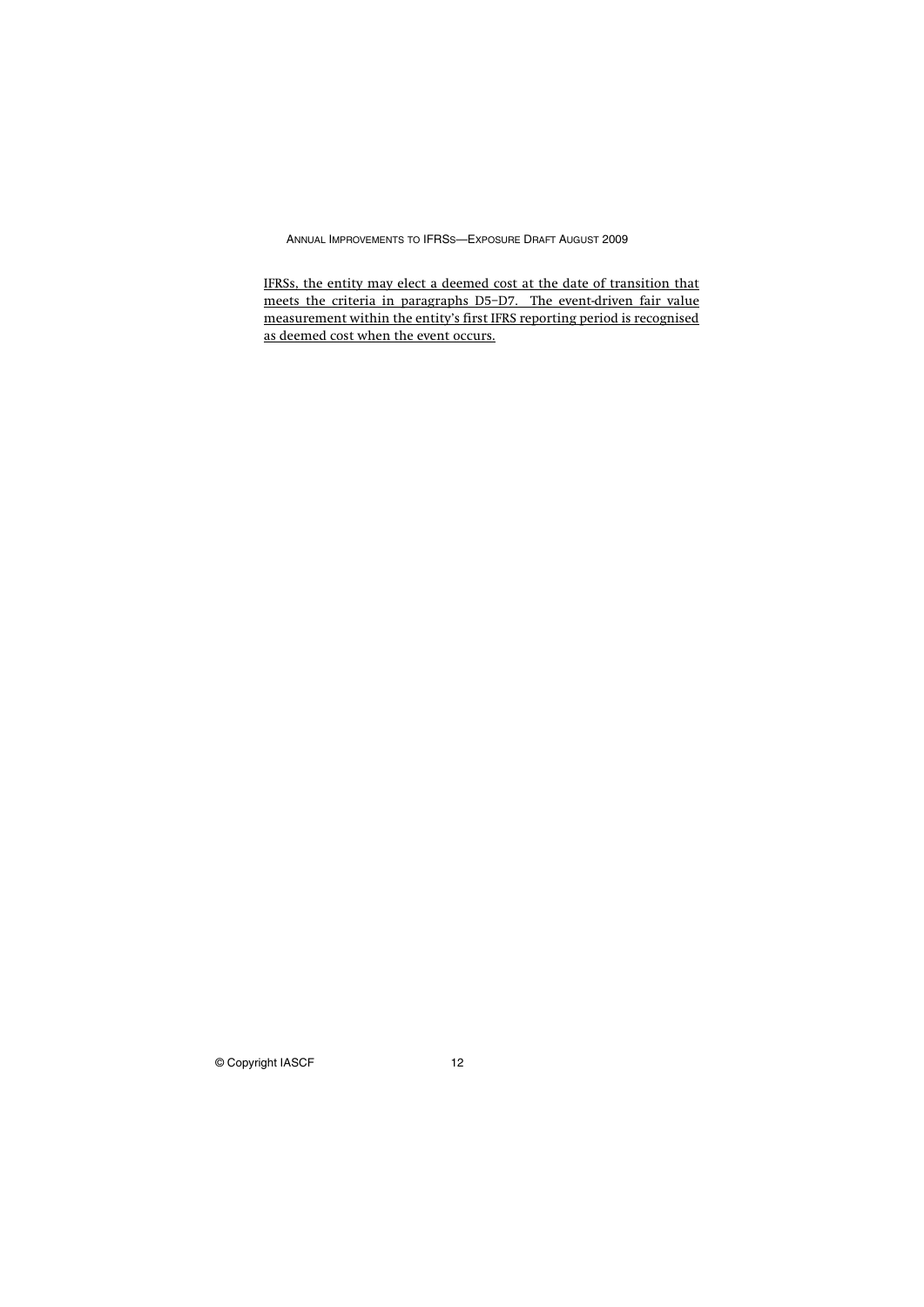PROPOSED AMENDMENTS TO IFRS 1

# **Basis for Conclusions on proposed amendments to IFRS 1** *First-time Adoption of International Financial Reporting Standards*

*This Basis for Conclusions accompanies, but is not part of, the proposed amendments.*

### **Accounting policy changes in the year of adoption**

- BC1 The Board received a request to clarify whether a first-time adopter is exempt from all the requirements of IAS 8 for the interim and annual periods presented in its first IFRS financial statements. If IAS 8 does not apply, the Board was asked what, if any, requirements apply when an entity changes its accounting policies between the first interim financial statements it presents in accordance with IFRSs and its first annual financial statements. A similar question arises with respect to changes an entity might make in the IFRS 1 exemptions it chooses to apply.
- BC2 The Board noted that IFRS 1 requires an entity to explain how transition from a different accounting framework to IFRSs affected its reported financial position, results and cash flows. In particular, IFRS 1 requires reconciliations of profit or loss and of equity reported under previous GAAP to those under IFRSs at both the date of transition to IFRSs and the end of the latest period presented in the entity's most recent annual financial statements under previous GAAP. If an entity presents interim financial reports in accordance with IAS 34, its first interim financial report for part of the period covered by its first IFRS financial statements must include those reconciliations.
- BC3 The Board concluded that to comply with IFRS 1's requirement to explain its transition to IFRS, an entity should be required to explain any changes in its accounting policies or IFRS 1 exemptions it applied between its first IFRS interim financial report and its first IFRS annual financial statements. The Board decided that the most useful information it could require was updated reconciliations between previous GAAP and IFRSs.

### **Revaluation basis as deemed cost**

BC4 As part of its annual improvements project in 2009, the Board reconsidered the scope of paragraph D8. At that time, paragraph D8 was applicable to events such as a privatisation or initial public offering that took place before the date of transition to IFRSs, but not if the event was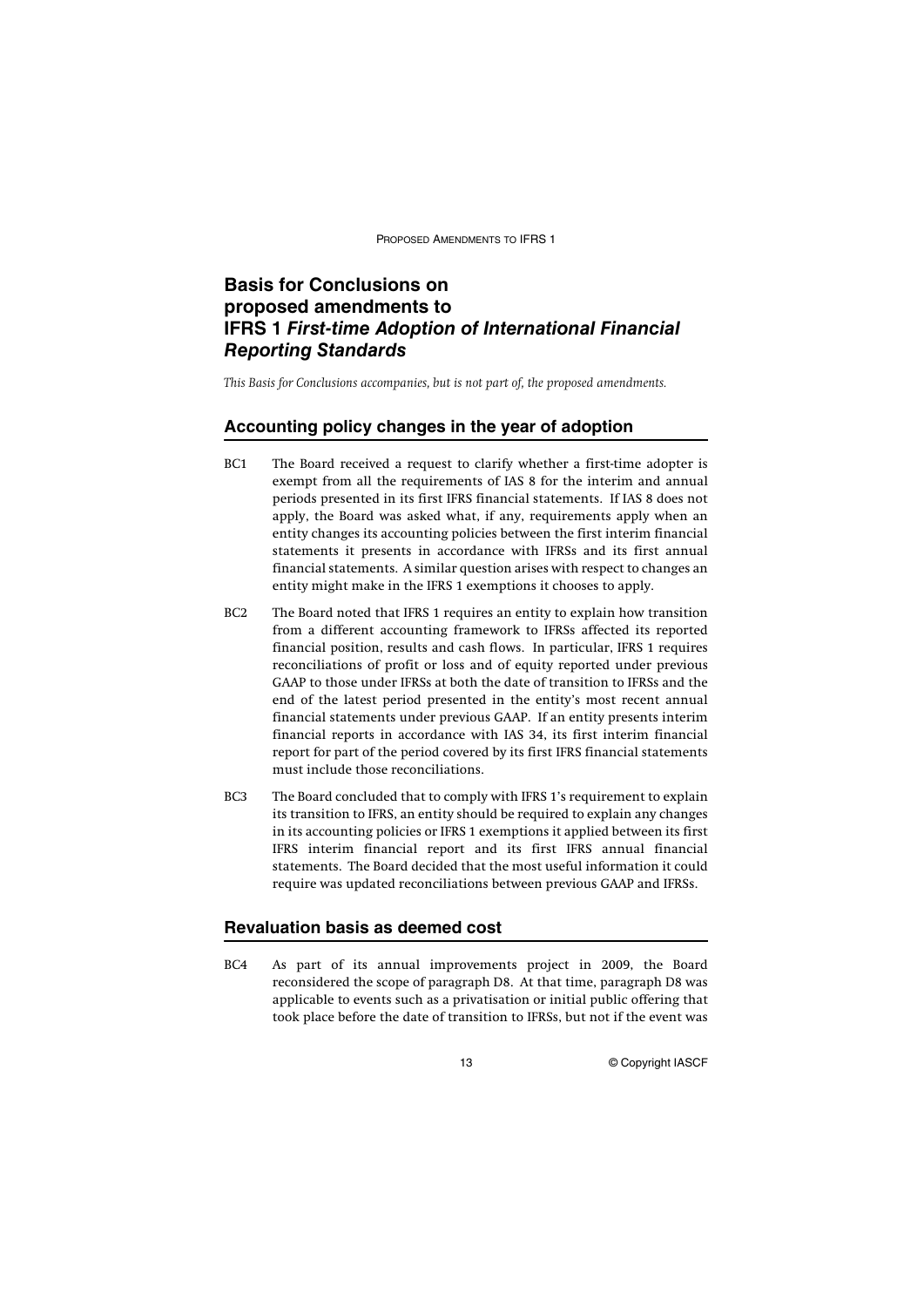later. The Board concluded that its reasons for granting the exemption in paragraph D8 were equally valid for such events that occurred after the date of transition to IFRSs but during the periods covered by the first-time adopter's first IFRS financial statements. Therefore, the Board proposes to amend paragraph D8 to reflect that conclusion.

- BC5 When deliberating comparative presentation for the proposed amendment, one option the Board considered requires an entity to establish the deemed cost on the date of transition to IFRSs using the revaluation amounts subsequently obtained on the date of measurement, adjusted to exclude any depreciation, amortisation or impairment between the date of transition to IFRSs and the date of that measurement. That would result in the balances on the date of measurement approximating the revaluation amounts. Although some believe that this presentation gives better comparability throughout the first IFRS reporting period, others object to it on the basis that making such adjustments requires hindsight and the computed carrying amounts on the date of transition are neither the revalued assets' historical costs nor their fair values on that date.
- BC6 Therefore, the Board decided to require an entity to establish the deemed cost as of the event-driven fair value measurement date and, for the periods before that date, present historical costs or other amounts already permitted by IFRS 1. The Board notes that this proposed presentation overcomes the use of hindsight. It also presents supportable carrying amounts for such assets on the date of transition that are broadly consistent with the existing requirements of IFRS 1 and with the principle of the transition. Because any significant adjustments related to an event that triggers such a revaluation would already be highlighted in the first IFRS financial statements and disclosures, the proposed presentation clearly identifies the effects of any significant difference in depreciation or amortisation between the periods before and after the date of measurement.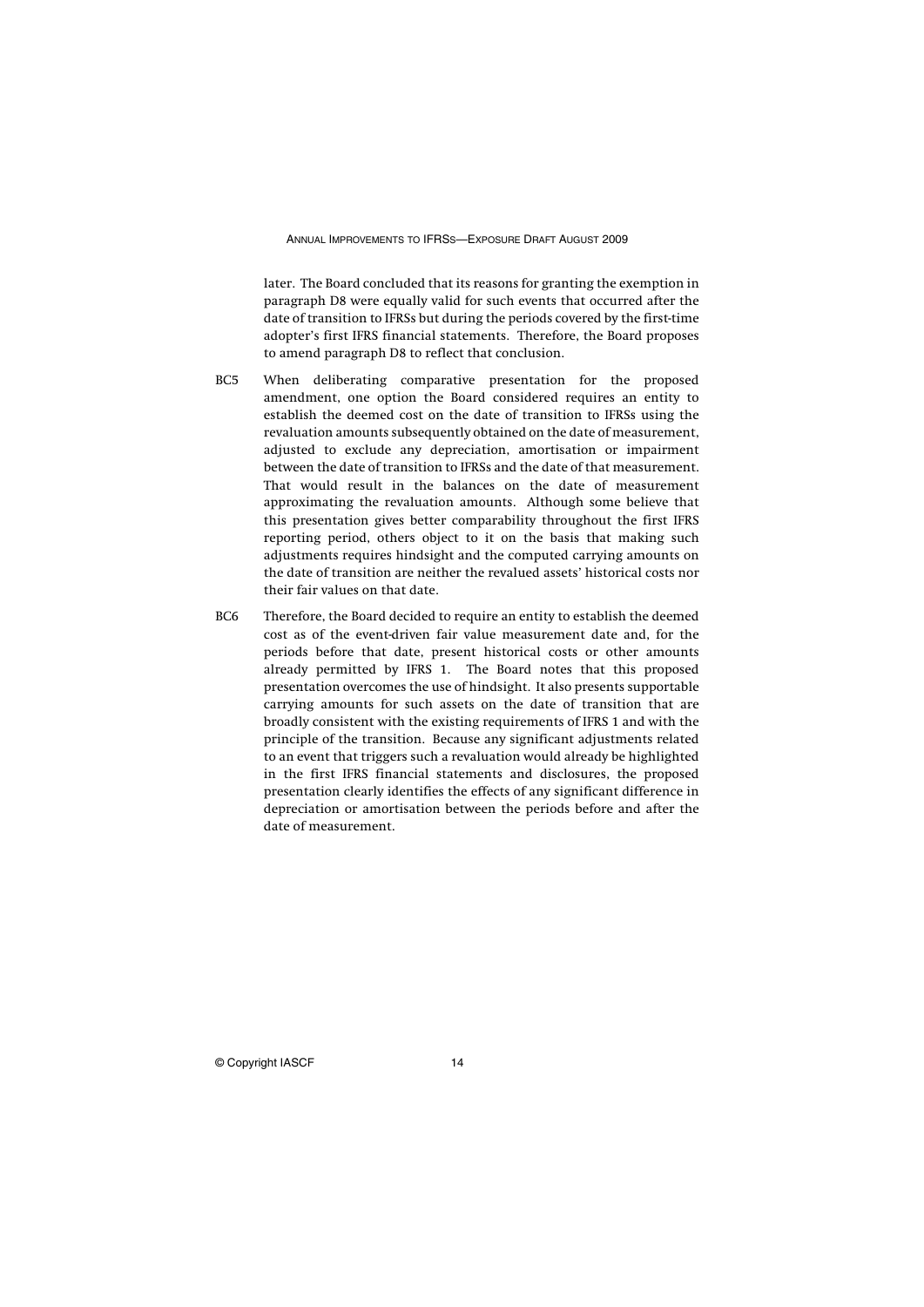PROPOSED AMENDMENTS TO IFRS 3

# **Proposed amendments to IFRS 3** *Business Combinations* **(as revised in 2008)**

#### **Introduction**

The Board proposes the following amendments to IFRS 3 *Business Combinations* (as revised in 2008).

#### **Measurement of non-controlling interests**

The Board proposes to amend paragraph 19 of IFRS 3 to clarify that the choice of measuring non-controlling interest either at fair value or at the non-controlling interest's proportionate share of the acquiree's identifiable net assets applies only to instruments that are currently entitled to a proportionate share of the acquiree's net assets. Other instruments that meet the definition of non-controlling interest should be measured at fair value or in accordance with applicable IFRSs.

### **Un-replaced and voluntarily replaced share-based payment awards**

The Board proposes to amend the application guidance in IFRS 3 (to require the acquirer to apply paragraphs B57–B62 to all share-based payment transactions that are part of a business combination). Therefore, the application guidance would also apply to share-based payment transactions of the acquiree that the acquirer chooses not to replace and share-based payment transactions that the acquirer chooses to exchange for share-based payment transactions of the acquiree, even though they would not expire as a consequence of the business combination.

In addition, the Board proposes to align the terminology in IFRS 3 with that of IFRS 2 *Share-based Payment*. Therefore, the Board proposes replacing the term 'share-based payment award' in paragraph 30 of IFRS 3 with 'share-based payment transaction'.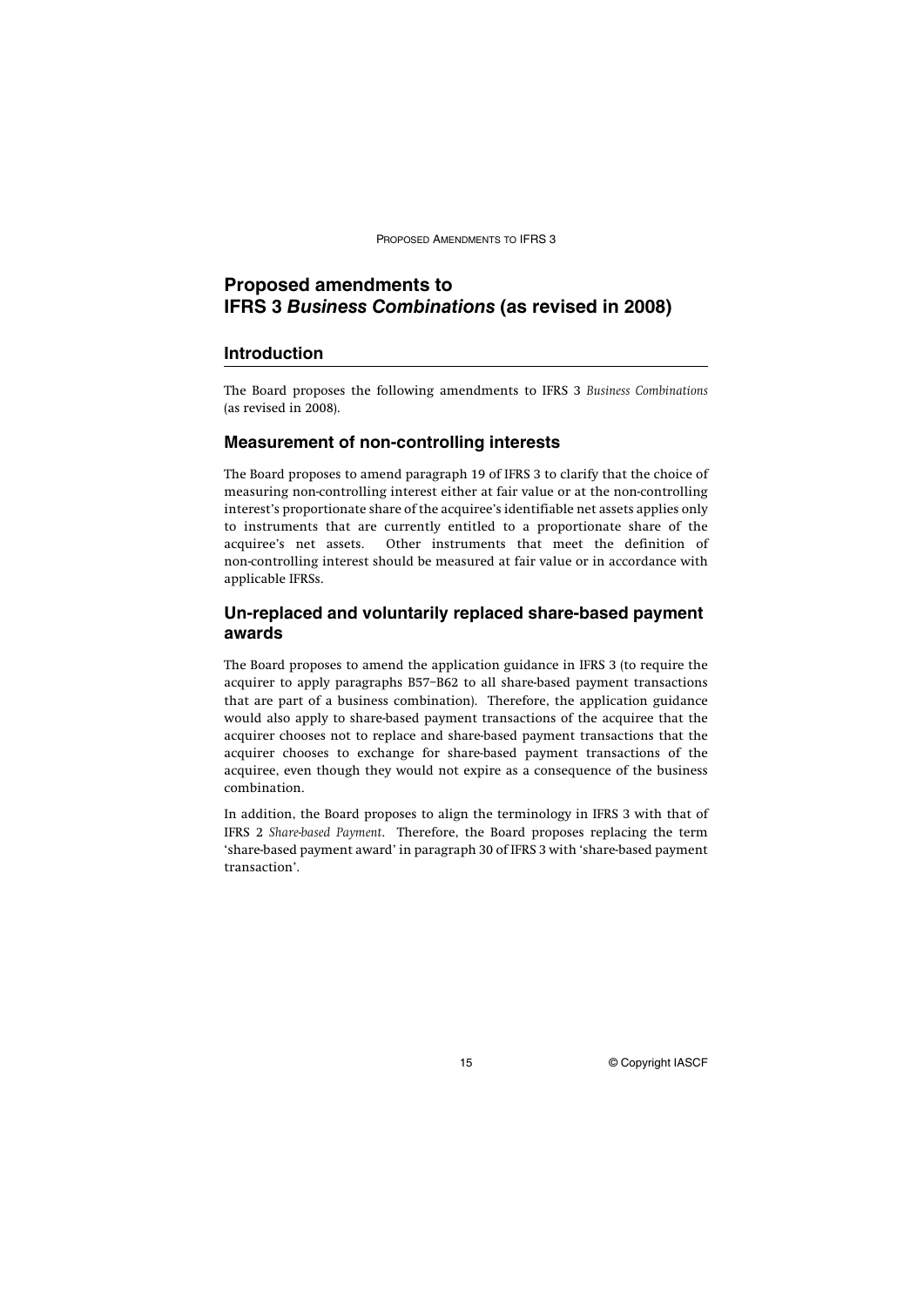# **Transition requirements for contingent consideration from a business combination that occurred before the effective date of the revised IFRS**

The Board proposes to amend the effective date paragraph in the amendments made to IFRS 7 *Financial Instruments: Disclosures*, IAS 32 *Financial Instruments: Presentation* and IAS 39 *Financial Instruments: Recognition and Measurement* to clarify that those standards do not apply to contingent consideration that arose from business combinations whose acquisition dates preceded the application of IFRS 3.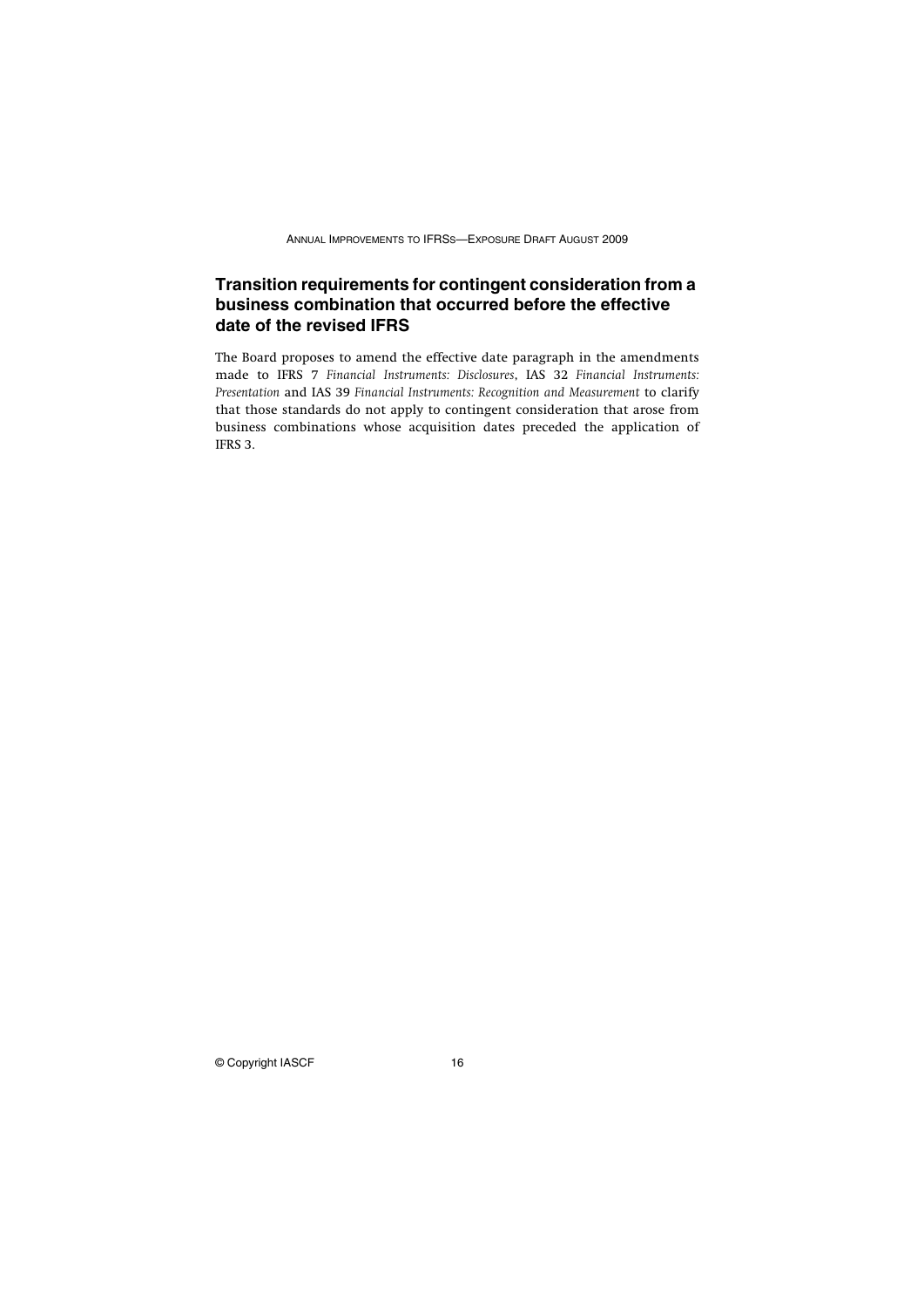PROPOSED AMENDMENTS TO IFRS 3

# **Proposed amendments to IFRS 3** *Business Combinations* **(as revised in 2008)**

Paragraph 19, the heading before paragraph 30 and paragraph 30 are amended (new text is underlined and deleted text is struck through) and paragraph 64A is added.

### **The acquisition method**

### **Measurement principle**

19 For each business combination, the acquirer shall measure any non-controlling interest in the acquiree either at fair value or other measurement basis as required by IFRSs, except for the components of non-controlling interest that are present ownership instruments and entitle their holders to a pro rata share of the entity's net assets in the event of liquidation. The acquirer shall measure those components of non-controlling interest either at fair value or at the present ownership instruments' non-controlling interest's proportionate share of the acquiree's identifiable net assets.

### **Exceptions to the recognition or measurement principles**

#### Exceptions to the measurement principle

### **Share-based payment awards transactions**

30 The acquirer shall measure a liability or an equity instrument related to share-based payment transactions of the acquiree or the replacement of an acquiree's share-based payment awards transactions with share-based payment awards transactions of the acquirer in accordance with the method in IFRS 2 *Share-based Payment*. (This IFRS refers to the result of that method as the 'market-based measure' of the award share-based payment transaction.)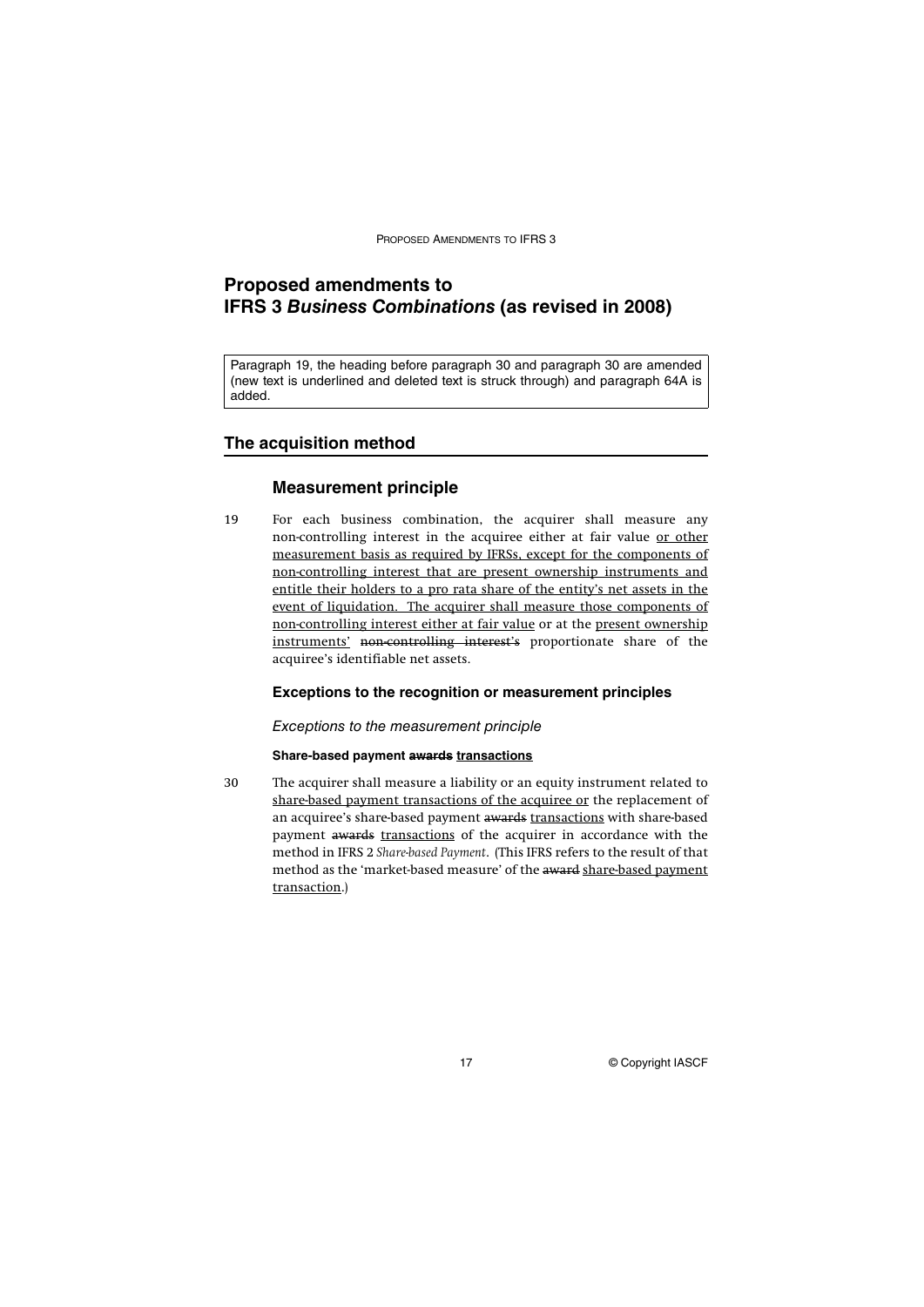# **Effective date and transition**

# **Effective date**

64A *Improvements to IFRSs* issued in [date] amended paragraph 19, the heading before paragraph 30 and paragraphs 30 and B56 and added a new heading after paragraph B62 and paragraphs B62A, B62B, C3A, C7A and C13A. An entity shall apply those amendments for annual periods beginning on or after 1 July 2010. Earlier application is permitted. If an entity applies the amendments for an earlier period it shall disclose that fact.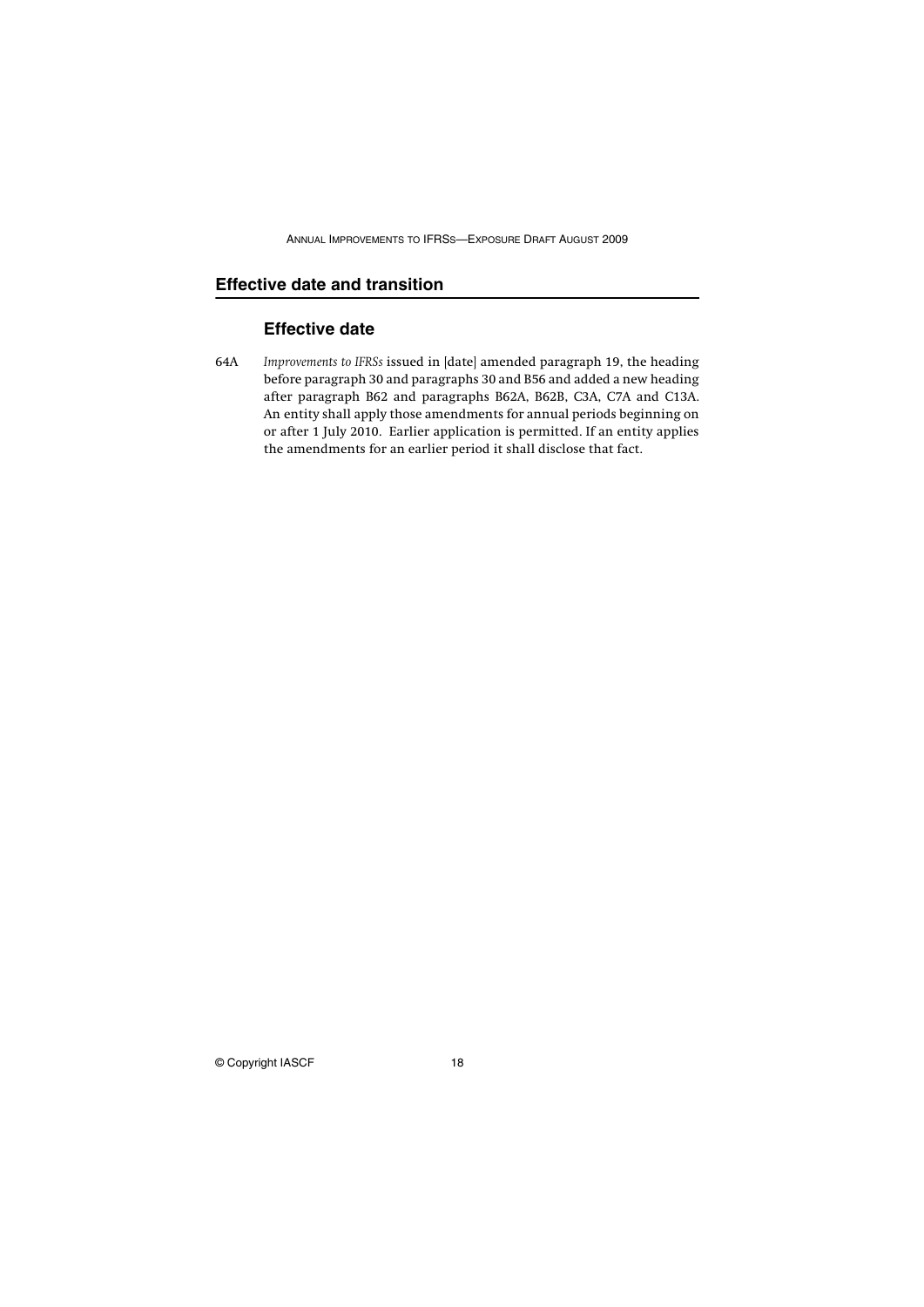PROPOSED AMENDMENTS TO IFRS 3

# **Application guidance**

In Appendix B, paragraph B56 is amended (new text is underlined and deleted text is struck through) and a footnote to paragraph B56, a heading after paragraph B62 and paragraphs B62A and B62B are added.

# **Determining what is part of the business combination transaction (application of paragraphs 51 and 52)**

# **Acquirer share-based payment awards exchanged for awards held by the acquiree's employees (application of paragraph 52(b))**

- B56 An acquirer may exchange its share-based payment awards\* (replacement awards) for awards held by employees of the acquiree. Exchanges of share options or other share-based payment awards in conjunction with a business combination are accounted for as modifications of share-based payment awards in accordance with IFRS 2 *Share-based Payment*. If the acquirer is obliged to replace the acquiree awards, either all or a portion of the market-based measure of the acquirer's replacement awards shall be included in measuring the consideration transferred in the business combination. The acquirer is obliged to replace the acquiree awards if the acquiree or its employees have the ability to enforce replacement. For example, for the purposes of applying this requirement, the acquirer is obliged to replace the acquiree's awards if replacement is required by:
	- (a) the terms of the acquisition agreement;
	- (b) the terms of the acquiree's awards; or
	- (c) applicable laws or regulations.

The acquirer shall apply the principles in paragraphs B57–B62 in accounting for acquiree awards it chooses to replace in a business combination as well as those it is obliged to replace. However, in In some situations, acquiree awards may expire as a consequence of a business combination. If the acquirer replaces those awards even though it is not obliged to do so, all of the market-based measure of the replacement awards shall be recognised as remuneration cost in the post-combination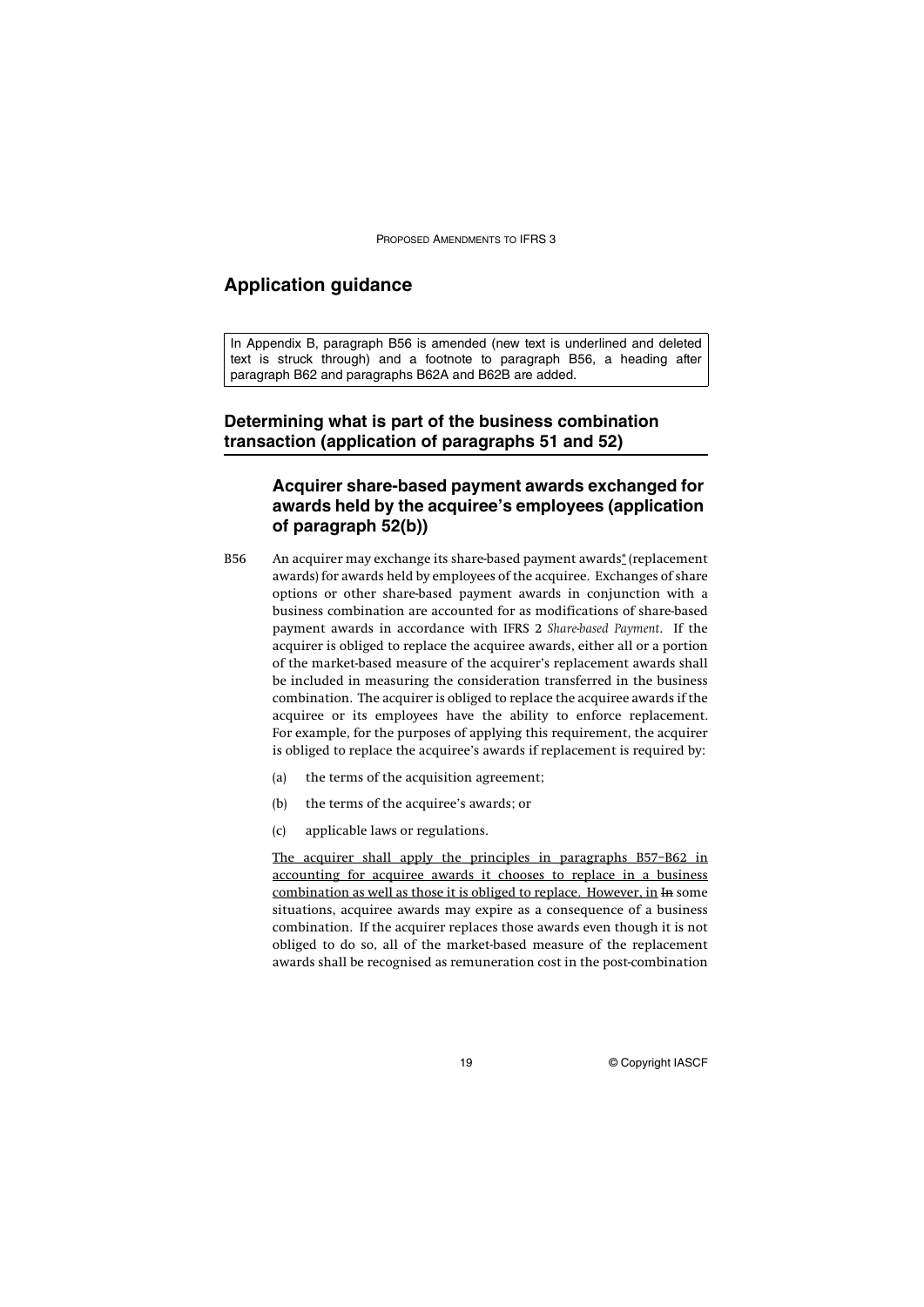financial statements. That is to say, none of the market-based measure of those awards shall be included in measuring the consideration transferred in the business combination.

#### **Share-based payment transactions of the acquiree**

- B62A The acquiree may have outstanding share-based payment transactions that the acquirer does not exchange for its share-based payment transactions. If vested, those acquiree share-based payment transactions are part of the non-controlling interest in the acquiree and are measured at their fair value. If unvested, they are measured at their market-based measure as if the acquisition date were the grant date in accordance with paragraphs 19 and 30.
- B62B The market-based measure of unvested share-based payment transactions is allocated to the non-controlling interest on the basis of the ratio of the portion of the vesting period completed to the total vesting period of the share-based payment transaction. The balance is allocated to post-combination service.

In paragraphs B56-B62B the term 'share-based payment awards' refers to vested or unvested share-based payment transactions.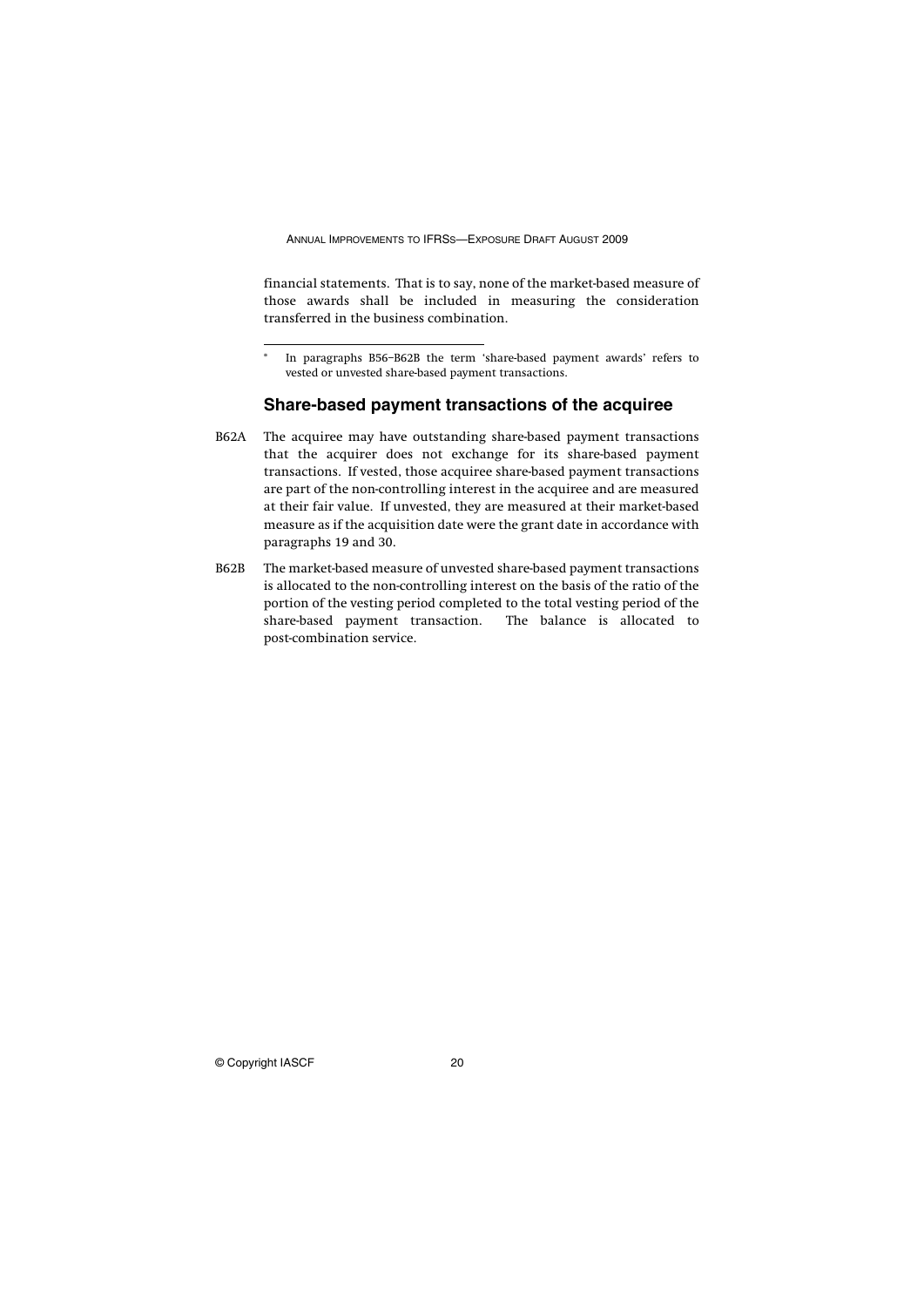# **Appendix to proposed amendments to IFRS 3 Amendments to other IFRSs**

### **IFRS 7** *Financial Instruments: Disclosures*

Paragraph 44B is amended (new text is underlined) and paragraph 44H is added.

### **Effective date and transition**

- 44B IFRS 3 (as revised in 2008) deleted paragraph 3(c). An entity shall apply that amendment for annual periods beginning on or after 1 July 2009. If an entity applies IFRS 3 (revised 2008) for an earlier period, the amendment shall also be applied for that earlier period. The amendment does not apply to contingent consideration that arose from a business combination whose acquisition date preceded the application of IFRS 3 (revised 2008). Such contingent consideration is accounted for in accordance with the requirements in paragraphs 32–35 of IFRS 3 (as issued in 2004).
- 44H Paragraph 44B was amended by *Improvements to IFRSs* issued in [date]. An entity shall apply that amendment for annual periods beginning on or after 1 July 2010. Earlier application is permitted. If an entity applies the amendment before 1 July 2010 it shall disclose that fact.

### **IAS 32** *Financial Instruments: Presentation*

Paragraph 97B is amended (new text is underlined) and paragraph 97E is added.

### **Effective date and transition**

97B IFRS 3 (as revised in 2008) deleted paragraph 4(c). An entity shall apply that amendment for annual periods beginning on or after 1 July 2009. If an entity applies IFRS 3 (revised 2008) for an earlier period, the amendment shall also be applied for that earlier period. The amendment does not apply to contingent consideration that arose from a business combination whose acquisition date preceded the application of IFRS 3 (revised 2008). Such contingent consideration is accounted for in accordance with the requirements in paragraphs 32–35 of IFRS 3 (as issued in 2004).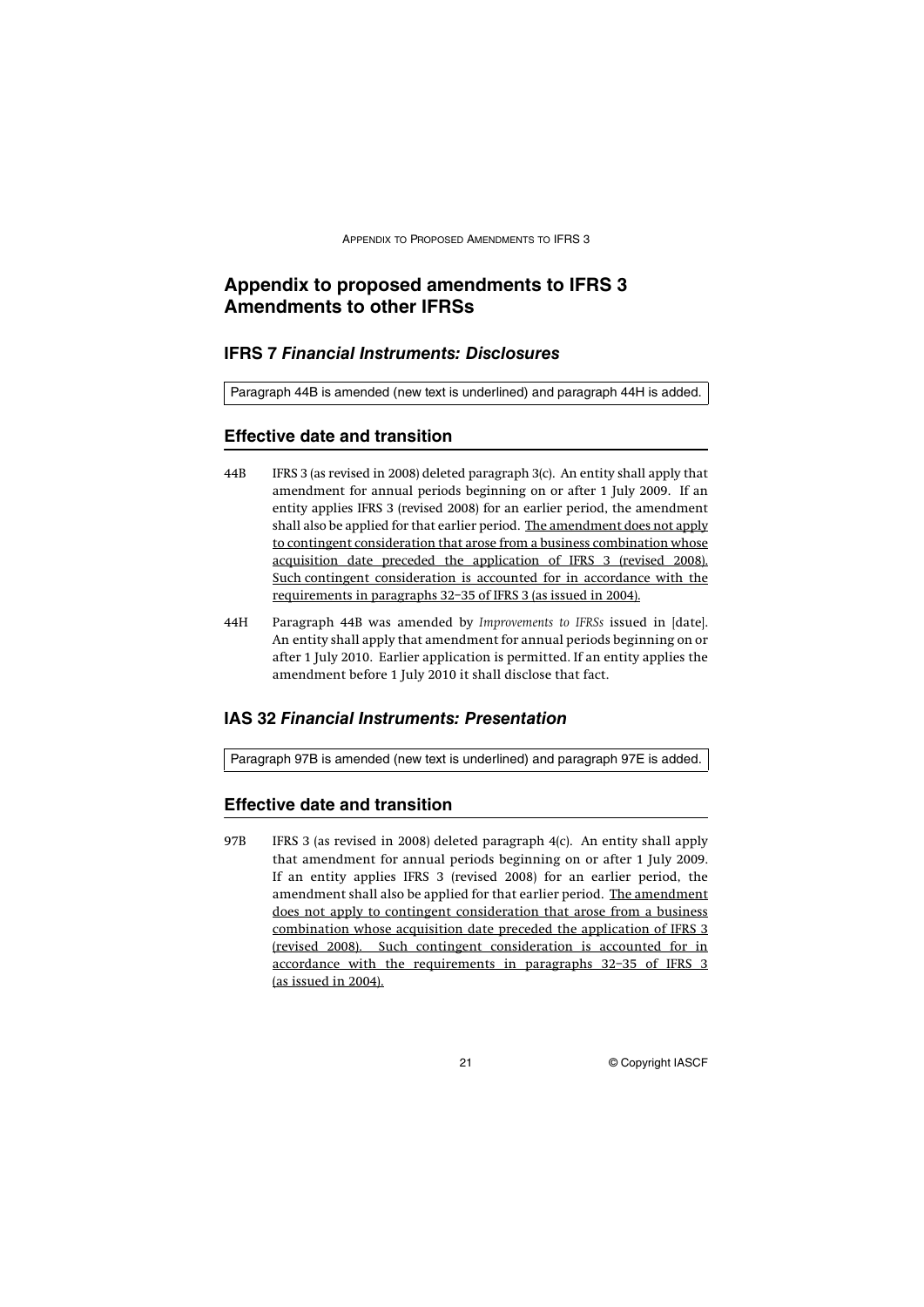97E Paragraph 97B was amended by *Improvements to IFRSs* issued in [date]. An entity shall apply that amendment for annual periods beginning on or after 1 July 2010. Earlier application is permitted. If an entity applies this amendment before 1 July 2010 it shall disclose that fact.

### **IAS 39** *Financial Instruments: Recognition and Measurement*

Paragraph 103D is amended (new text is underlined) and paragraph 103L is added.

### **Effective date and transition**

- 103D IFRS 3 (as revised in 2008) deleted paragraph 2(f). An entity shall apply that amendment for annual periods beginning on or after 1 July 2009. If an entity applies IFRS 3 (revised 2008) for an earlier period, the amendment shall also be applied for that earlier period. The amendment does not apply to contingent consideration that arose from a business combination whose acquisition date preceded the application of IFRS 3 (revised 2008). Such contingent consideration is accounted for in accordance with the requirements in paragraphs 32–35 of IFRS 3 (as issued in 2004).
- 103L Paragraph 103D was amended by *Improvements to IFRSs* issued in [date]. An entity shall apply that amendment for annual periods beginning on or after 1 July 2010. Earlier application is permitted. If an entity applies the amendment before 1 July 2010 it shall disclose that fact.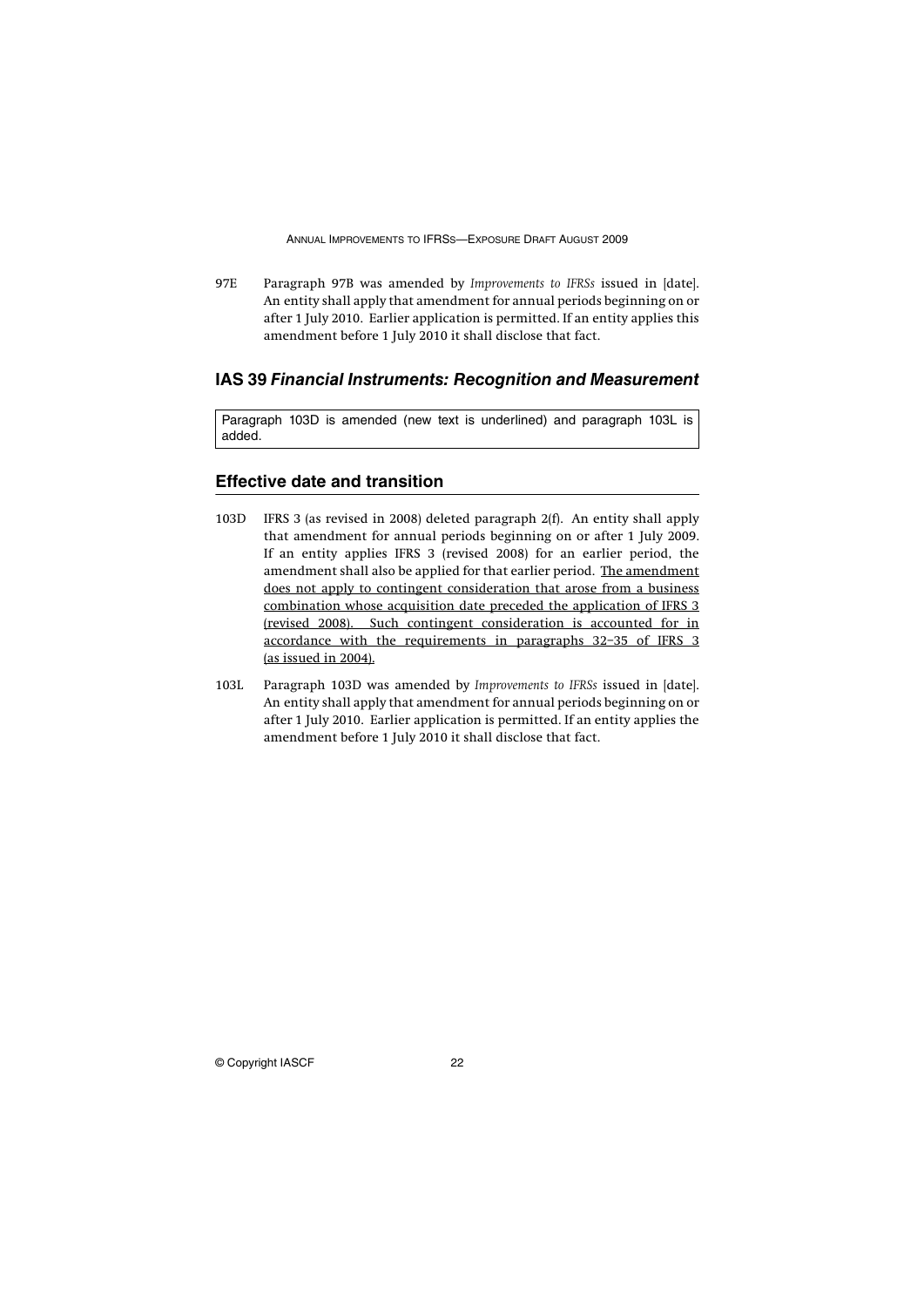PROPOSED AMENDMENTS TO IFRS 3

# **Basis for Conclusions on proposed amendments to IFRS 3** *Business Combinations* **(as revised in 2008)**

*This Basis for Conclusions accompanies, but is not part of, the proposed amendments.*

### **Measurement of non-controlling interests**

BC1 The Board proposes to limit the measurement choice to non-controlling interests that are present ownership instruments and entitle their holders to a pro rata share of the entity's net assets in the event of liquidation. The acquirer should measure other components of non-controlling interest at fair value or other measurement bases as required by IFRSs. For example, a share-based payment transaction that is classified as equity shall be measured in accordance with IFRS 2 *Share-based Payment* and the equity component of a convertible instrument shall be measured in accordance with IAS 32 *Financial Instruments: Presentation*. The Board observed that without this amendment, if the acquirer chooses to measure NCI at its proportionate share of the acquiree's identifiable net assets, the acquirer might measure some equity instruments at nil. In the Board's view, this would result in not recognising economic interests that other parties have in the acquiree. Therefore, the Board proposes to amend IFRS 3 to limit the choice of measuring non-controlling interest at its proportionate share of the acquiree's identifiable net assets to those components of non-controlling interests that are present ownership instruments that entitle their holders to a pro rata share of the entity's net assets in the event of liquidation.

# **Un-replaced and voluntarily replaced share-based payment awards**

BC2 After the revised IFRS was issued, some constituents raised concerns about the lack of explicit guidance with respect to share-based payment awards of the acquiree that the acquirer chooses to replace, even though they either are unaffected by the business combination or for which vesting is accelerated as a consequence of the business combination. In addition, some constituents were concerned that the measurement guidance for share-based payment awards applies only to replacement awards but not to acquiree awards that the acquirer chooses not to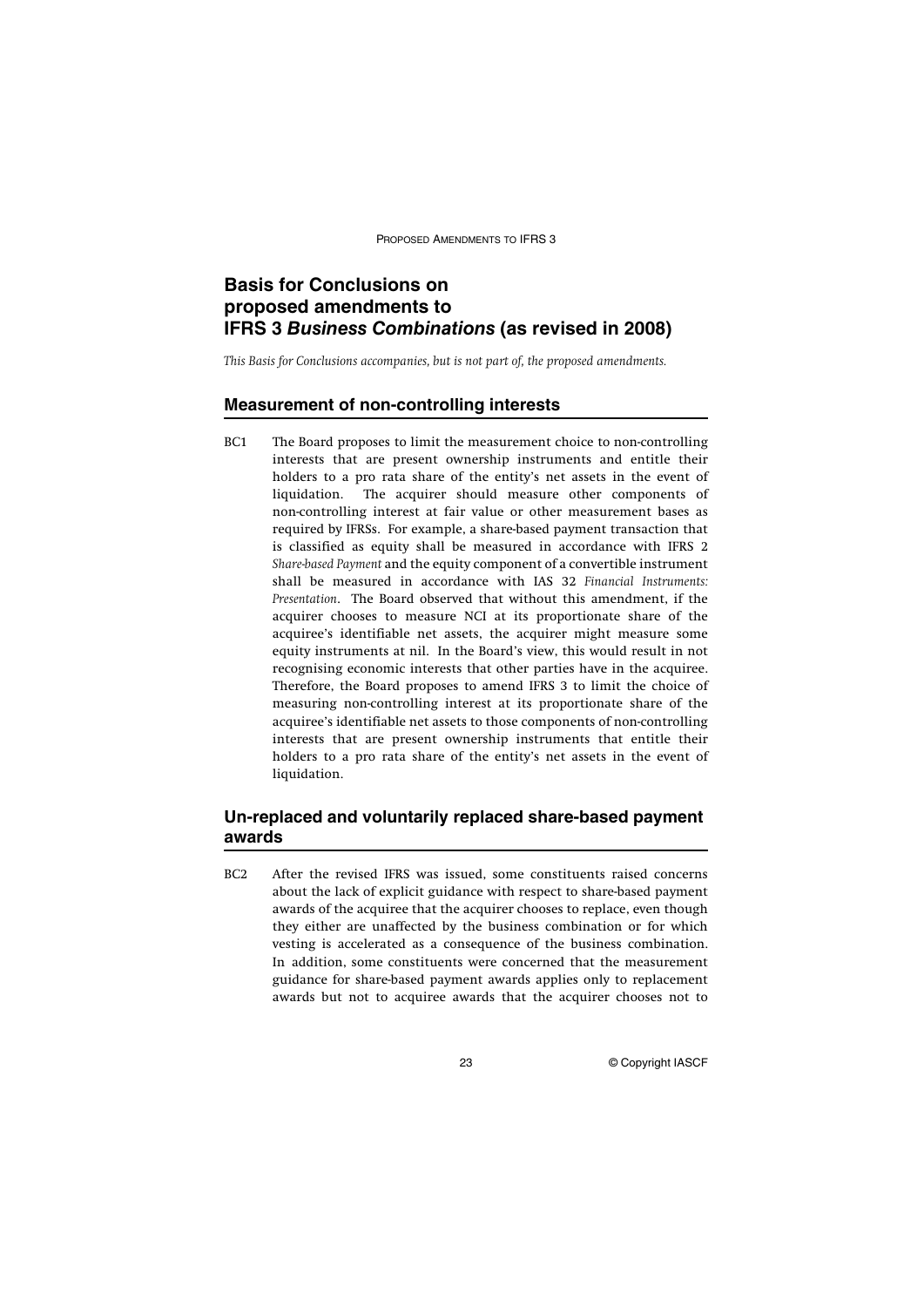replace. In response to those concerns, the Board proposes to add explicit guidance in paragraphs B56 and B62A to clarify that those awards should be accounted for in the same way as acquiree awards that the acquirer is obliged to replace.

#### **Effective date and transition**

- BC3 Paragraph 3(c) of IFRS 7 *Financial Instruments: Disclosures*, paragraph 4(c) of IAS 32 *Financial Instruments: Presentation* and paragraph 2(f) of IAS 39 exempted contingent consideration arrangements from the scope of IAS 39. To allow the acquirer to account for contingent consideration as required by the revised IFRS 3 *Business Combinations*, the Board proposes to delete those scope exceptions in the second phase of its project on business combinations.
- BC4 The deletion of the scope exception meant that IAS 39 would apply to all contingent consideration including contingent consideration from business combinations with an acquisition date earlier than the application date of the revised IFRS 3. The Board noted that this consequence is inconsistent with the requirement in paragraph 65 of IFRS 3 that assets and liabilities that arose from business combinations whose acquisition dates preceded the application of the revised IFRS are not adjusted upon application of the revised IFRS.
- BC5 Therefore, the Board proposes to amend paragraph 44B of IFRS 7, paragraph 97B of IAS 32 and paragraph 103D of IAS 39 to clarify that the requirements in IAS 39 do not apply to contingent consideration that arose from a business combination whose acquisition date preceded the application of the revised IFRS 3. Rather, an entity accounts for such contingent consideration in accordance with the requirements in paragraphs 32–35 of IFRS 3 (as issued in 2004). The Board does not believe that the proposed amendments will affect the convergence of IFRS 3 (as revised in 2008) and SFAS 141(R).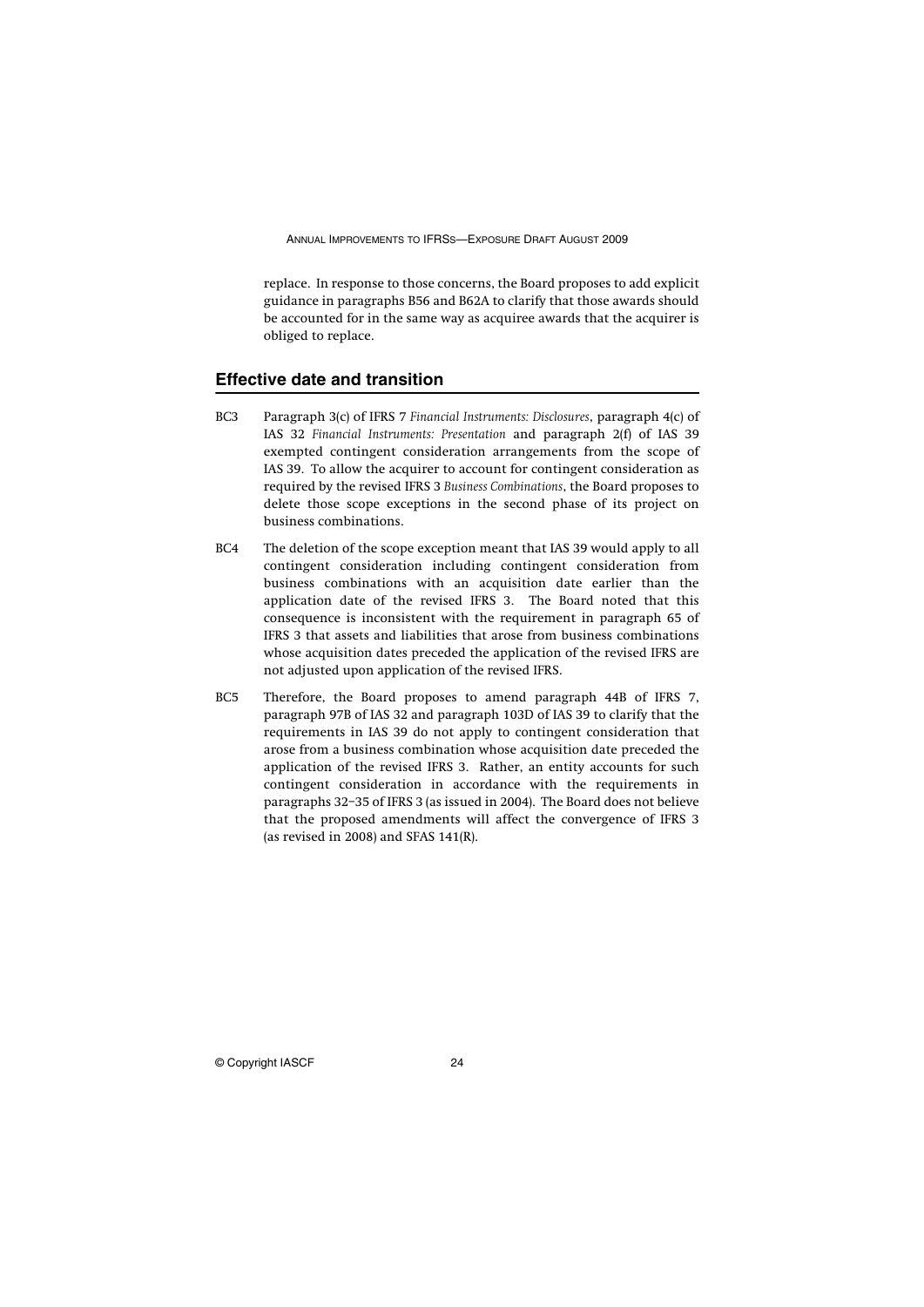PROPOSED AMENDMENTS TO IFRS 5

# **Proposed amendment to IFRS 5** *Non-current Assets Held for Sale and Discontinued Operations*

### **Introduction**

The Board proposes the following amendment to IFRS 5 *Non-current Assets Held for Sale and Discontinued Operations*.

# **Application of IFRS 5 to loss of significant influence over an associate or loss of joint control in a jointly controlled entity**

The Board proposes to clarify that an entity classifies as held for sale its interest in an associate or a jointly controlled entity when it is committed to a sale plan involving loss of significant influence or joint control.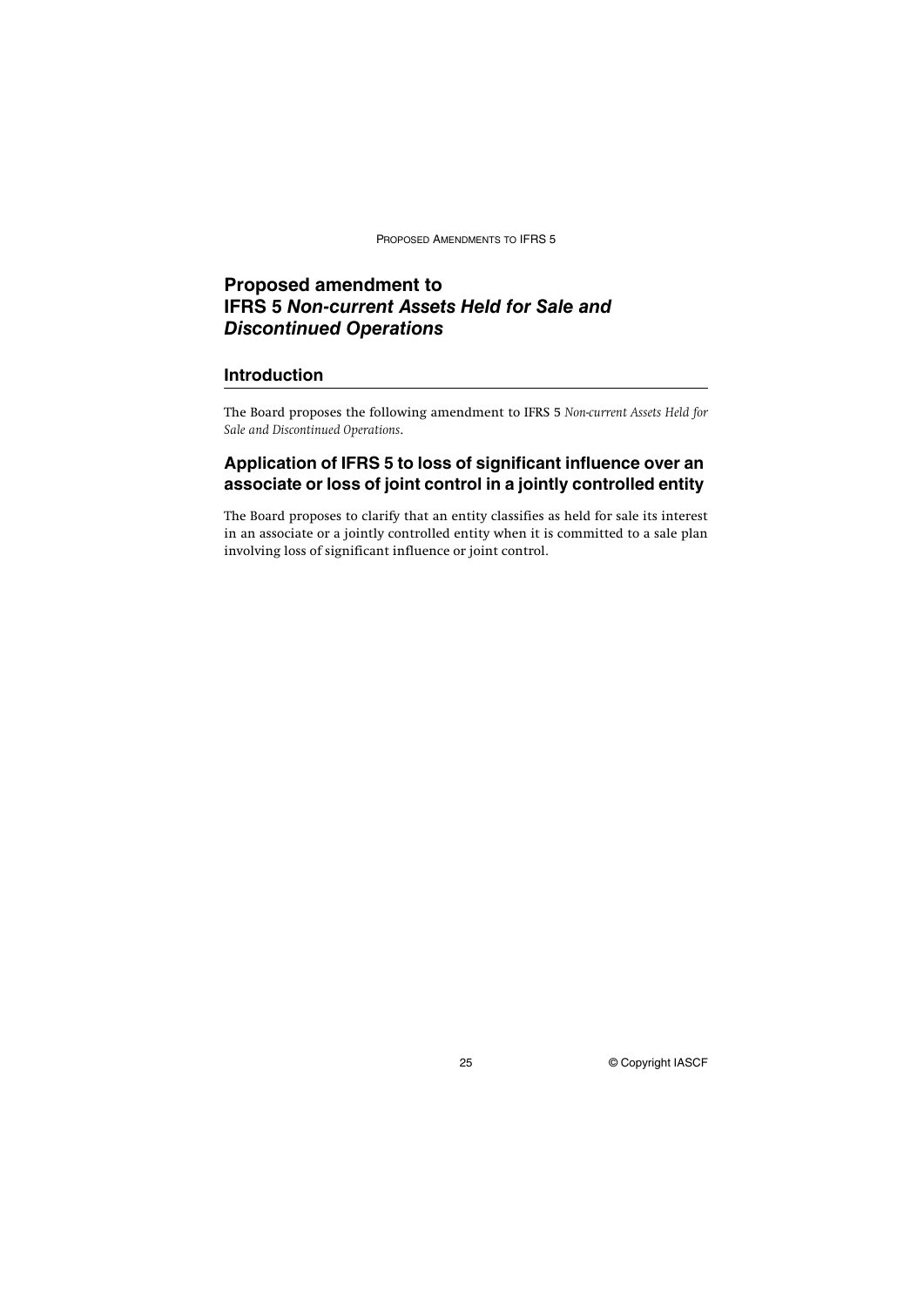# **Proposed amendment to IFRS 5** *Non-current Assets Held for Sale and Discontinued Operations*

Paragraphs 8A and 44C are amended (new text is underlined).

# **Classification of non-current assets (or disposal groups) as held for sale or as held for distribution to owners**

8A An entity that is committed to a sale plan involving loss of control of a subsidiary or loss of significant influence of an associate or loss of joint control of a jointly controlled entity shall classify all the assets and liabilities of that subsidiary or all the interests in an associate or a jointly controlled entity as held for sale when the criteria set out in paragraphs 6–8 are met, regardless of whether the entity will retain a non-controlling interest in its former subsidiary or an interest in the former associate or jointly controlled entity after the sale.

### **Effective date**

44C Paragraphs 8A and 36A were added by *Improvements to IFRSs* issued in May 2008. An entity shall apply those amendments for annual periods beginning on or after 1 July 2009. Paragraph 8A was also amended by *Improvements to IFRSs* issued in [date]. An entity shall apply the amendment to paragraph 8A for annual periods beginning on or after 1 January 2010. Earlier application is permitted. However, an entity shall not apply the amendments for annual periods beginning before 1 July 2009 unless it also applies IAS 27 (as amended in May 2008). If an entity applies the amendments before 1 July 2009 it shall disclose that fact. An entity shall apply the amendments prospectively from the date at which it first applied IFRS 5, subject to the transitional provisions in paragraph 45 of IAS 27 (amended May 2008).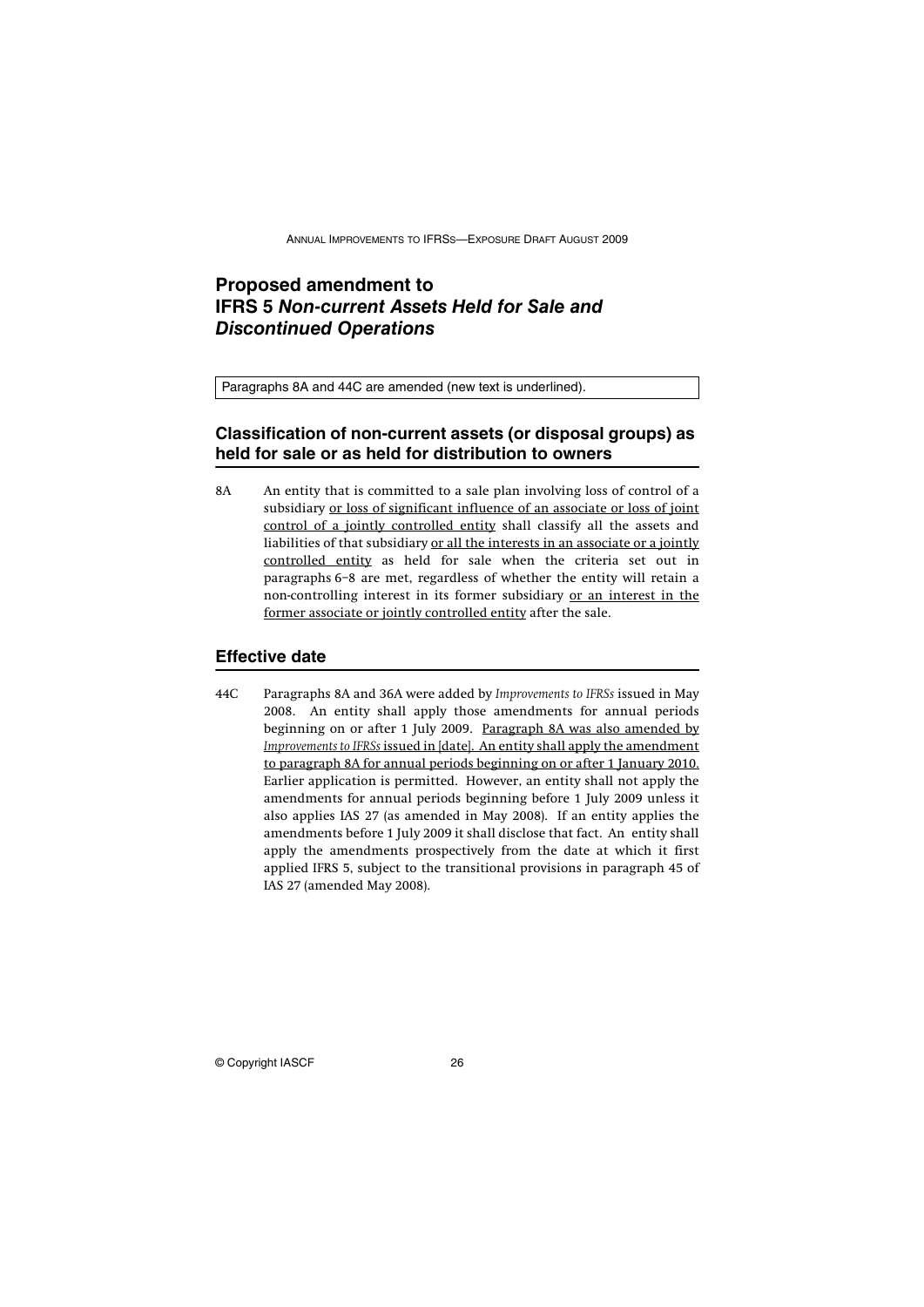PROPOSED AMENDMENT TO IFRS 5

# **Basis for Conclusions on proposed amendment to IFRS 5** *Non-current Assets Held for Sale and Discontinued Operations*

*This Basis for Conclusions accompanies, but is not part of, the proposed amendment.*

# **Disclosures of non-current assets (or disposal groups) classified as held for sale or discontinued operations**

- BC1 In 2009 the Board considered the applicability of IFRS 5 *Non-current Assets Held for Sale and Discontinued Operations* to situations when an entity is committed to a sale plan involving loss of significant influence of an associate or joint control of a jointly controlled entity.
- BC2 The Board concluded in the second phase of its project on business combinations that the loss of control of an entity and the loss of significant influence/joint control over an entity are economically similar events and thus they should be accounted for similarly (see paragraph BC21 of the Basis for Conclusions on IAS 28 *Investments in Associates*). The Board therefore clarified that all the interest an entity has in an associate or jointly controlled entity is classified as held for sale if the entity is committed to a sale plan involving loss of significant influence or joint control. The Board also concluded that an entity shall not classify as held for sale its investment in an associate or a jointly controlled entity in accordance with IFRS 5 when it is highly probable that control will be obtained because there will be no sale.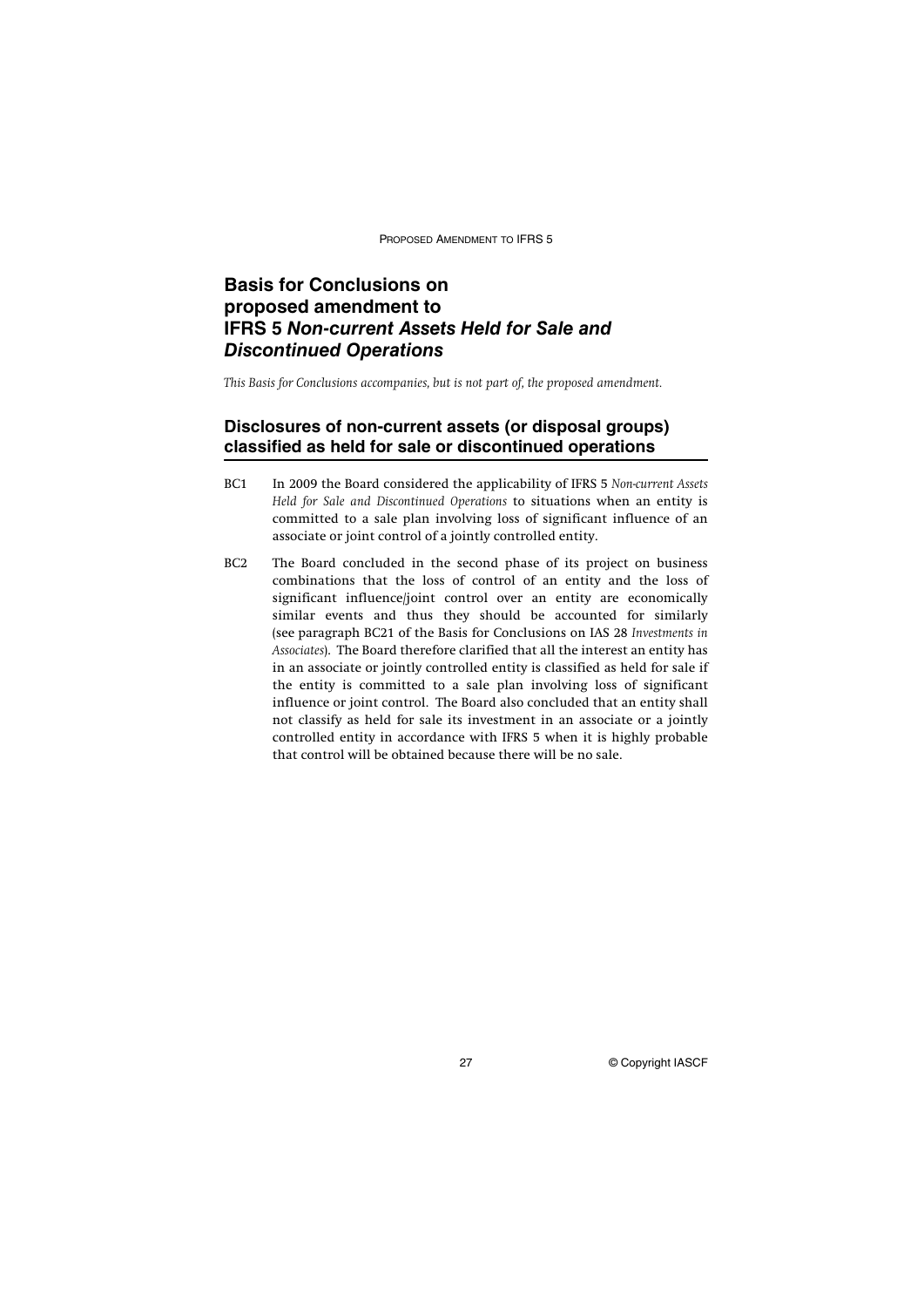# **Proposed amendment to IFRS 7** *Financial Instruments: Disclosures*

### **Introduction**

The Board proposes the following amendment to IFRS 7 *Financial Instruments: Disclosures*.

### **Disclosures about the nature and extent of risks arising from financial instruments**

The Board proposes an amendment to IFRS 7 that:

- states that the qualitative disclosures in paragraph 33 should support and enhance the quantitative disclosures in paragraphs 34–42;
- removes the reference to materiality from paragraph 34(b);
- clarifies that the requirement in paragraph 36(a) applies to financial assets whose carrying amounts do not reflect the reporting entity's maximum exposure to credit risk and off balance sheet exposures;
- requires disclosure of the financial effect of collateral held as security and other credit enhancements in paragraph 36(b);
- removes the requirement in paragraph 36(d) related to financial instruments renegotiated to avoid becoming past due or impaired;
- removes the requirement in paragraph 37(c) related to collateral held as security or other credit enhancements, and
- clarifies that the requirement in paragraph 38 applies only to foreclosed collateral held at the reporting date.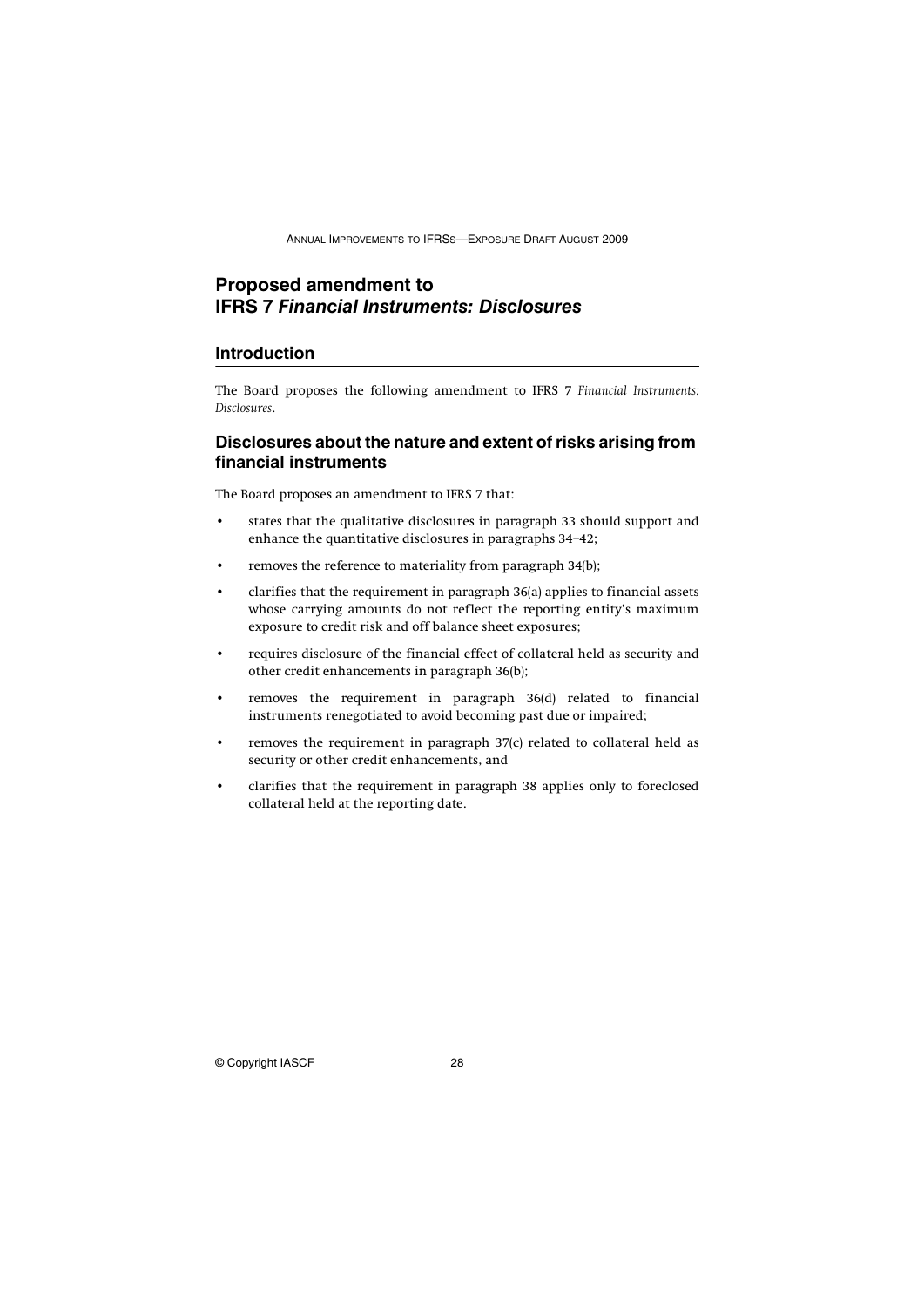PROPOSED AMENDMENT TO IFRS 7

# **Proposed amendment to IFRS 7** *Financial Instruments: Disclosures*

Paragraph 33A is added. Paragraphs 34 and 36–38 are amended (new text is underlined and deleted text is struck through). Paragraphs 33 and 35 are not proposed for amendment, but are included for ease of reference. Paragraph 44H is added.

### **Qualitative disclosures**

- 33 For each type of risk arising from financial instruments, an entity shall disclose:
	- (a) the exposures to risk and how they arise;
	- (b) its objectives, policies and processes for managing the risk and the methods used to measure the risk; and
	- (c) any changes in (a) or (b) from the previous period.
- 33A The disclosures provided in accordance with paragraph 33 shall support and enhance the disclosures required by paragraphs 34 and 35.

### **Quantitative disclosures**

- 34 For each type of risk arising from financial instruments, an entity shall disclose:
	- (a) summary quantitative data about its exposure to that risk at the end of the reporting period. This disclosure shall be based on the information provided internally to key management personnel of the entity (as defined in IAS 24 *Related Party Disclosures*), for example the entity's board of directors or chief executive officer.
	- (b) the disclosures required by paragraphs 36–42, to the extent not provided in accordance with (a), unless the risk is not material (see paragraphs 29–31 of IAS 1 for a discussion of materiality).
	- (c) concentrations of risk if not apparent from the disclosures made in accordance with (a) and (b).
- 35 If the quantitative data disclosed as at the end of the reporting period are unrepresentative of an entity's exposure to risk during the period, an entity shall provide further information that is representative.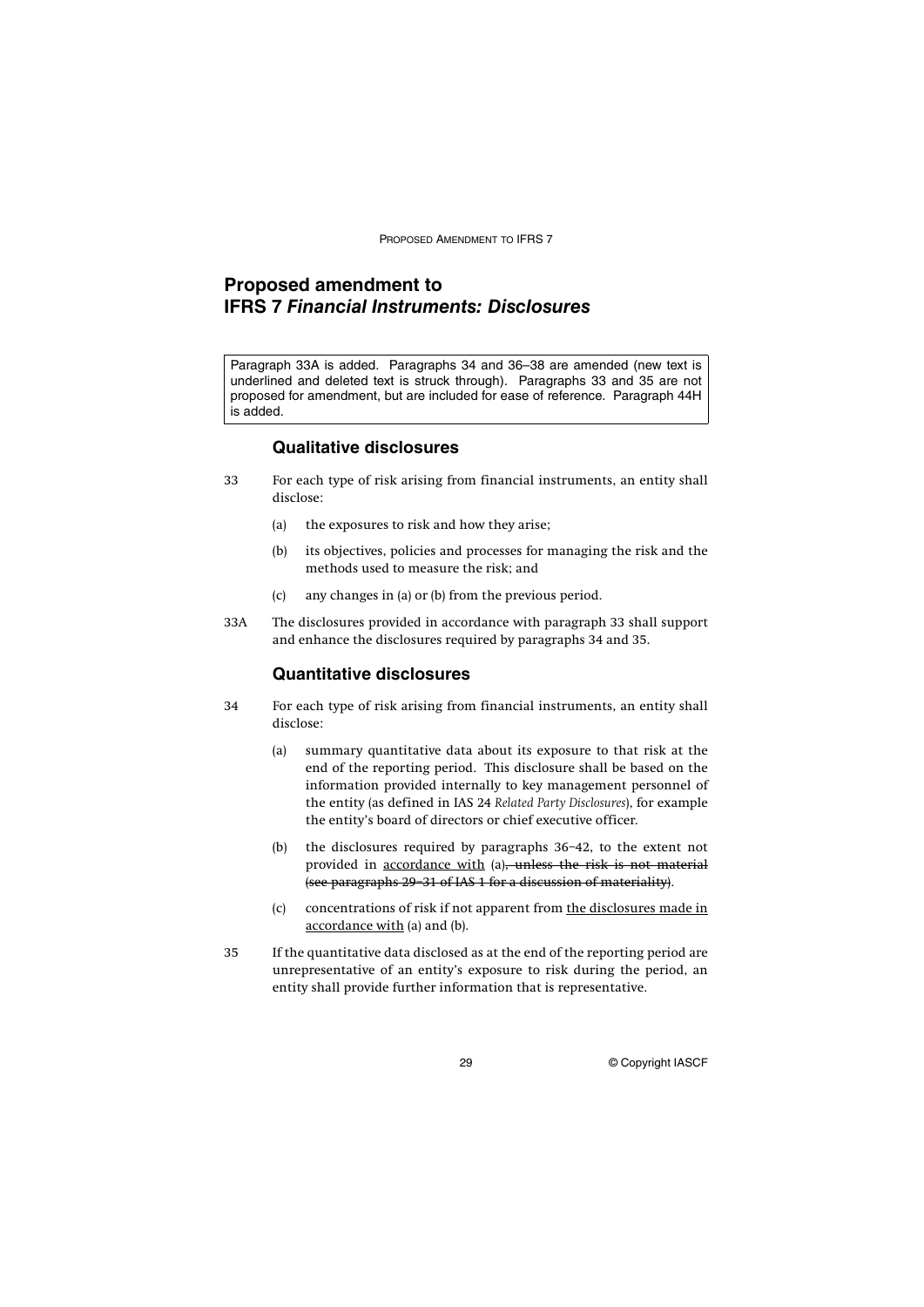### **Credit risk**

- 36 An entity shall disclose by class of financial instrument:
	- (a) the amount that best represents its maximum exposure to credit risk at the end of the reporting period without taking account of any collateral held or other credit enhancements (eg netting agreements that do not qualify for offset in accordance with IAS 32); this disclosure is not required for financial instruments whose carrying amount best represents the maximum exposure to credit risk.;
	- (b) in respect of the amount disclosed in  $\{a\}$ , a description and the financial effect of collateral held as security and other credit enhancements (eg a description of the extent to which collateral and other credit enhancements mitigate credit risk) in respect of the amount that best represents the maximum exposure to credit risk (whether disclosed in accordance with (a) or represented by the carrying amount of a financial instrument).;
	- (c) information about the credit quality of financial assets that are neither *past due* nor impaired.; and
	- (d) [deleted] the carrying amount of financial assets that would otherwise be past due or impaired whose terms have been renegotiated.

Financial assets that are either past due or impaired

- 37 An entity shall disclose by class of financial asset:
	- (a) an analysis of the age of financial assets that are past due as at the end of the reporting period but not impaired; and
	- (b) an analysis of financial assets that are individually determined to be impaired as at the end of the reporting period, including the factors the entity considered in determining that they are impaired.; and
	- (c) [deleted] for the amounts disclosed in (a) and (b), a description of collateral held by the entity as security and other credit enhancements and, unless impracticable, an estimate of their fair value.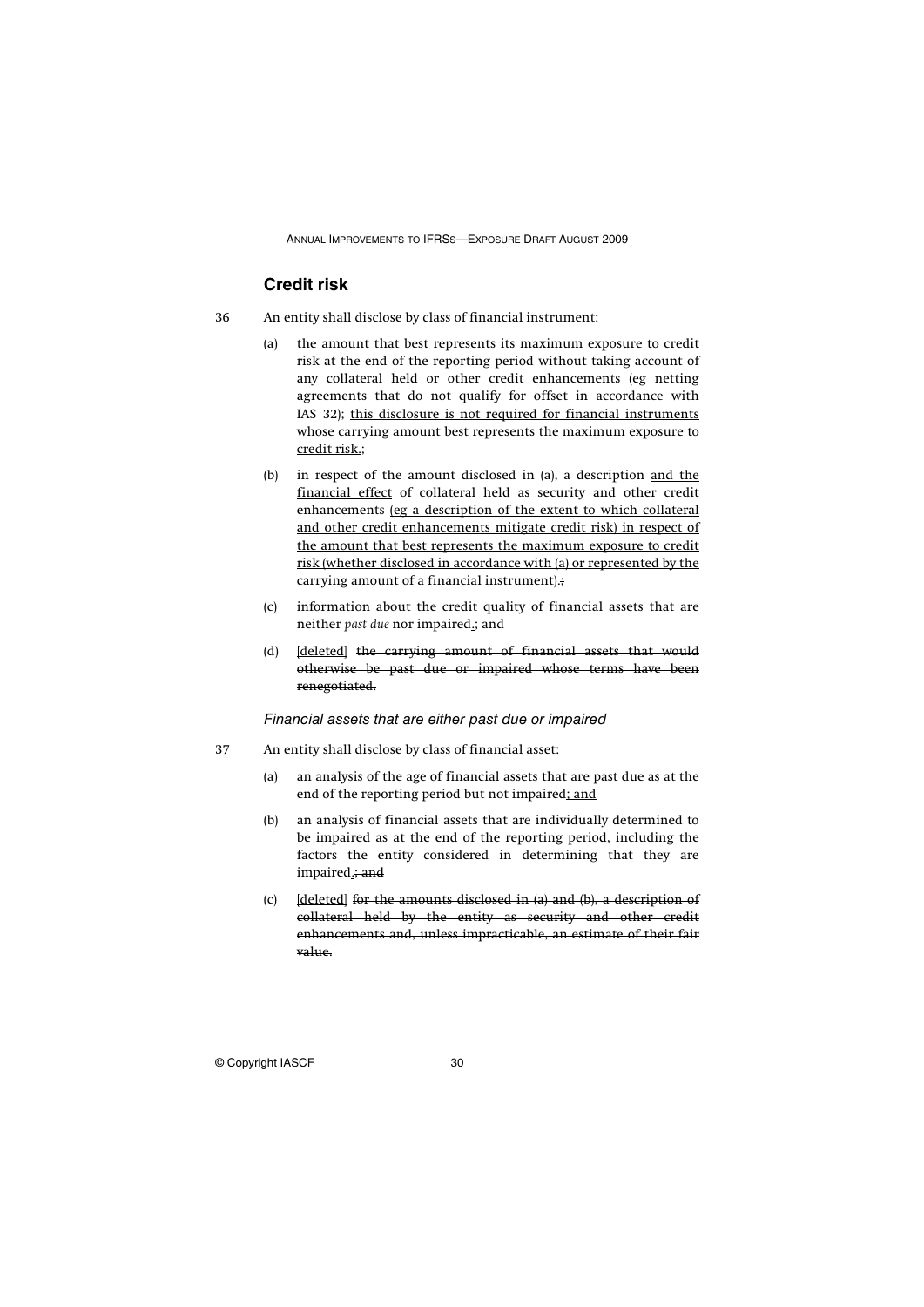#### PROPOSED AMENDMENT TO IFRS 7

### Collateral and other credit enhancements obtained

- 38 When an entity obtains financial or non-financial assets during the period by taking possession of collateral it holds as security or calling on other credit enhancements (eg guarantees), and such assets meet the recognition criteria in other Standards, an entity shall disclose for such assets held at reporting date:
	- (a) the nature and carrying amount of the assets obtained; and
	- (b) when the assets are not readily convertible into cash, its policies for disposing of such assets or for using them in its operations.

### **Effective date and transition**

44H *Improvements to IFRSs* issued in [date] added paragraph 33A and amended paragraphs 34 and 36–38. An entity shall apply the amendment for annual periods beginning on or after 1 January 2011. Earlier application is permitted. If an entity applies the amendment for an earlier period it shall disclose that fact.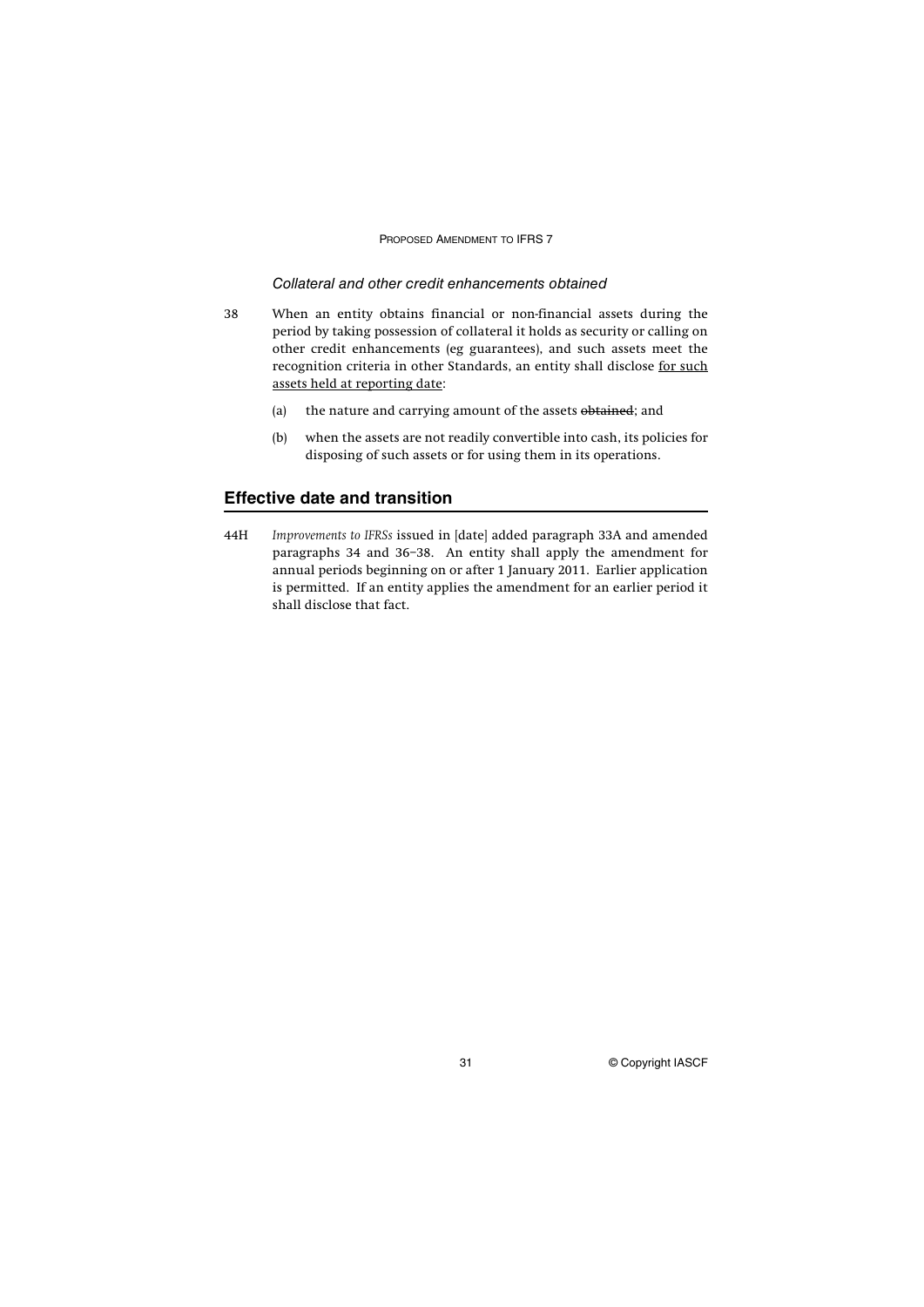# **Basis for Conclusions on proposed amendment to IFRS 7** *Financial Instruments: Disclosures*

*This Basis for Conclusions accompanies, but is not part of, the proposed amendment.*

- BC1 The Board proposes to emphasise the interaction between qualitative and quantitative disclosures about the nature and extent of risks arising from financial instruments. The Board noted that providing qualitative disclosures in the context of quantitative disclosures enables users to link related disclosures and hence form an overall picture of the nature and extent of risks arising from financial instruments. The Board concluded that an explicit emphasis on the interaction between qualitative and quantitative disclosures will contribute to disclosure of information in a way that better enables users to evaluate an entity's exposure.
- BC2 The Board proposes to remove the reference to materiality in paragraph 34(b) of IFRS 7. The Board noted that the reference could imply that disclosures in IFRS 7 are required even if those disclosures are not material, which was not the Board's intention.
- BC3 The Board proposes to clarify that the disclosure requirement in paragraph 36(a) applies only to financial assets whose carrying amounts do not show the reporting entity's maximum exposure to credit risk. The Board noted that such an approach is consistent with the approach taken in paragraph 29(a), which states that disclosure of fair value is not required when the carrying amount is a reasonable approximation of fair value. Moreover, the Board concluded that the requirement might be duplicative for assets that are presented in the statement of financial position because the carrying amount of these assets often represents the maximum exposure to credit risk. In the Board's view, the disclosure requirement should focus on the entity's exposure to credit risk that is not already reflected in the statement of financial position.
- BC4 The Board proposes to delete the requirement in paragraph 36(d) to disclose the carrying amount of financial assets that would otherwise be past due or impaired whose terms have been renegotiated. The Board considered the difficulty in identifying financial assets whose terms have been renegotiated to avoid becoming past due or impaired (rather than for other commercial reasons). The Board noted that the current requirement was unclear about whether the requirement applies only to financial assets that were renegotiated in the current reporting period or whether past negotiations of those assets should be considered.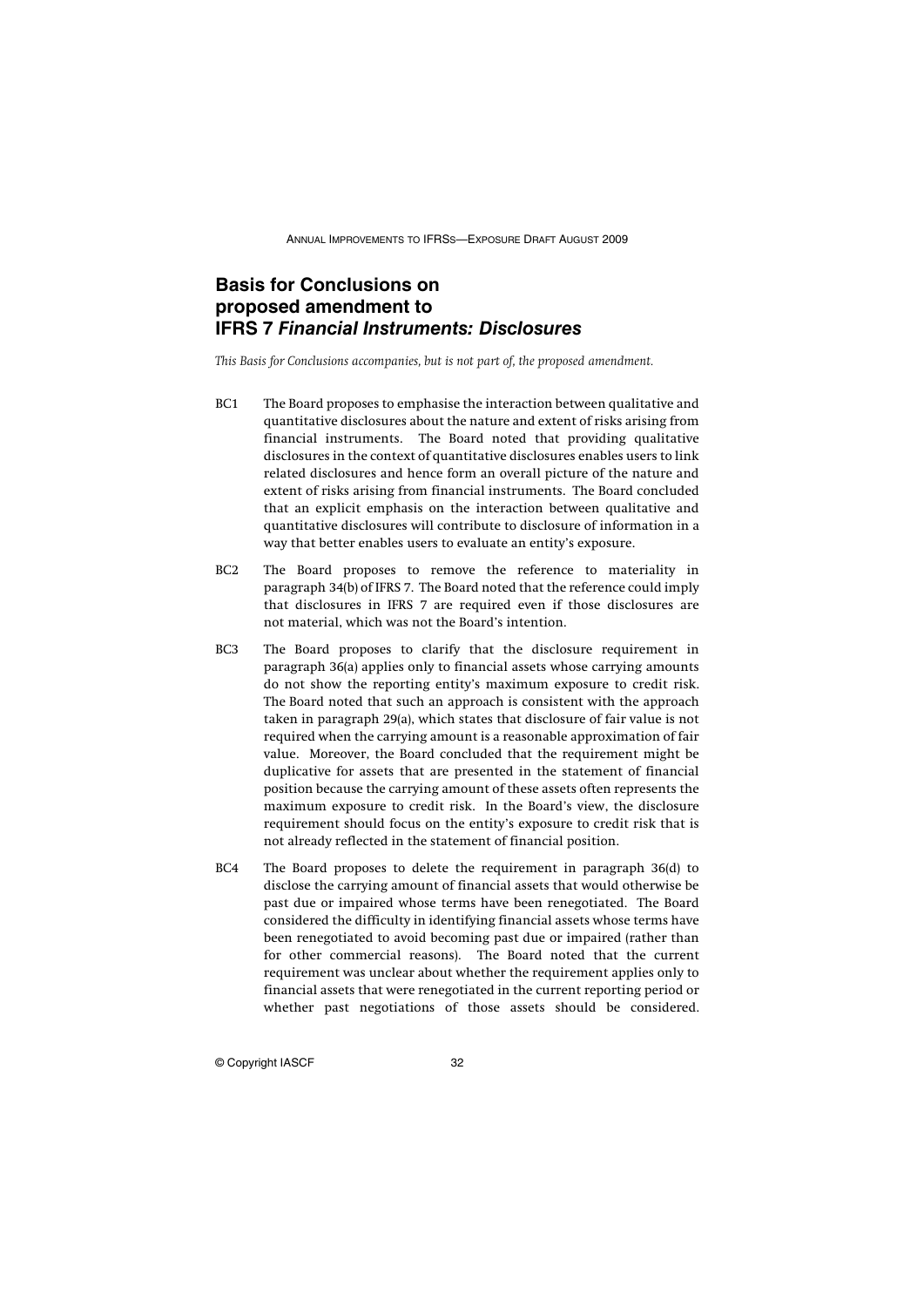#### PROPOSED AMENDMENT TO IFRS 7

Moreover, the Board was informed that commercial terms of loans are often renegotiated regularly for reasons that are not related to impairment. In practice it is difficult, especially for a large portfolio of loans, to ascertain which loans were renegotiated to avoid becoming past due or impaired. Hence, the Board proposes to delete the disclosure requirement in paragraph 36(d).

- BC5 The Board considered the usefulness of disclosure of the fair value of collateral and other credit enhancements required in paragraph 37(c). The Board considered that within a class of assets some might be over-collateralised while others might be under-collateralised. Hence, aggregate disclosure of the fair value might be misleading. Therefore, the Board proposes to remove the requirement in paragraph 37(c) to disclose the fair value of collateral and other credit enhancements. However, the Board believes that information on the financial effect of such assets is useful to users. Hence, the Board proposes to require disclosure of the financial effect of collateral held as security and other credit enhancements in paragraph 36(b).
- BC6 The Board proposes clarifying that entities need disclose only the amount of foreclosed collateral held at the reporting date in paragraph 38. The Board noted that this is consistent with the objective in IFRS 7 to disclose information that enables users to evaluate the nature and extent of risks arising from financial instruments to which the entity is exposed at the end of the reporting period.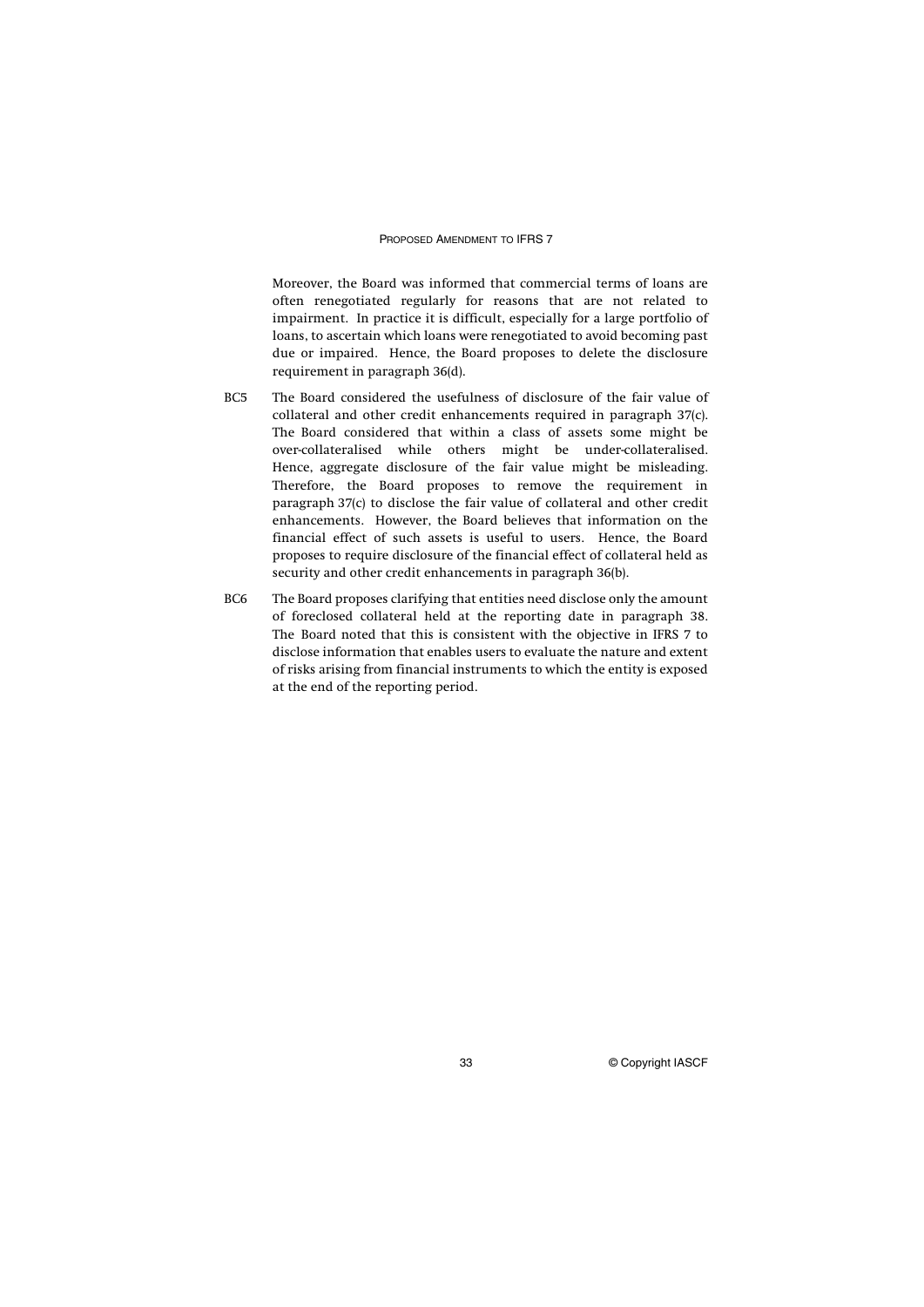# **Proposed amendment to guidance on implementing IFRS 7** *Financial Instruments: Disclosures*

A heading and paragraphs IG3 and IG4 are deleted (new text is underlined and deleted text is struck through).

### **Introduction**

### **Materiality**

IG3–IG4 [Deleted] IAS 1 *Presentation of Financial Statements* notes that a specific disclosure requirement in an IFRS need not be satisfied if the information is not material. IAS 1 defines materiality as follows:

> Omissions or misstatements of items are material if they could, individually or collectively, influence the economic decisions that users make on the basis of the financial statements. Materiality depends on the size and nature of the omission or misstatement judged in the surrounding circumstances. The size or nature of the item, or a combination of both, could be the determining factor.

#### IG4 IAS 1 also explains that definition as follows:

Assessing whether an omission or misstatement could influence economic decisions of users, and so be material, requires consideration of the characteristics of those users. The *Framework for the Preparation and Presentation of Financial Statements* states in paragraph 25 that 'users are assumed to have a reasonable knowledge of business and economic activities and accounting and a willingness to study the information with reasonable diligence. Therefore, the assessment needs to take into account how users with such attributes could reasonably be expected to be influenced in making economic decisions.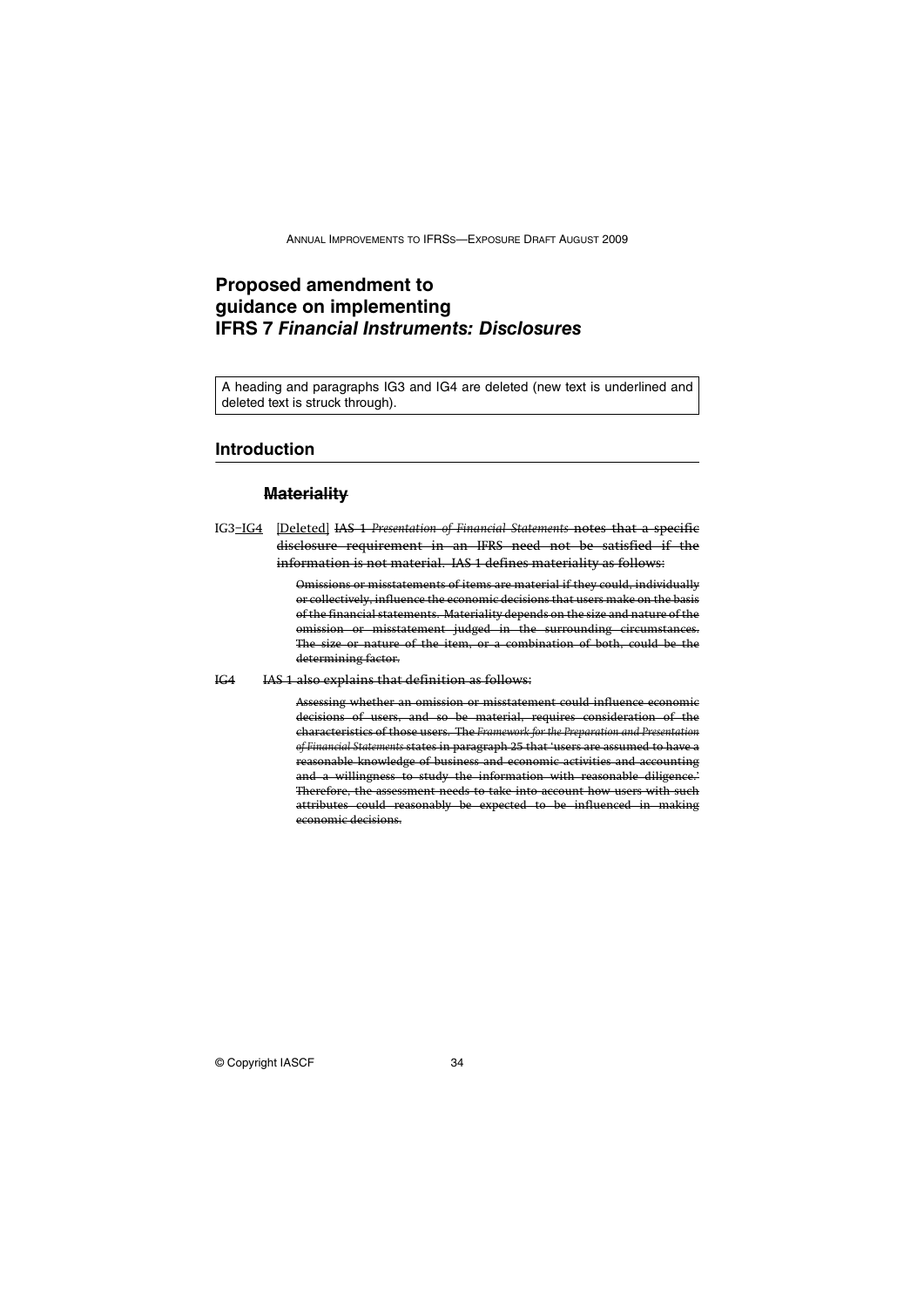PROPOSED AMENDMENT TO IAS 1

# **Proposed amendment to IAS 1** *Presentation of Financial Statements*

### **Introduction**

The Board proposes the following amendment to IAS 1 *Presentation of Financial Statements*.

# **Clarification of statement of changes in equity**

The Board proposes to amend IAS 1 to state explicitly that an entity shall present the components of changes in equity either in the statement of changes in equity or in the notes to the financial statements.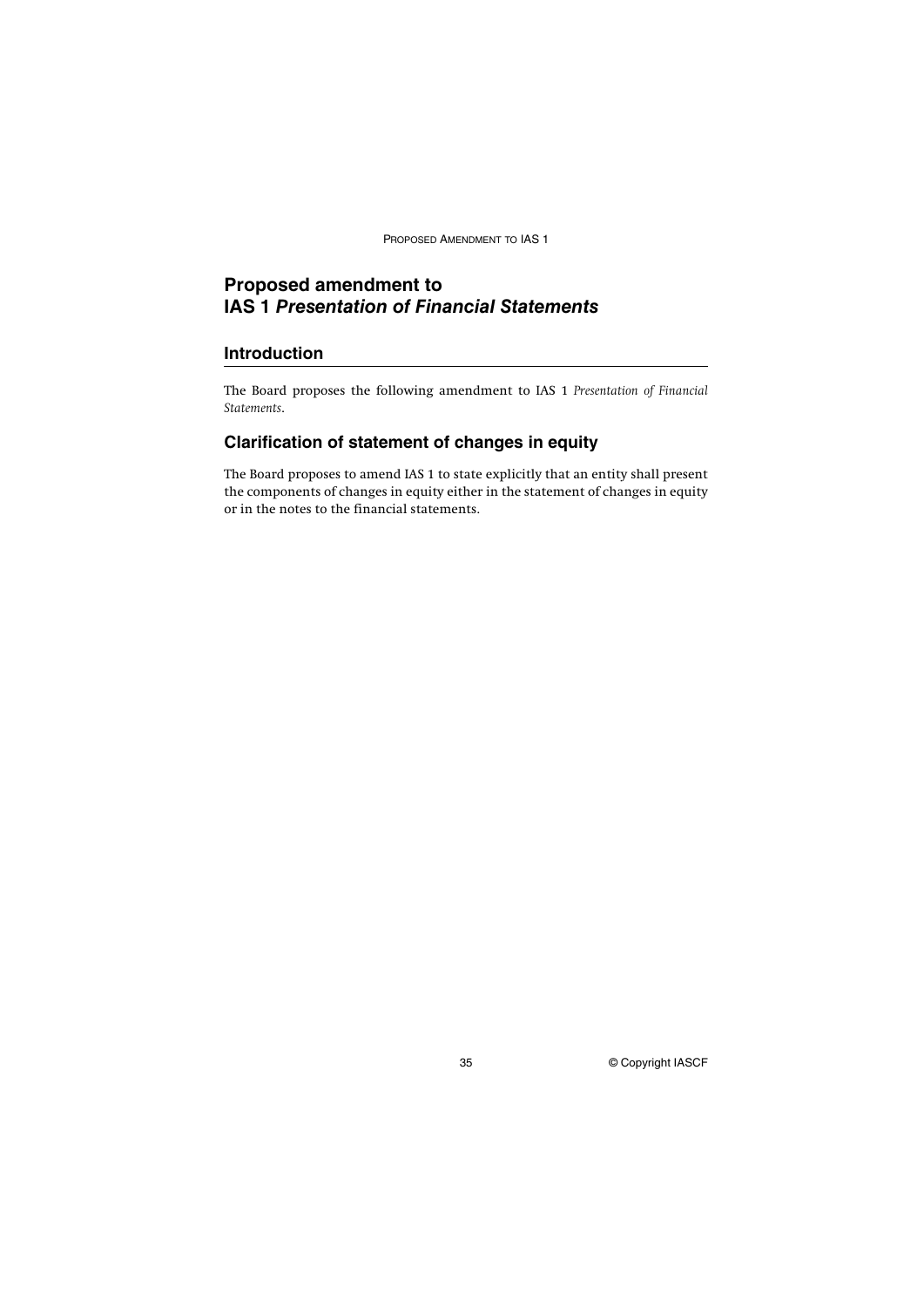# **Proposed amendment to IAS 1** *Presentation of Financial Statements*

Paragraphs 106 and 107 are amended (new text is underlined and deleted text is struck through). Paragraph 139D is added.

#### **Structure and content**

### **Statement of changes in equity**

- **106 An entity shall present a statement of changes in equity showing in the statement or in the notes:**
	- **(a) total comprehensive income for the period, showing separately the total amounts attributable to owners of the parent and to non-controlling interests;**
	- **(b) for each component of equity, the effects of retrospective application or retrospective restatement recognised in accordance with IAS 8; and**
	- **(c)** [deleted]
	- **(d) for each component of equity, a reconciliation between the carrying amount at the beginning and the end of the period, separately disclosing changes resulting from:**
		- **(i) profit or loss;**
		- **(ii) each item of other comprehensive income; and**
		- **(iii) transactions with owners in their capacity as owners, showing separately contributions by and distributions to owners and changes in ownership interests in subsidiaries that do not result in a loss of control.**
- **107 An entity shall present, either in the statement of equity or in the notes, the amounts of dividends recognised as distributions to owners during the period and the related amount per share of dividends recognised as distributions to owners.**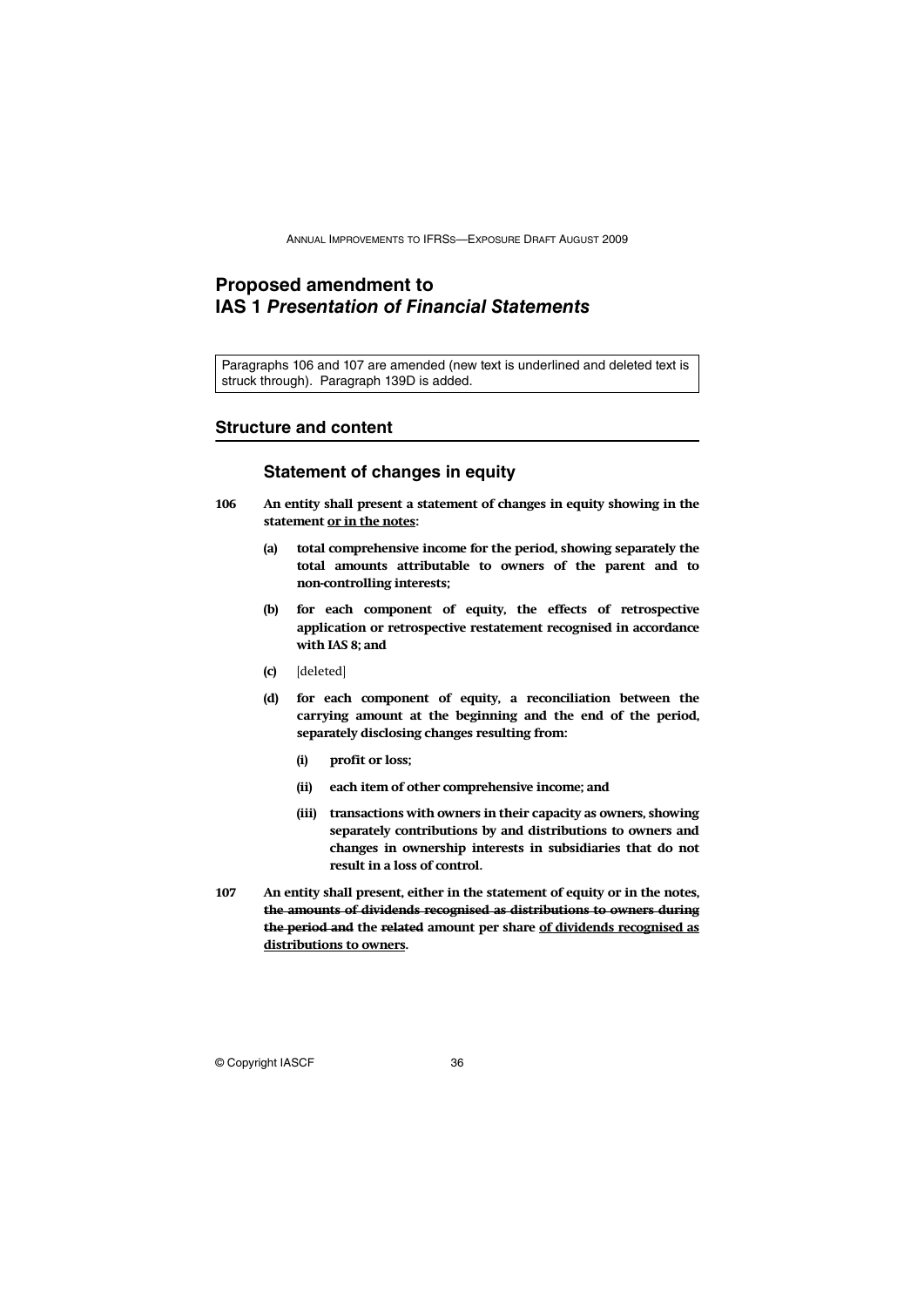PROPOSED AMENDMENT TO IAS 1

# **Transition and effective date**

139D Paragraphs 106 and 107 were amended by *Improvements to IFRSs* issued in [date]. An entity shall apply that amendment for annual periods beginning on or after 1 January 2011. Earlier application is permitted. If an entity applies the amendment for an earlier period it shall disclose that fact.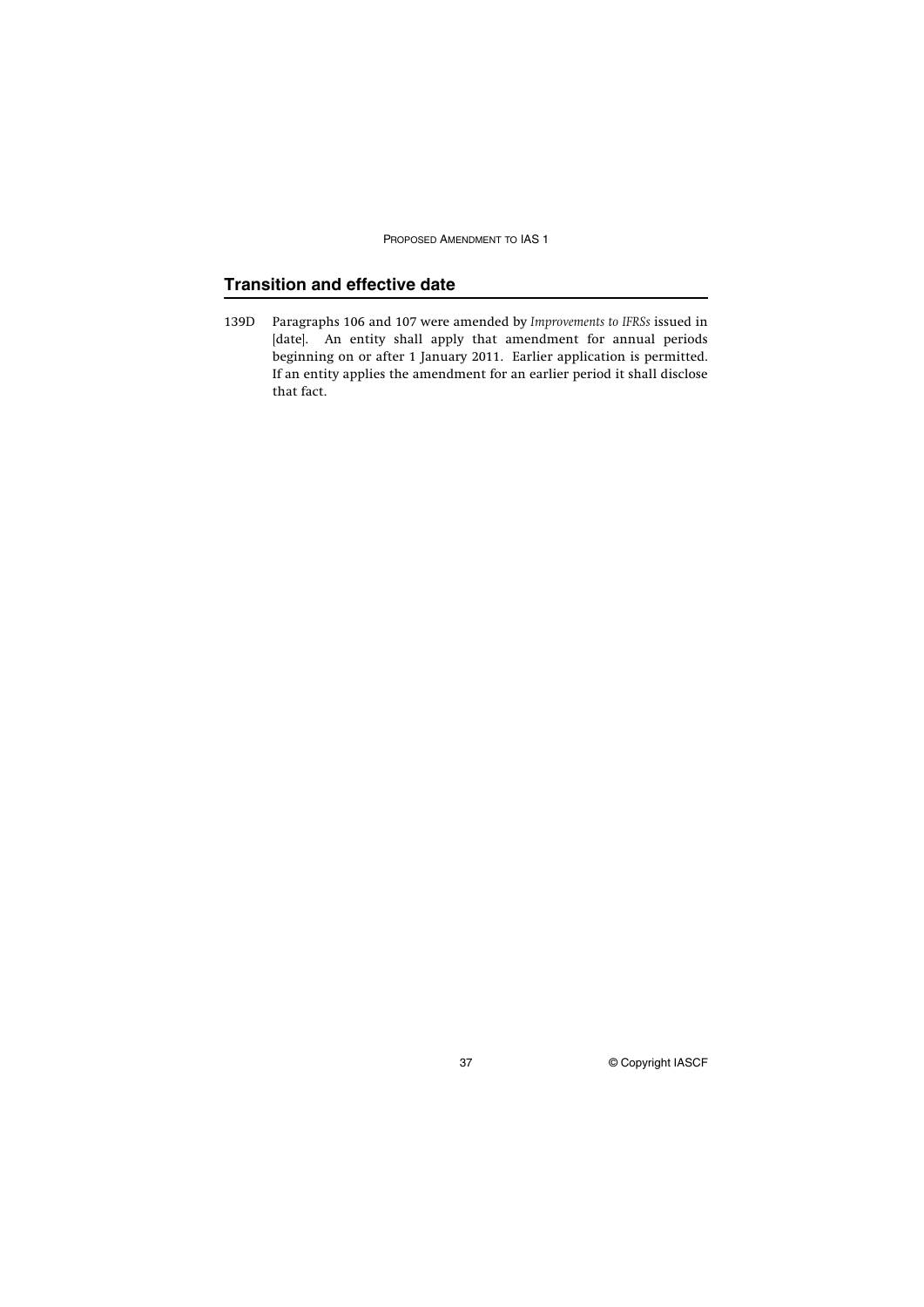# **Basis for Conclusions on proposed amendment to IAS 1** *Presentation of Financial Statements*

*This Basis for Conclusions accompanies, but is not part of, the proposed amendment.*

### **Statement of changes in equity**

- BC1 The Board was asked to clarify its intention in paragraph 106(d) to require a reconciliation between the carrying amount (beginning and ending balances) for each component of other comprehensive income. Some respondents believed this requirement was excessive. In addition, some pointed out an inconsistency between the current wording of paragraph 106(d) and the example of the statement of changes in equity within the guidance on implementing IAS 1 *Part I: Illustrative presentation of financial statements*. The Board confirmed its intention to allow flexibility on the reconciliation requirements for classes of accumulated other comprehensive income. Therefore, the Board proposes to clarify that entities are permitted to present the reconciliation requirements for classes of accumulated other comprehensive income either in the statement of changes in equity or in the notes to the financial statements.
- BC2 The Board also proposes to amend paragraph 107 in IAS 1 to remove a redundancy based on the amendment to paragraph 106(d).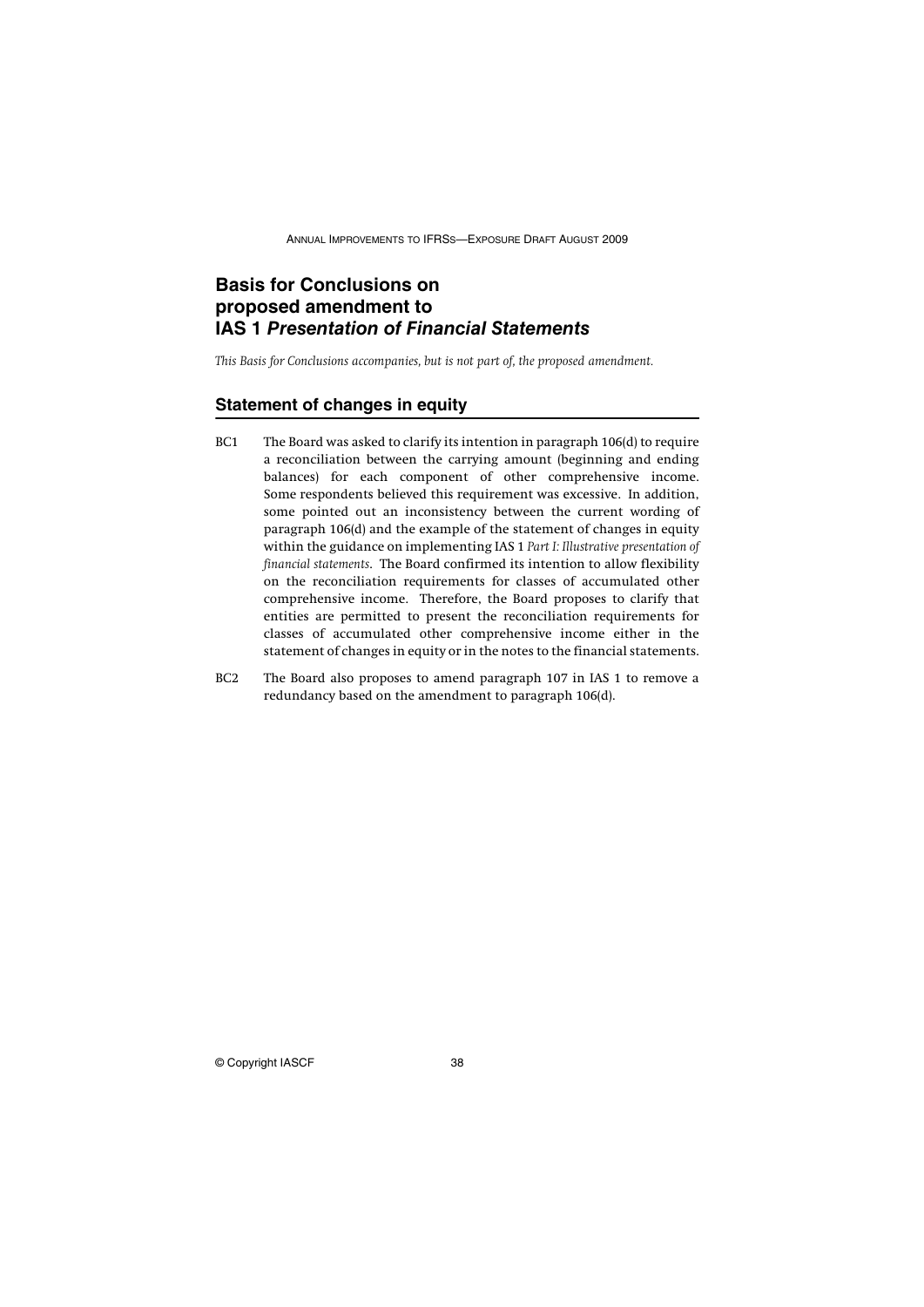PROPOSED AMENDMENT TO IAS 8

# **Proposed amendment to IAS 8** *Accounting Policies, Changes in Accounting Estimates and Errors*

### **Introduction**

The Board proposes the following amendment to IAS 8 *Accounting Policies, Changes in Accounting Estimates and Errors*.

### **Change in terminology to the qualitative characteristics**

The Board proposes to amend IAS 8 to be consistent with the terminology changes made in the forthcoming conceptual framework that will replace the *Framework for the Preparation and Presentation of Financial Statements*.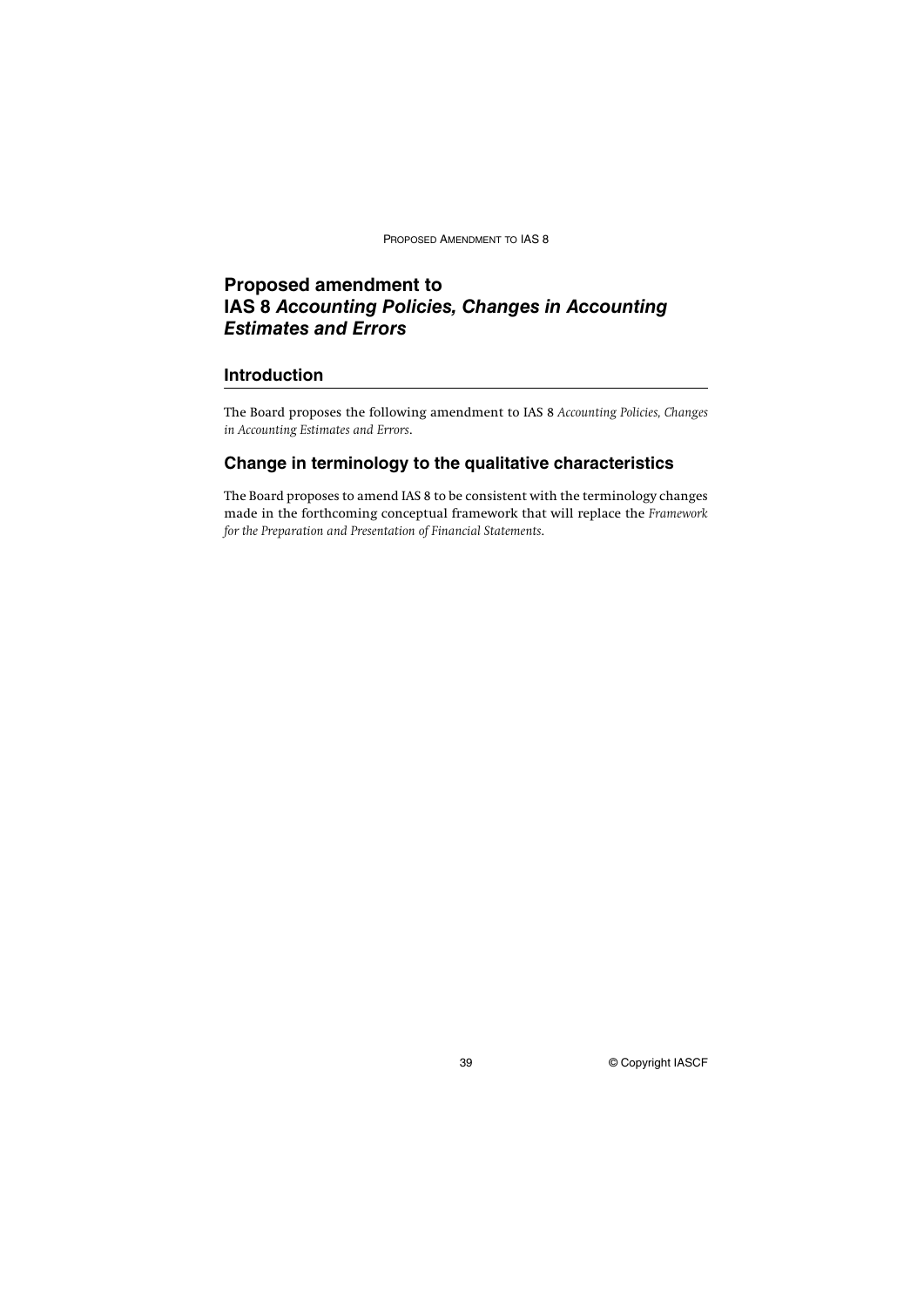# **Proposed amendment to IAS 8** *Accounting Policies, Changes in Accounting Estimates and Errors*

Paragraphs 10, 14 and 29 are amended (new text is underlined and deleted text is struck through). A footnote is added to paragraph 10. Paragraph 54A is added.

### **Accounting policies**

### **Selection and application of accounting policies**

- **10 In the absence of an IFRS that specifically applies to a transaction, other event or condition, management shall use its judgement in developing and applying an accounting policy that results in financial information that is useful to existing and potential equity investors, lenders and other creditors in making decisions. To be useful, information shall:**
	- **(a) be relevant to the economic decision-making needs of users; and**
	- **(b) faithfully represent the transaction, other event or condition. Faithful representation of an economic phenomenon is attained when the depiction is complete, neutral and free from error.\* reliable, in that the financial statements:**
		- **(i) represent faithfully the financial position, financial performance and cash flows of the entity;**
		- **(ii) reflect the economic substance of transactions, other events and conditions, and not merely the legal form;**
		- **(iii) are neutral, ie free from bias;**
		- **(iv) are prudent; and**
		- **(v) are complete in all material respects.**

In [date to be determined], the Board amended the terminology in this paragraph to be consistent with the terminology used in the *Framework* issued in 2009.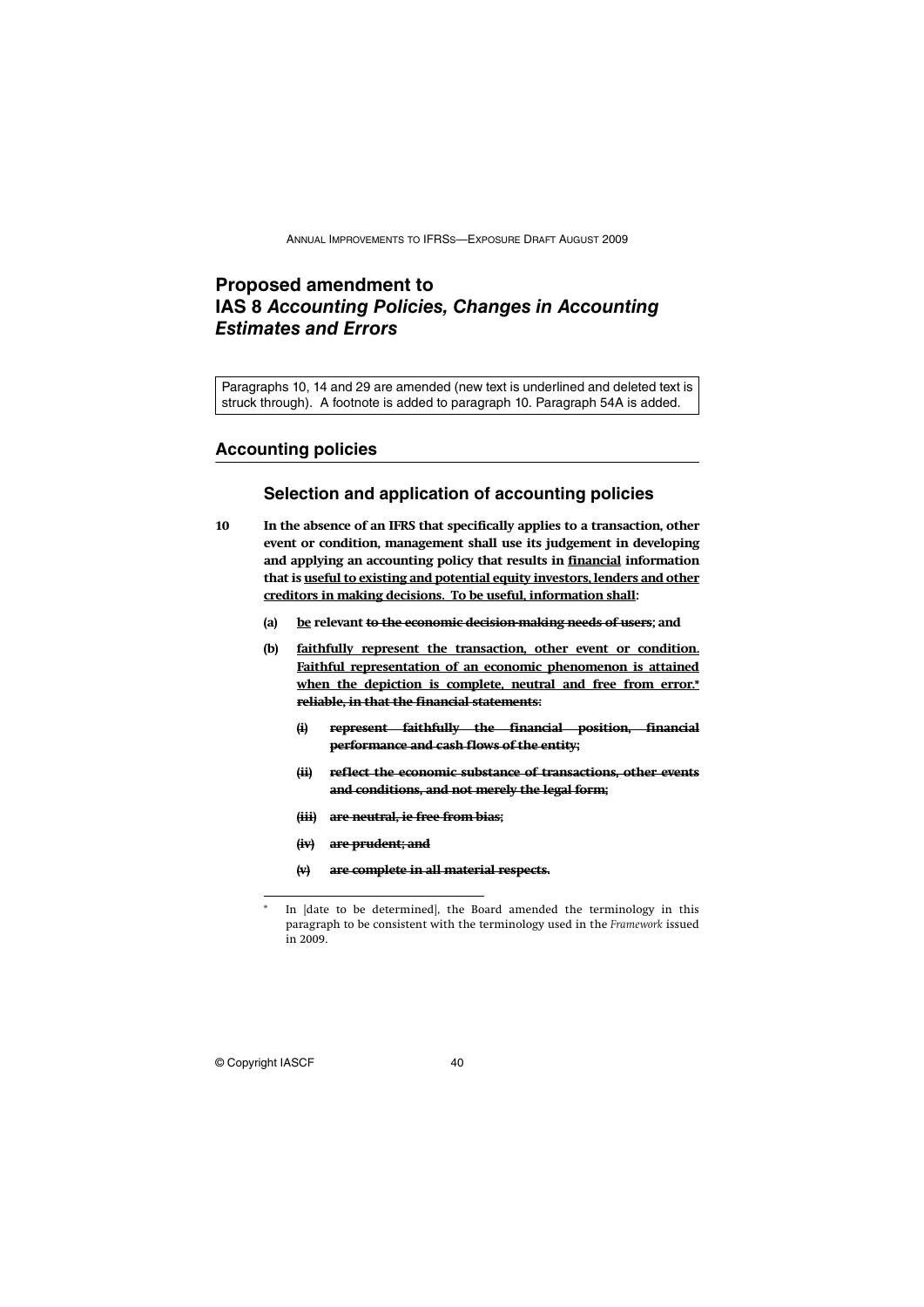PROPOSED AMENDMENT TO IAS 8

### **Changes in accounting policies**

- **14 An entity shall change an accounting policy only if the change:**
	- **(a) is required by an IFRS; or**
	- **(b) results in the financial statements providing reliable and more relevant information about that faithfully represents the effects of transactions, other events or conditions on the entity's financial position, financial performance or cash flows.**

#### **Disclosure**

- **29 When a voluntary change in accounting policy has an effect on the current period or any prior period, would have an effect on that period except that it is impracticable to determine the amount of the adjustment, or might have an effect on future periods, an entity shall disclose:**
	- **(a) the nature of the change in accounting policy;**
	- **(b) the reasons why applying the new accounting policy provides reliable and more relevant information that faithfully represents the effects of the transactions, other events or conditions on the entity's financial position, financial performance or cash flows;**

**(c) ...**

### **Effective date and transition**

54A *Improvements to IFRSs* issued in [date] amended paragraphs 10, 14 and 29 and added a footnote to paragraph 10. An entity shall apply the amendment for annual periods beginning on or after 1 January 2011. Earlier application is permitted. If an entity applies the amendment for an earlier period it shall disclose that fact.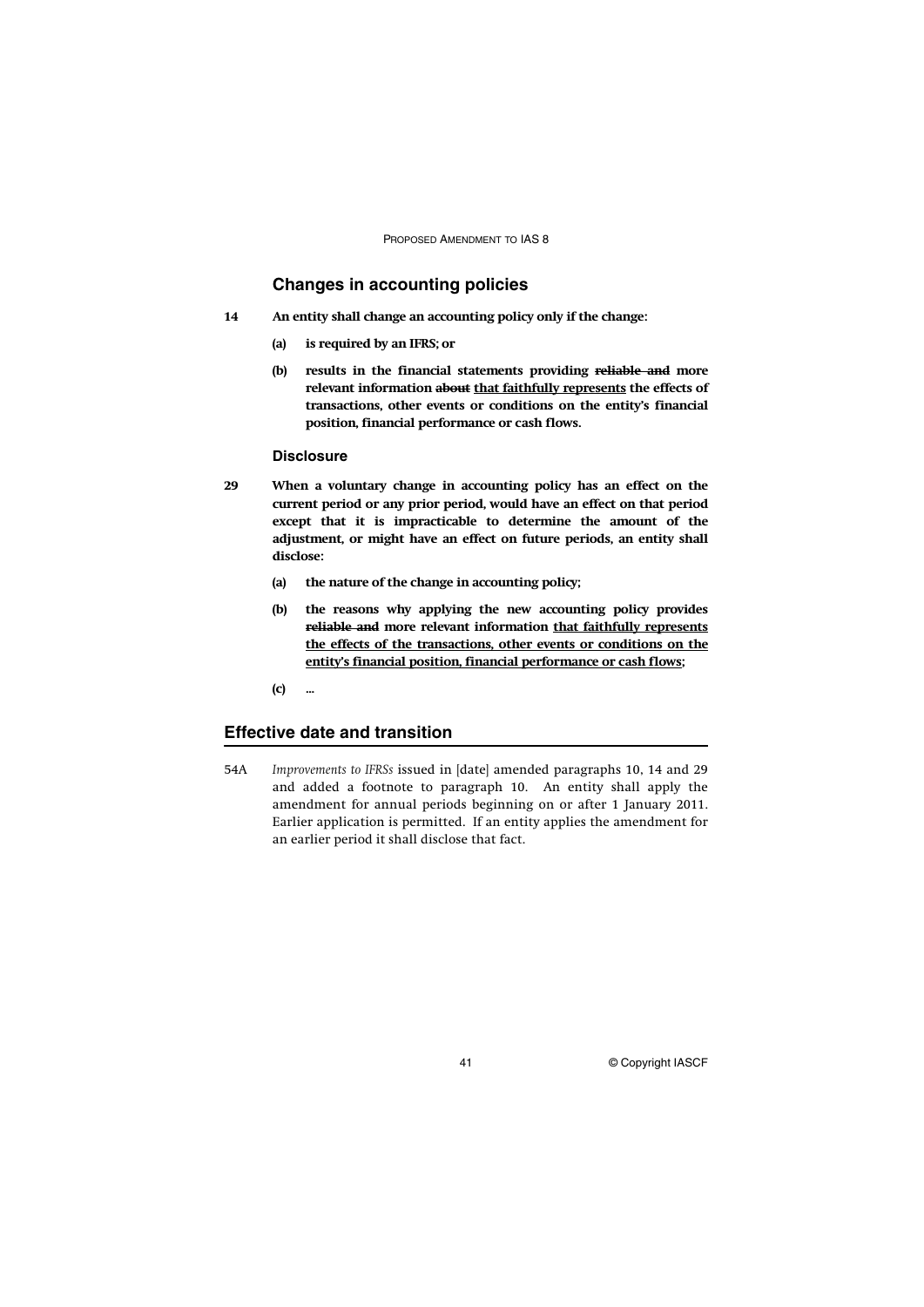# **Basis for Conclusions on proposed amendment to IAS 8** *Accounting Policies, Changes in Accounting Estimates and Errors*

*This Basis for Conclusions accompanies, but is not part of, the proposed amendment.*

### **Change in terminology to the qualitative characteristics**

- BC1 The Board and the US Financial Accounting Standards Board are jointly developing a new conceptual framework on financial reporting. As part of that project, the boards adopted new terminology for some of the qualitative characteristics of financial reporting. IAS 8 provides guidance to preparers of financial reports in developing and applying accounting policies when there are no specifically applicable IFRSs. That guidance is based on the qualitative characteristics in the *Framework*. Because this guidance is essential to the application of IAS 8, the Board decided that the paragraphs that refer to the qualitative characteristics should be updated to use the new terminology.
- BC2 The Board also decided to review and update other IFRSs to use the new terminology when those IFRSs are being amended for other reasons.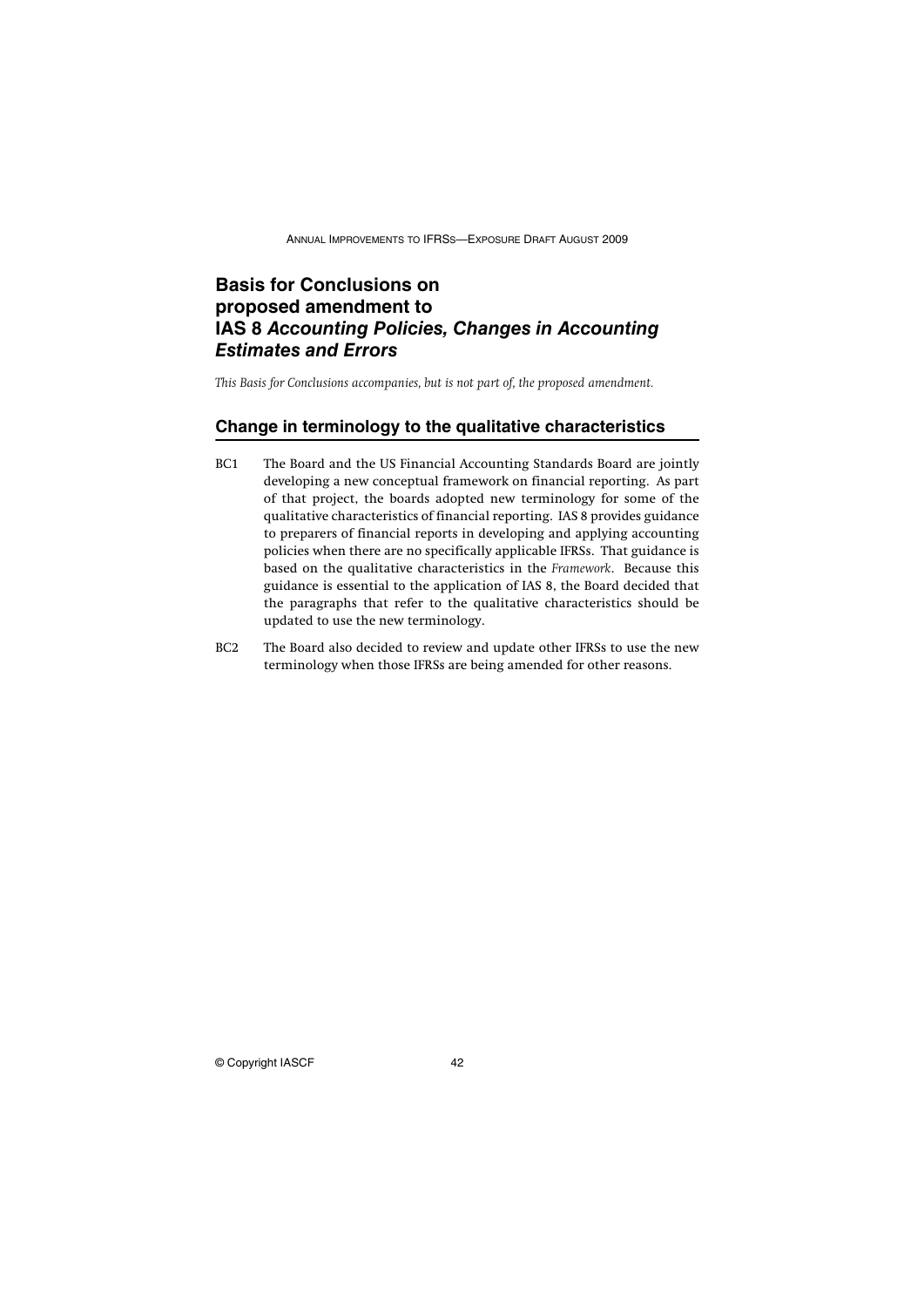PROPOSED AMENDMENTS TO IAS 27

# **Proposed amendments to IAS 27** *Consolidated and Separate Financial Statements*

### **Introduction**

The Board proposes the following amendments to IAS 27 *Consolidated and Separate Financial Statements*.

# **Impairment of investments in subsidiaries, jointly controlled entities and associates in the separate financial statements of the investor**

The Board proposes to clarify that in its separate financial statements the investor shall apply the provisions of IAS 39 *Financial Instruments: Recognition and Measurement* to test its investments in subsidiaries, jointly controlled entities and associates for impairment.

# **Transition requirements for amendments arising as a result of IAS 27 (as amended in 2008)**

The Board proposes to clarify that the amendments as a result of IAS 27 made to IAS 21, IAS 28 and IAS 31 require prospective application.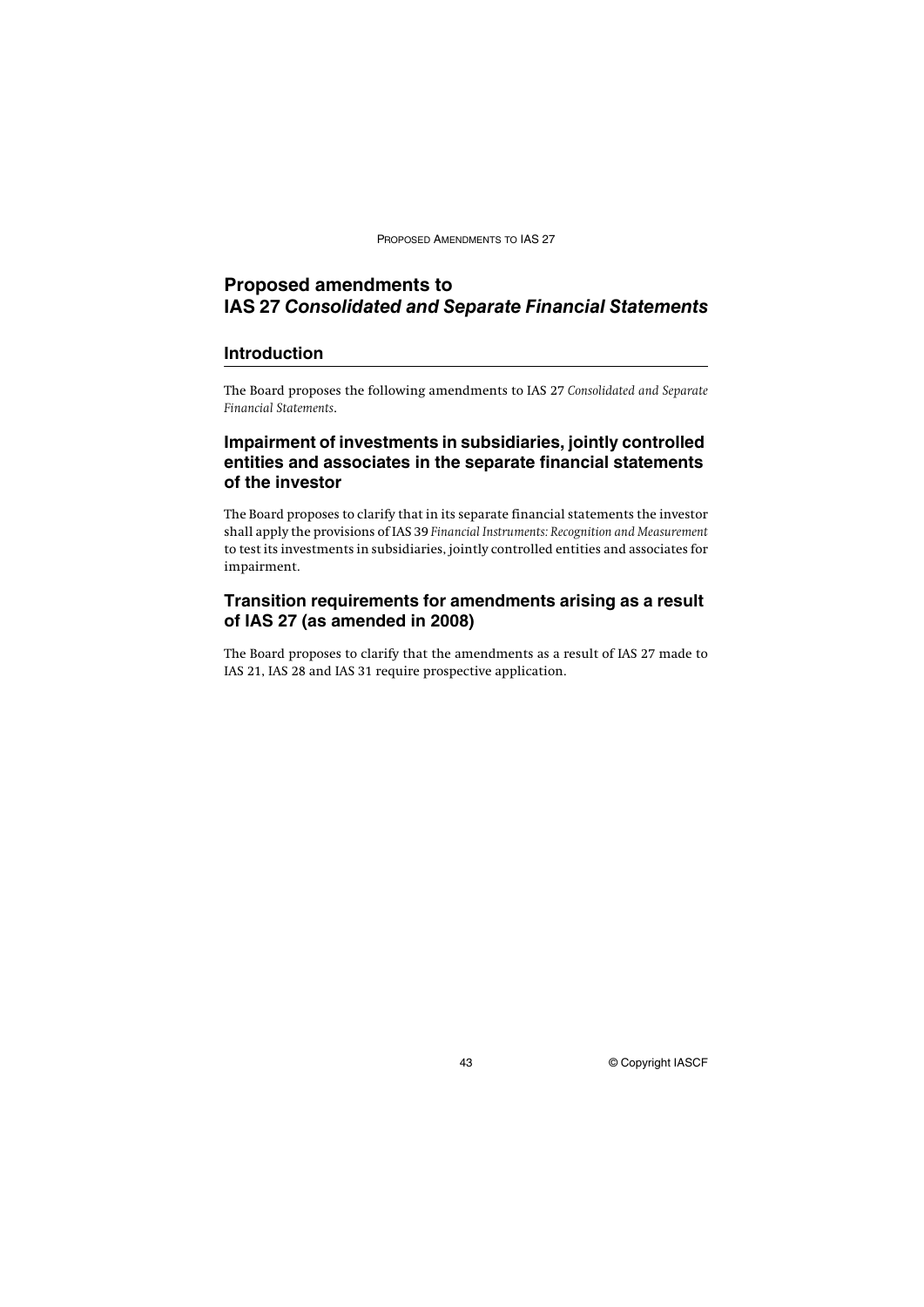# **Proposed amendments to IAS 27** *Consolidated and Separate Financial Statements*

Paragraph 38 is amended (new text is underlined and deleted text is struck through) and paragraphs 38D and 45D are added.

# **Accounting for investments in subsidiaries, jointly controlled entities and associates in separate financial statements**

- **38 When an entity prepares separate financial statements, it shall account for investments in subsidiaries, jointly controlled entities and associates either:**
	- **(a) at cost, or**
	- **(b) at fair value through profit or loss,**

**each in accordance with IAS 39. The entity shall apply the same accounting for each category of investments. Investments accounted for at cost shall be accounted for in accordance with IFRS 5** *Non-current Assets Held for Sale and Discontinued Operations* **when they are classified as held for sale (or included in a disposal group that is classified as held for sale) in accordance with IFRS 5. The measurement of investments accounted for at fair value through profit or loss in accordance with IAS 39 is not changed in such circumstances.**

38D When an entity prepares separate financial statements, it shall apply the requirements of IAS 39 for the determination and measurement of impairment losses on investments in subsidiaries, jointly controlled entities and associates.

# **Effective date and transition**

45D Paragraph 38 was amended and paragraph 38D added by *Improvements to IFRSs* issued in [date]. An entity shall apply the amendment prospectively for annual periods beginning on or after 1 January 2011. Earlier application is permitted. If an entity applies the amendment for an earlier period it shall disclose that fact. If an entity applies the related amendments in paragraph 2(h)–(j) of IAS 36 for an earlier period, it shall apply the amendment in this Standard at the same time.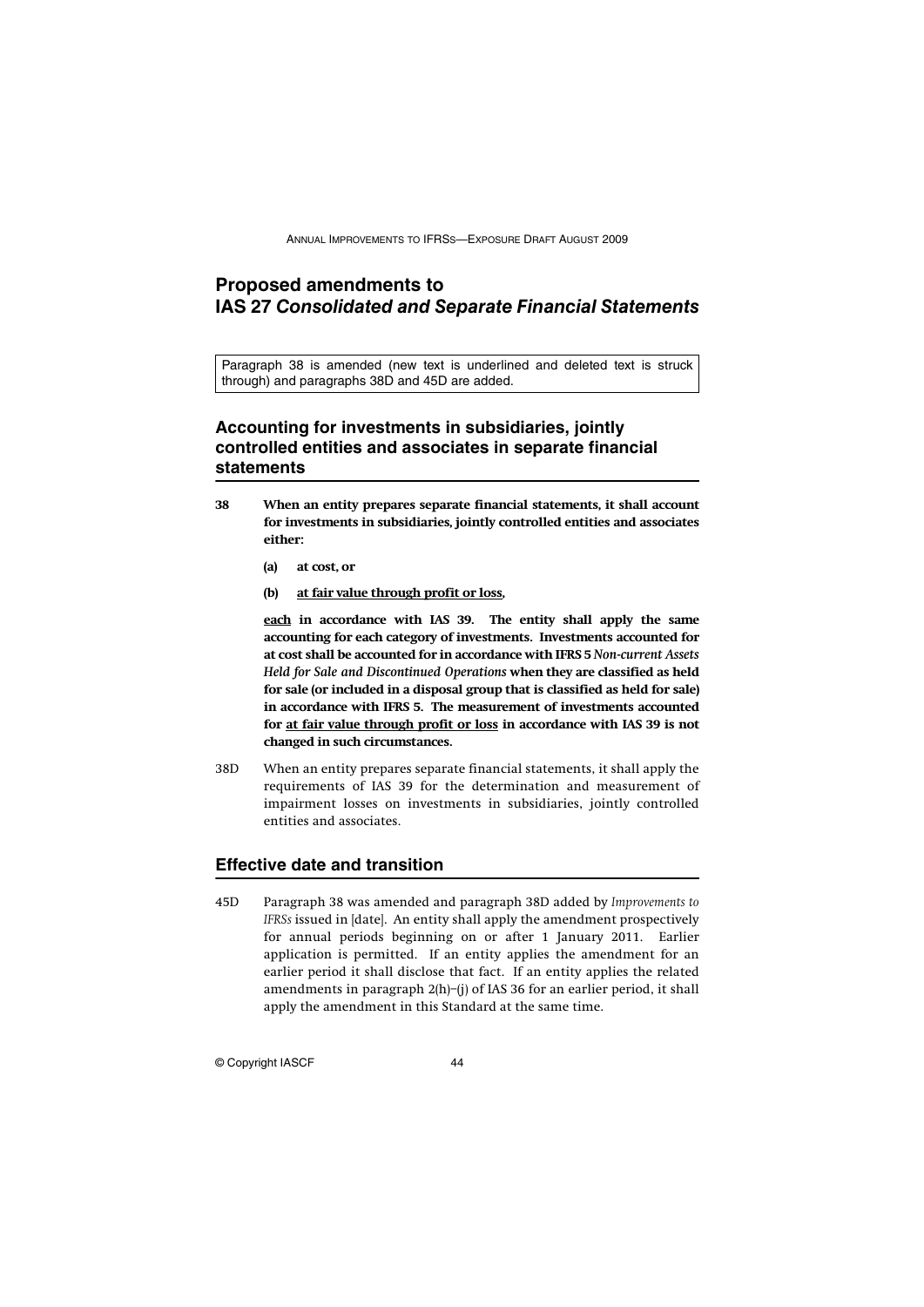# **Appendix to proposed amendments to IAS 27 Amendments to other IFRSs**

### **IAS 21** *The Effects of Foreign Exchange Rates*

Paragraph 60B is amended (new text is underlined) and paragraph 60C is added.

### **Effective date and transition**

- 60B IAS 27 (as amended in 2008) added paragraphs 48A–48D and amended paragraph 49. An entity shall apply those amendments prospectively for annual periods beginning on or after 1 July 2009. If an entity applies IAS 27 (amended 2008) for an earlier period, the amendments shall be applied for that earlier period.
- 60C Paragraph 60B was amended by *Improvements to IFRSs* issued in [date]. An entity shall apply that amendment for annual periods beginning on or after 1 July 2010. Earlier application is permitted. If an entity applies the amendment before 1 July 2010 it shall disclose that fact.

### **IAS 28** *Investments in Associates*

Paragraph 41B is amended (new text is underlined and deleted text is struck through) and paragraph 41D is added.

#### **Effective date and transition**

- 41B IAS 27 (as amended in 2008) amended paragraphs 18, 19 and 35 and added paragraph 19A. An entity shall apply the amendment to paragraph 35 retrospectively and the those amendments to paragraphs 18, 19 and 19A prospectively for annual periods beginning on or after 1 July 2009. If an entity applies IAS 27 (amended 2008) for an earlier period, the amendments shall be applied for that earlier period.
- 41D Paragraph 41B was amended by *Improvements to IFRSs* issued in [date]. An entity shall apply that amendment for annual periods beginning on or after 1 July 2010. Earlier application is permitted. If an entity applies this amendment before 1 July 2010 it shall disclose that fact.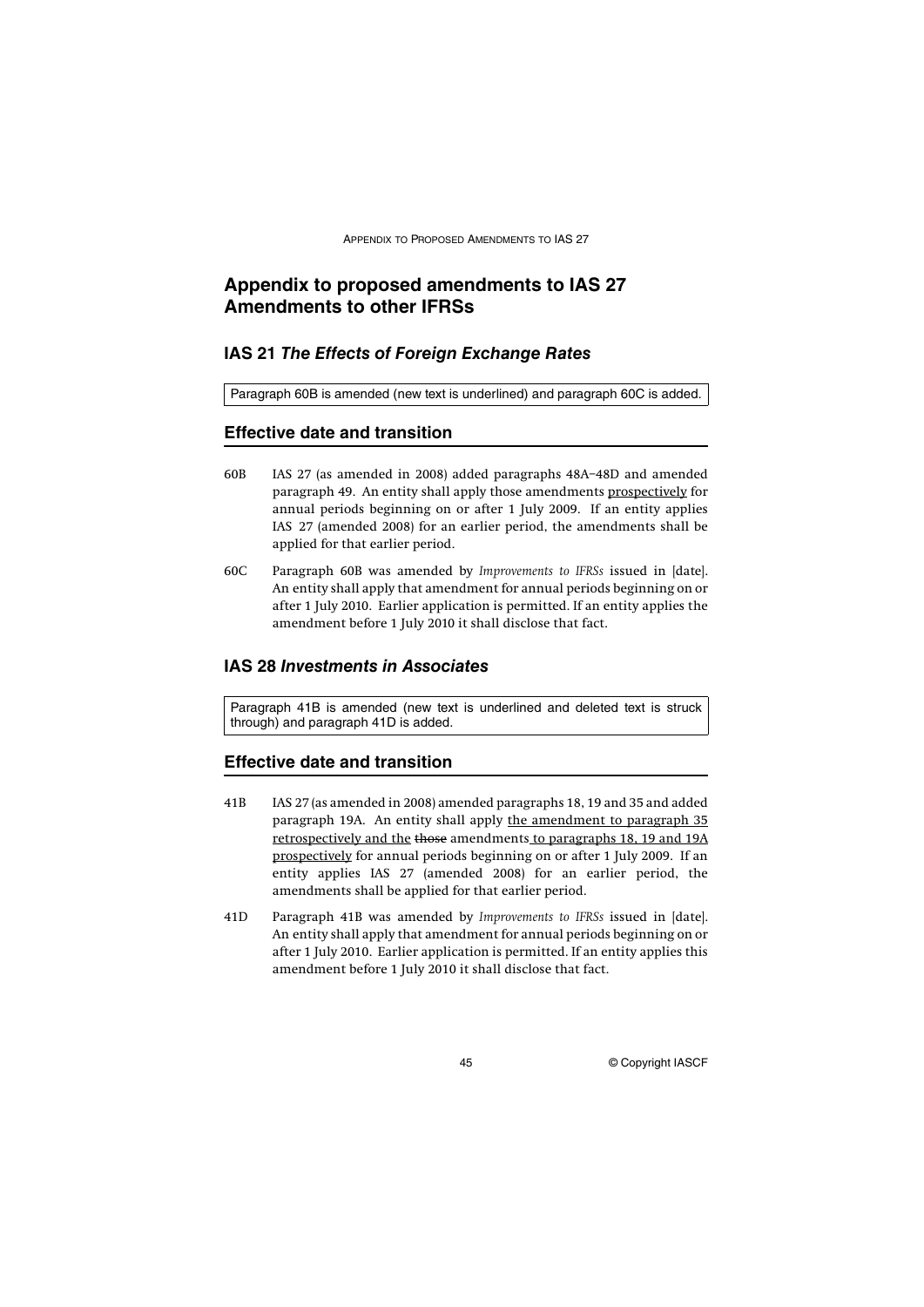# **IAS 31** *Interests in Joint Ventures*

Paragraph 58A is amended (new text is underlined and deleted text is struck through) and paragraph 58C is added.

### **Effective date and transition**

- 58A IAS 27 (as amended in 2008) amended paragraphs 45 and 46 and added paragraphs 45A and 45B. An entity shall apply the amendment to paragraph 46 retrospectively and the those amendments to paragraphs 45, 45A and 45B prospectively for annual periods beginning on or after 1 July 2009. If an entity applies IAS 27 (amended 2008) for an earlier period, the amendments shall be applied for that earlier period.
- 58C Paragraph 58A was amended by *Improvements to IFRSs* issued in [date]. An entity shall apply that amendment for annual periods beginning on or after 1 July 2010. Earlier application is permitted. If an entity applies the amendment before 1 July 2010 it shall disclose that fact.

### **IAS 36** *Impairment of Assets*

Paragraphs 2(h) and (i) are amended (new text is underlined and deleted text is struck through) and paragraphs 2(j) and 140F are added.

### **Scope**

**2 This Standard shall be applied in accounting for the impairment of all assets, other than:**

**(a) ...**

- **(h) deferred acquisition costs, and intangible assets, arising from an insurer's contractual rights under insurance contracts within the scope of IFRS 4** *Insurance Contracts***; and**
- **(i) non-current assets (or disposal groups) classified as held for sale in accordance with IFRS 5** *Non-current Assets Held for Sale and Discontinued Operations***; and.**
- **(j) investments in subsidiaries, jointly controlled entities and associates that are accounted for at cost in the separate financial statements of the investor.**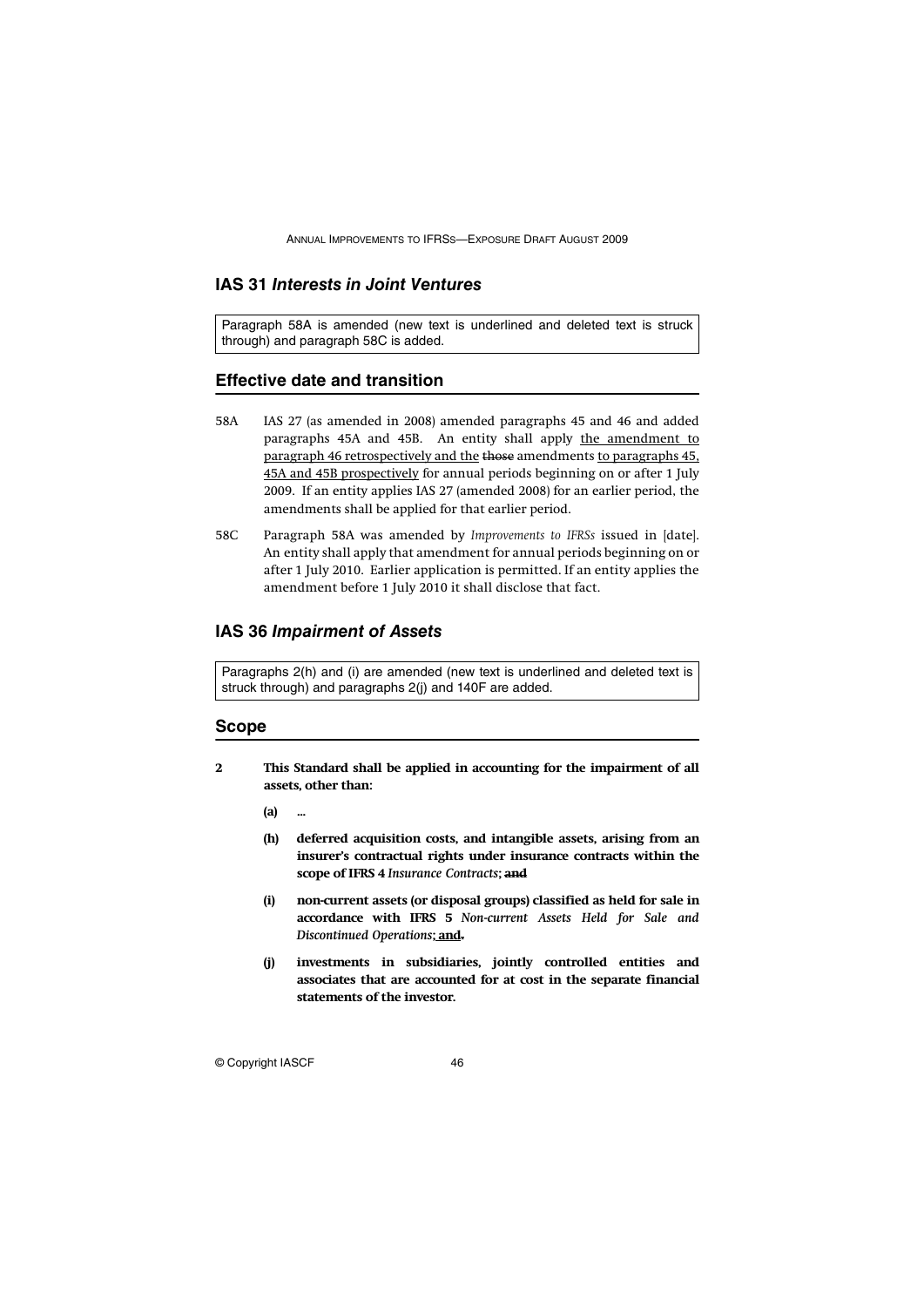APPENDIX TO PROPOSED AMENDMENTS TO IAS 27

# **Transitional provisions and effective date**

140F Paragraphs 2(h) and (i) were amended and paragraph 2(j) was added by *Improvements to IFRSs* issued in [date]. An entity shall apply the amendment prospectively for annual periods beginning on or after 1 January 2011. Earlier application is permitted. If an entity applies the related amendment in paragraphs 38 and 38D of IAS 27 for an earlier period, it shall apply the amendment in this Standard at the same time.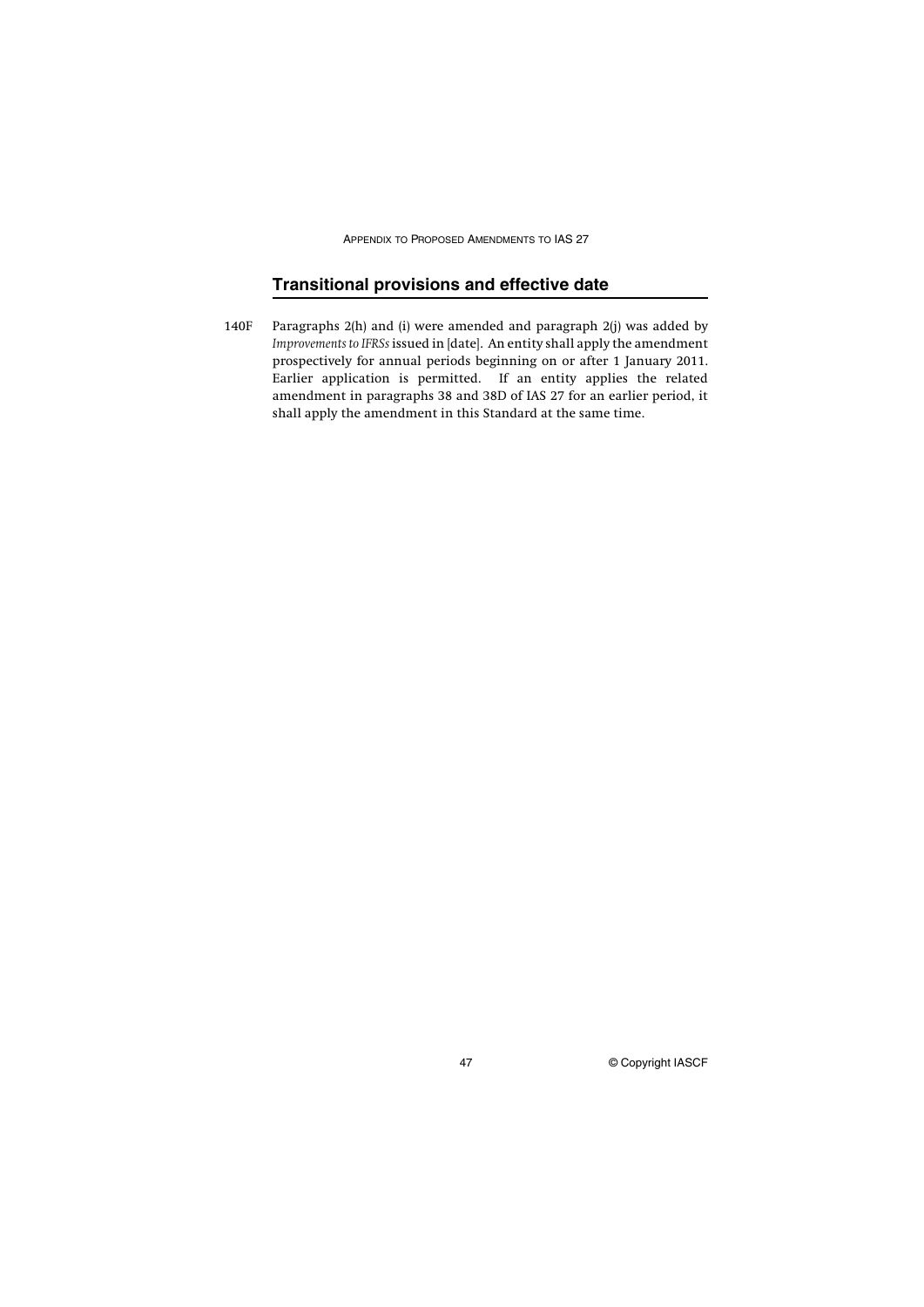# **Basis for Conclusions on proposed amendments to IAS 27** *Consolidated and Separate Financial Statements*

# **Impairment of investments in subsidiaries, jointly controlled entities and associates in the separate financial statements of the investor**

- BC1 The Board received a request to clarify whether in its separate financial statements the investor should apply the provisions of IAS 36 *Impairment of Assets* or IAS 39 *Financial Instruments: Recognition and Measurement* to test its investments in subsidiaries, jointly controlled entities, and associates for impairment. Paragraph 38 of IAS 27 permits an entity that prepares separate financial statements to account for investments in subsidiaries, jointly controlled entities and associates either at cost or in accordance with IAS 39. However, IAS 27 is silent on whether testing for impairment of those investments accounted for at cost should apply the requirements of IAS 36 or IAS 39.
- BC2 The Board noted two views exist in current practice. The first view points out that if the investor elects to account for its investments in subsidiaries, jointly controlled entities and associates at cost, then those investments are not 'in accordance with IAS 39'. In accordance with this view, those investments at cost are precluded from applying IAS 39 and must apply IAS 36. The second view reiterates the Board's prior conclusions that the purpose of separate financial statements is on the performance of the assets as investments. Therefore, those who believe in the second view argue that in the separate financial statements of the investor, the testing for impairment of all investments in subsidiaries, jointly controlled entities and associates should be in accordance with IAS 39.
- BC3 The Board agreed with the second view and concluded that in its separate financial statements the investor should apply the provisions of IAS 39 to test its investments in associates for impairment.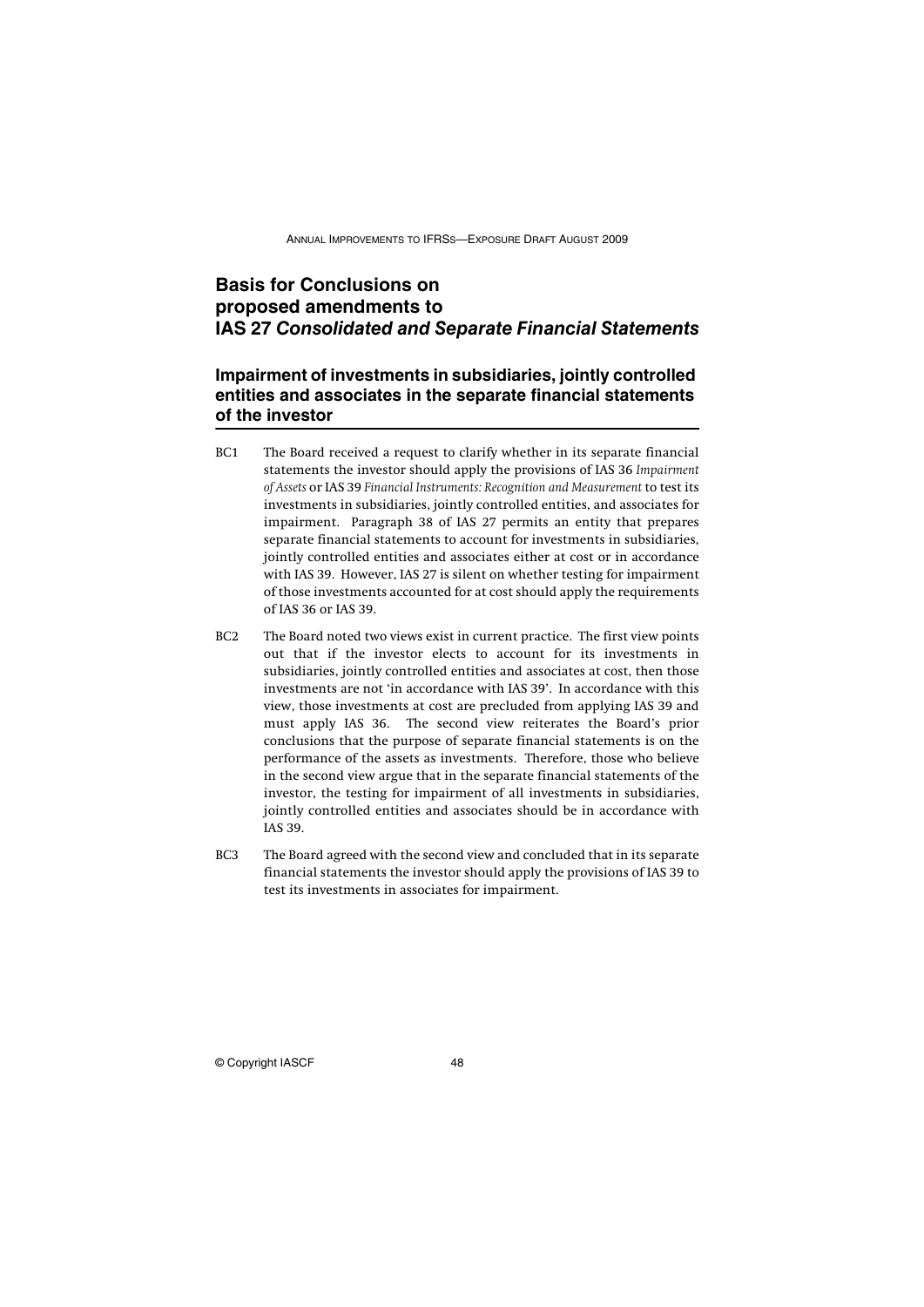PROPOSED AMENDMENTS TO IAS 27

# **Transitional provisions (2008 amendments)**

- BC4 In the second phase of the Board's project on business combinations, the Board made consequential amendments to other standards. Some of those amendments are silent on transition. Paragraph 19 of IAS 8 *Accounting Policies, Changes in Accounting Estimates and Errors* requires retrospective application for amendments that do not provide specific transition guidance.
- BC5 The Board decided that an entity should apply some of the consequential amendments to other standards prospectively. The Board therefore proposes to amend paragraph 60B of IAS 21, paragraph 41B of IAS 28 and paragraph 58A of IAS 31 to require prospective application.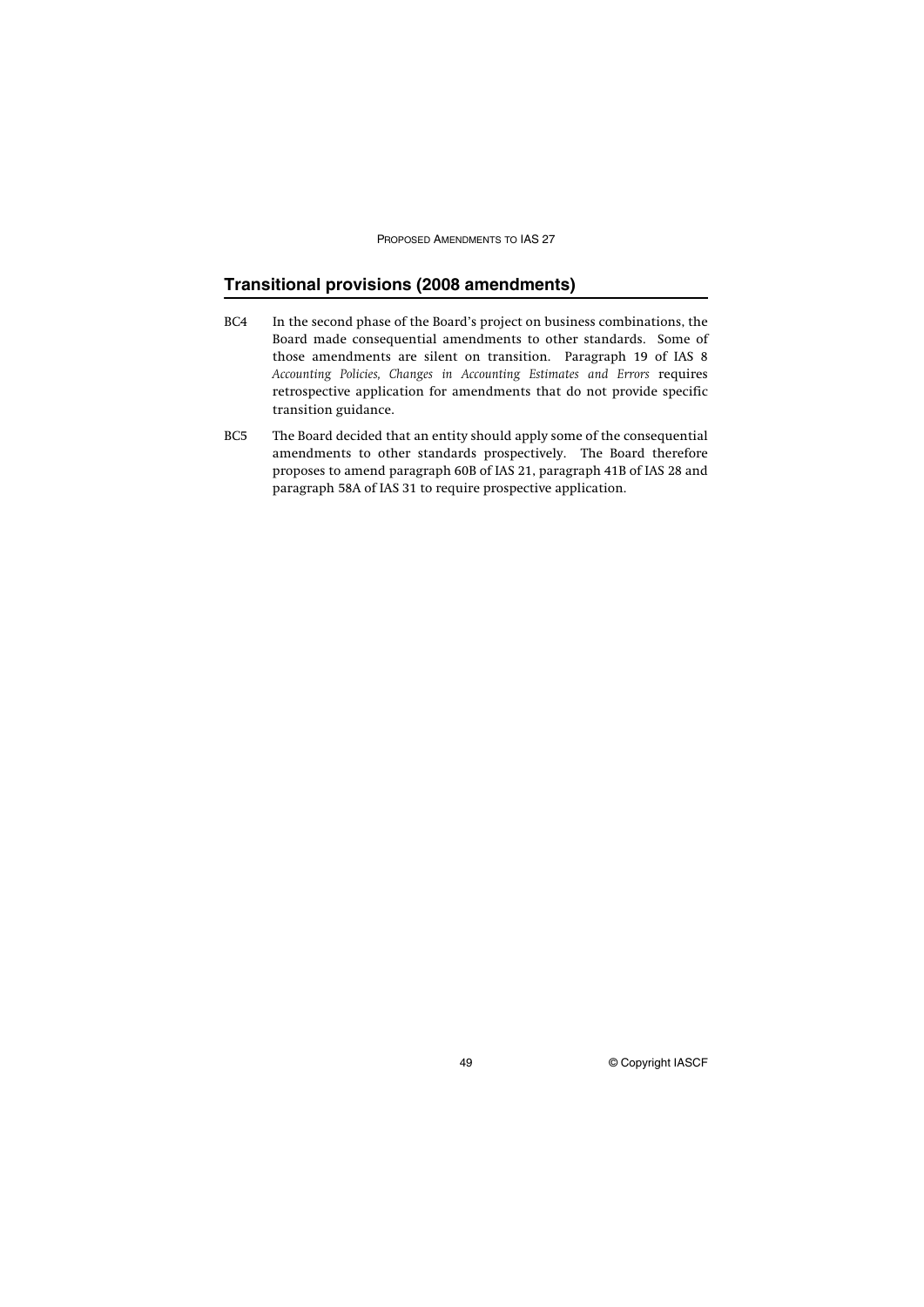# **Proposed amendment to IAS 28** *Investments in Associates*

### **Introduction**

The Board proposes the following amendment to IAS 28 *Investments in Associates*.

# **Partial use of fair value for measurement of associates**

The Board proposes to amend IAS 28 to clarify that different measurement bases can be applied to portions of an investment in an associate when part of the investment is designated at initial recognition as at fair value through profit or loss in accordance with the scope exception in paragraph 1 of IAS 28.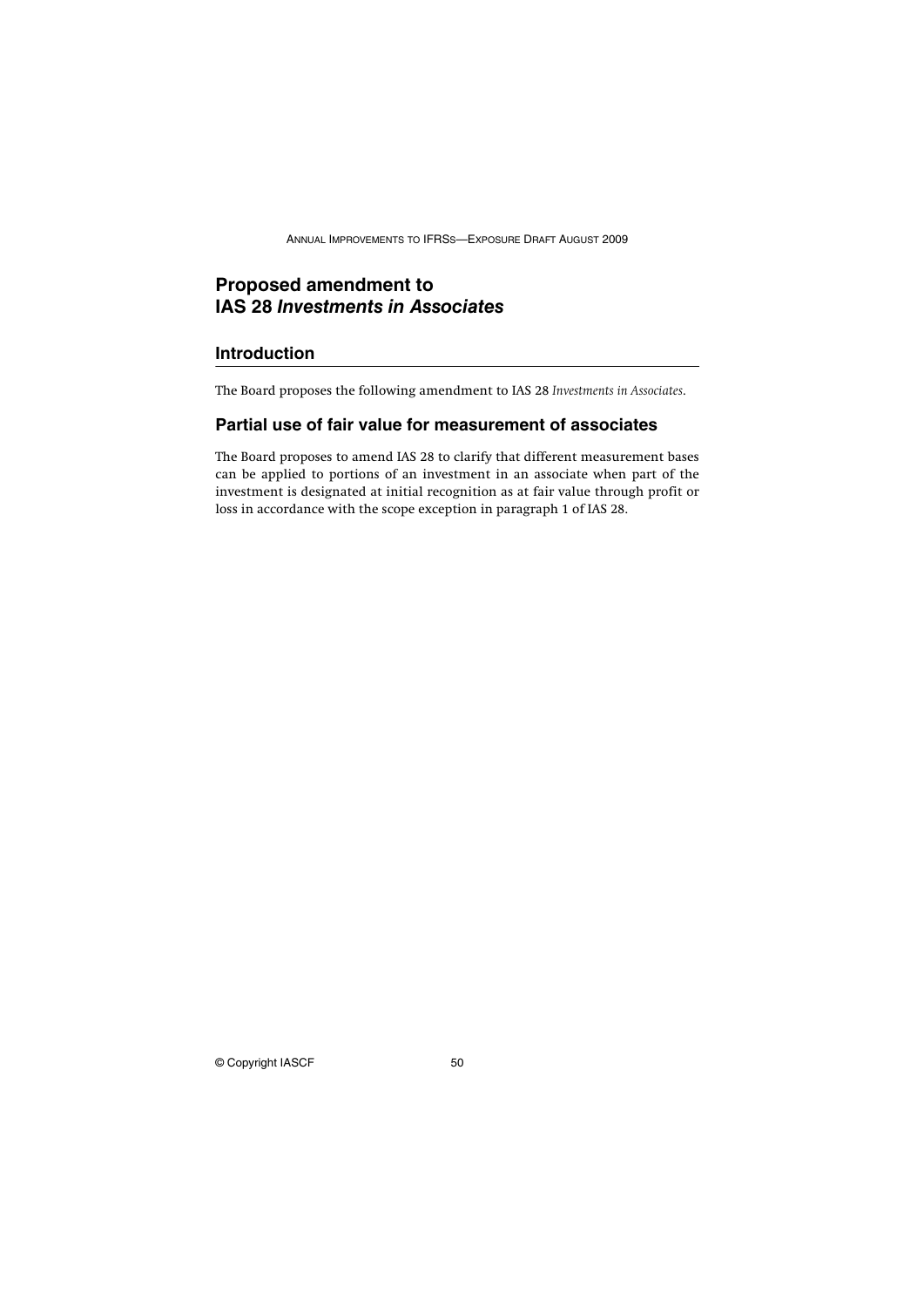PROPOSED AMENDMENT TO IAS 28

# **Proposed amendment to IAS 28** *Investments in Associates*

Paragraphs 1A and 41E are added.

#### **Scope**

**1A If an entity determines in accordance with paragraphs 6–10 of this Standard that it has significant influence in an associate, the entity shall apply this Standard. If a portion of the investment in the associate qualifies for the scope exclusion in accordance with paragraph 1, the entity shall apply the scope exclusion only to the portion to which the scope exclusion applies. The remaining investment in the associate shall be accounted for in accordance with this Standard.**

#### **Effective date and transition**

41E Paragraph 1A was added by *Improvements to IFRSs* issued in [date]. An entity shall apply the amendment for annual periods beginning on or after 1 January 2011. Earlier application is permitted. If an entity applies the amendment for an earlier period it shall disclose that fact.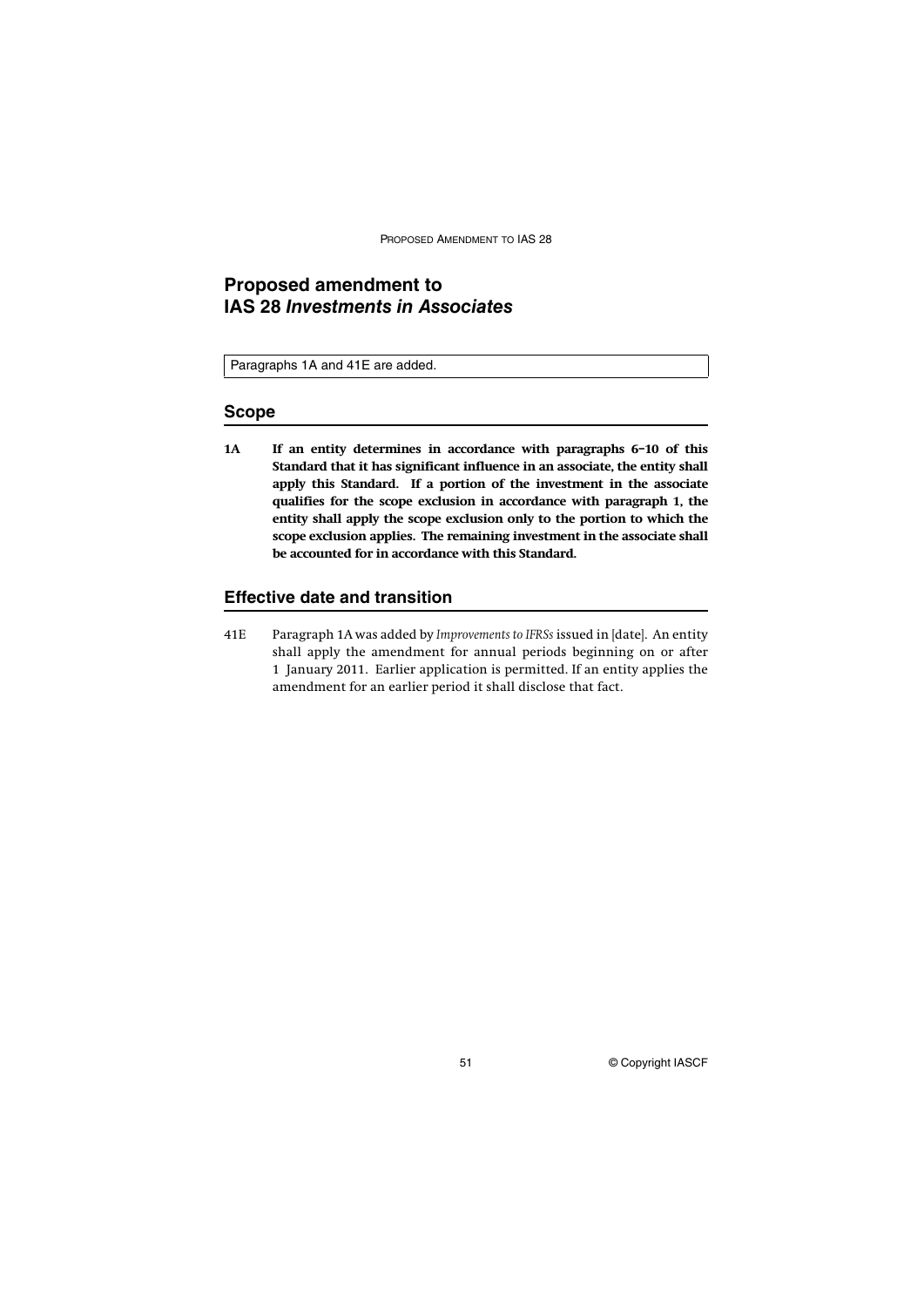# **Basis for Conclusions on proposed amendment to IAS 28** *Investments in Associates*

*This Basis for Conclusions accompanies, but is not part of, the proposed amendment.*

# **Scope exclusion: investments in associates held by venture capital organisations, mutual funds, unit trusts and similar entities**

- BC1 The Board received a request to clarify whether different measurement bases can be applied to portions of an investment in an associate when part of the investment is designated at initial recognition as at fair value through profit or loss in accordance with the scope exemption in paragraph 1 of the IAS 28. Paragraph 6 of IAS 28 is clear that the determination of significant influence includes both direct and indirect holdings. However, IAS 28 is silent on whether both those investments included in the scope of IAS 28 and those investments excluded from the scope of IAS 28 should be considered in establishing the existence of significant influence and the group's share in the associate.
- BC2 The Board noted two views exist in current practice. The first view identifies all direct and indirect interests held in the associate by either the parent or any of its subsidiaries and then applies IAS 28 to the entire investment in the associate. In accordance with this view, there is only one investment in the associate and it should be accounted for as one unit. If not all of the investment qualifies for the scope exemption in paragraph 1 of IAS 28, the entire investment would be accounted for in accordance with IAS 28. The second view identifies all direct and indirect interests held in the associate, but then requires use of the scope criteria in IAS 28 to determine the proper accounting treatment for different portions of the investment, consistent with the business purposes for which those portions may be held.
- BC3 The Board agreed with the second view and concluded that once an entity determines it has significant influence it should apply the provisions of IAS 28. If a portion of the investment in the associate qualifies for the scope exclusion in accordance with paragraph 1, the entity should apply the scope exclusion only to the portion to which the scope exclusion applies. The remaining investment in the associate should be accounted for in accordance with this Standard.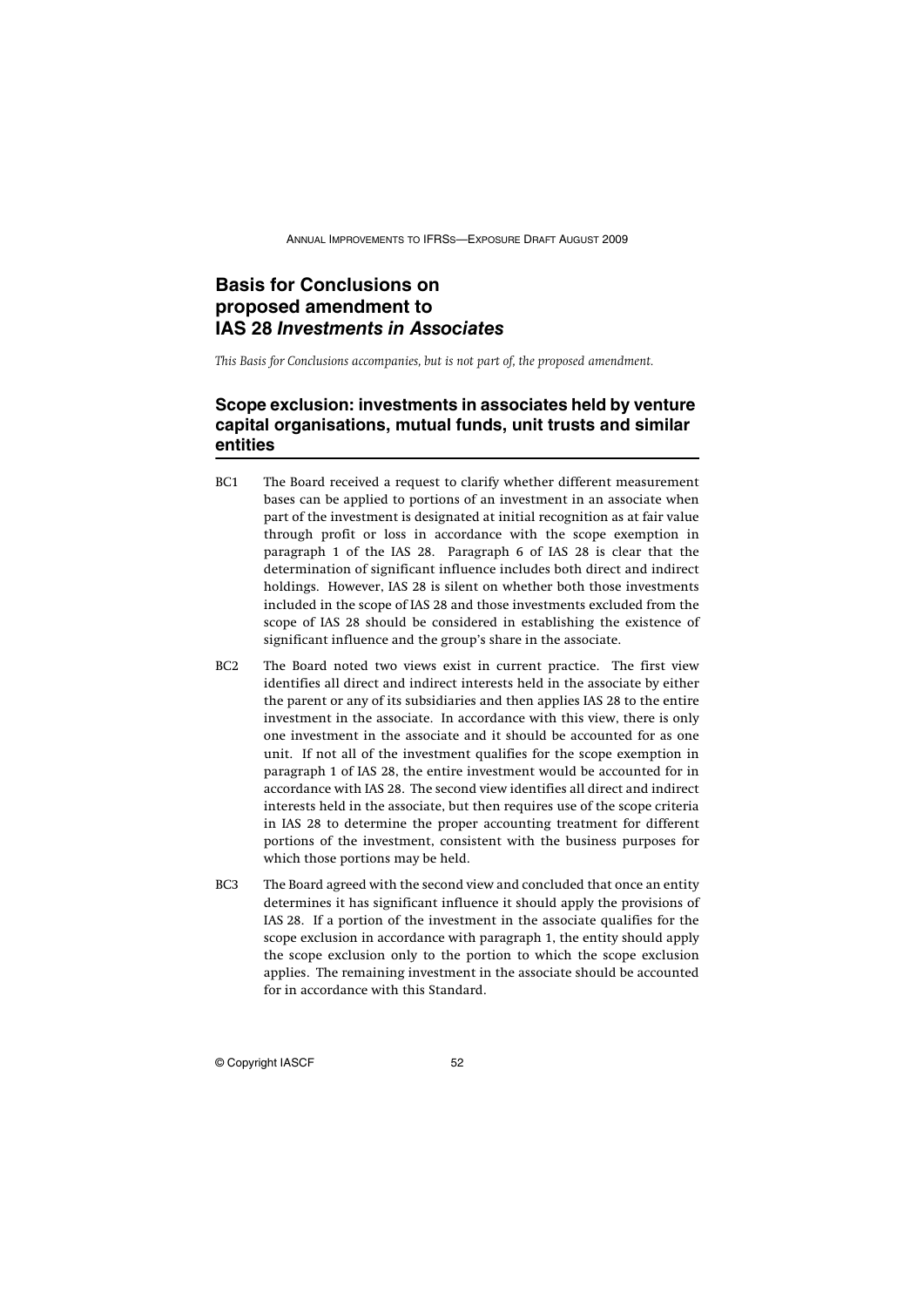PROPOSED AMENDMENT TO IAS 34

# **Proposed amendment to IAS 34** *Interim Financial Reporting*

### **Introduction**

The Board proposes the following amendment to IAS 34 *Interim Financial Reporting*.

### **Significant events and transactions**

Many users of financial statements have asked the Board to consider whether some disclosure requirements should be mandated in both interim and annual financial statements. In particular, users proposed mandating some disclosure requirements within IFRS 7 *Financial Instruments: Disclosures* for interim financial reporting.

The Board proposes an amendment to emphasise the disclosure principles in IAS 34 and to add further guidance to illustrate how to apply these principles.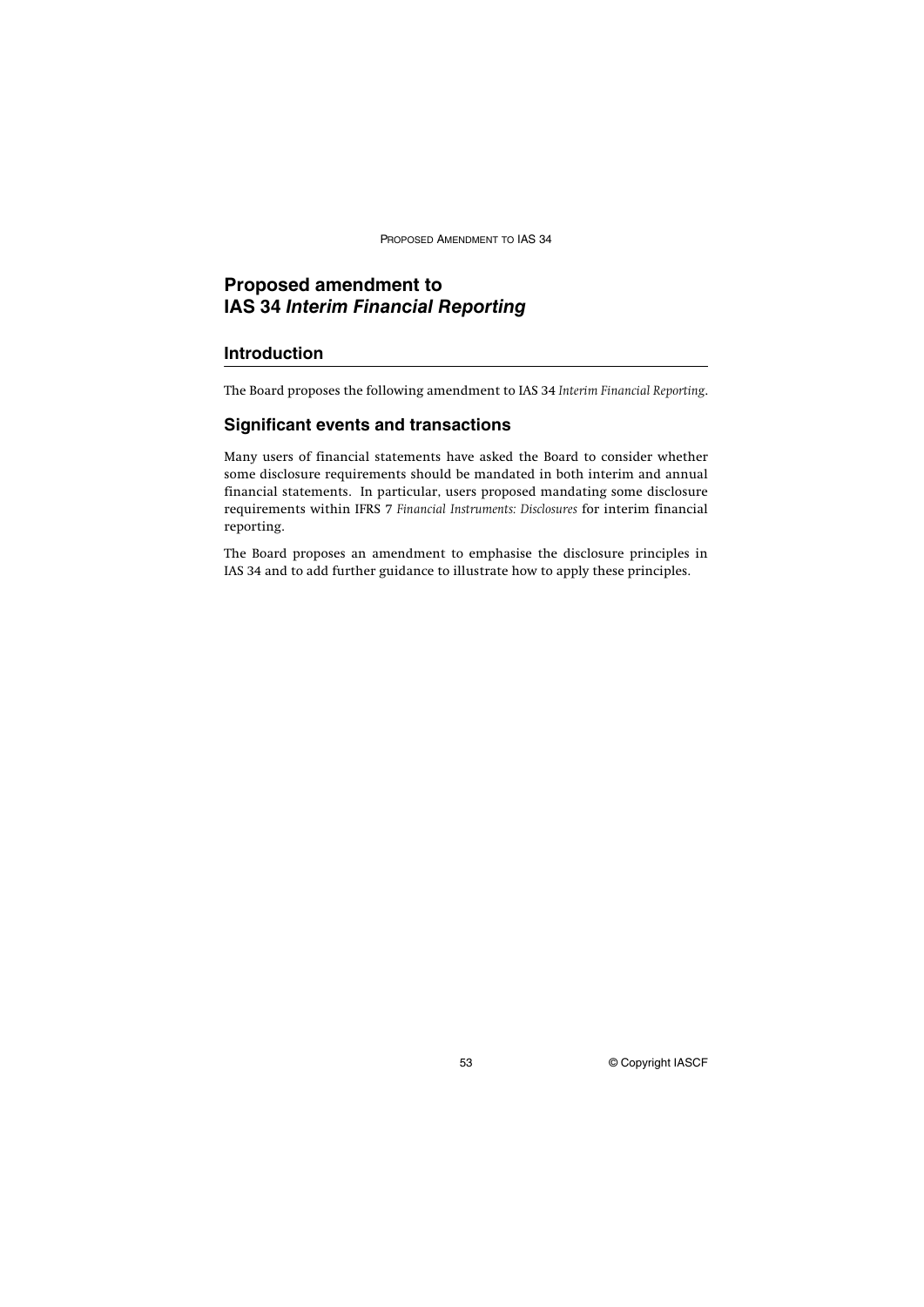# **Proposed amendment to IAS 34** *Interim Financial Reporting*

In the rubric, 'paragraphs 1–48' is amended to 'paragraphs 1–49'. A heading and paragraph 15 are amended (new text is underlined and deleted text is struck through). Paragraphs 15A, 15B and 15C are added. Paragraphs 16–18 are deleted. A heading and paragraph 16A are added. Paragraph 49 is added. Paragraphs 15B and 16A were previously paragraph 17 and 16, respectively, and have been marked up solely to show changes from the pre-existing text.

### **Content of an interim financial report**

# **Selected explanatory notes Significant events and transactions**

- 15 A user of an entity's interim financial report will also have access to the most recent annual financial report of that entity. It is unnecessary, therefore, for the notes to an interim report to provide relatively insignificant updates to the information that was already reported in the notes in the most recent annual report. At an interim date, An entity shall include in its interim report an explanation of events and transactions that are significant to an understanding of the changes in financial position and performance of the entity since the end of the last annual reporting period is more useful. Information disclosed in relation to those events and transactions should update the equivalent information presented in the most recent annual report.
- 15A A user of an entity's interim financial report will have access to the most recent annual financial report of that entity. Therefore, it is unnecessary for the notes to an interim financial report to provide relatively insignificant updates to the information that was reported in the notes in the most recent annual report.
- 15B Examples of the kinds of disclosures that are required by paragraph 16 are set out below. Individual IFRSs provide guidance regarding disclosures for many of these items: The types of events or transactions for which disclosures would be required are set out below. The list is not exhaustive.
	- (a) the write-down of inventories to net realisable value and the reversal of such a write-down;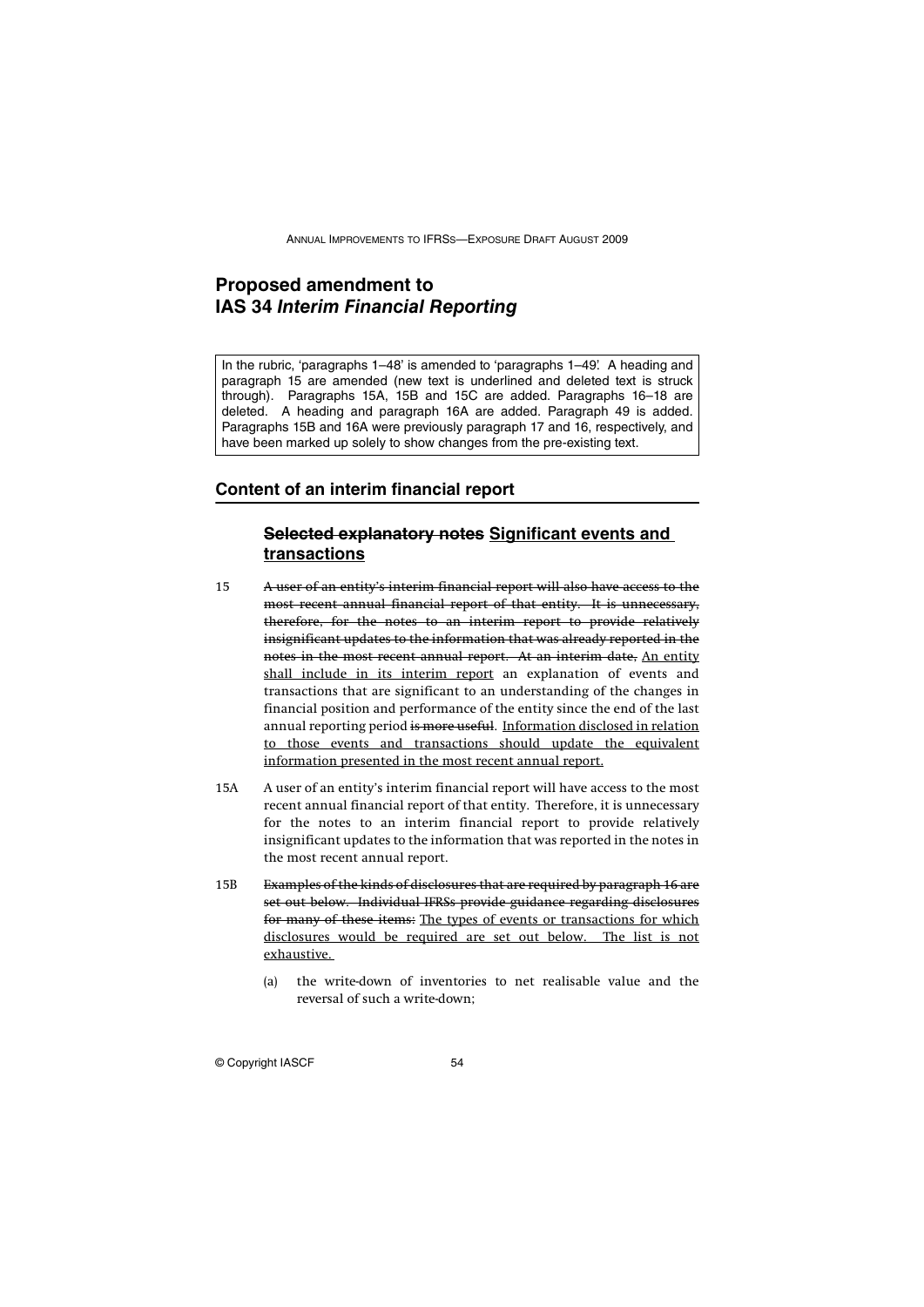#### PROPOSED AMENDMENT TO IAS 34

- (b) recognition of a loss from the impairment of financial assets, property, plant and equipment, intangible assets, or other assets, and the reversal of such an impairment loss;
- (c) the reversal of any provisions for the costs of restructuring;
- (d) acquisitions and disposals of items of property, plant and equipment;
- (e) commitments for the purchase of property, plant and equipment;
- (f) litigation settlements;
- (g) corrections of prior period errors;
- (h) [deleted] significant changes in the business or economic circumstances that affect the fair value of the entity's financial assets and financial liabilities, notwithstanding whether these assets or liabilities are recognised at fair value or amortised cost;
- (i) any loan default or breach of a loan agreement that has not been remedied on or before the end of the reporting period; and
- (j) related party transactions;
- (k) significant transfers between levels of the fair value hierarchy in the measurement of the fair value of financial instruments;
- (l) changes in the classification of assets as a result of a change in the purpose or use of those assets; and
- (m) changes in contingent liabilities or contingent assets.

[contains text from pre-existing paragraph 17 marked up for amendments]

15C Individual IFRSs provide guidance regarding disclosure requirements for many of the items listed in paragraph 15B. When an event or transaction is significant to an understanding of the changes in an entity's financial position or performance since the last annual financial period, its interim financial report should provide an explanation of and an update to the relevant information included in the financial statements of the last annual financial period.

16–18 [Deleted]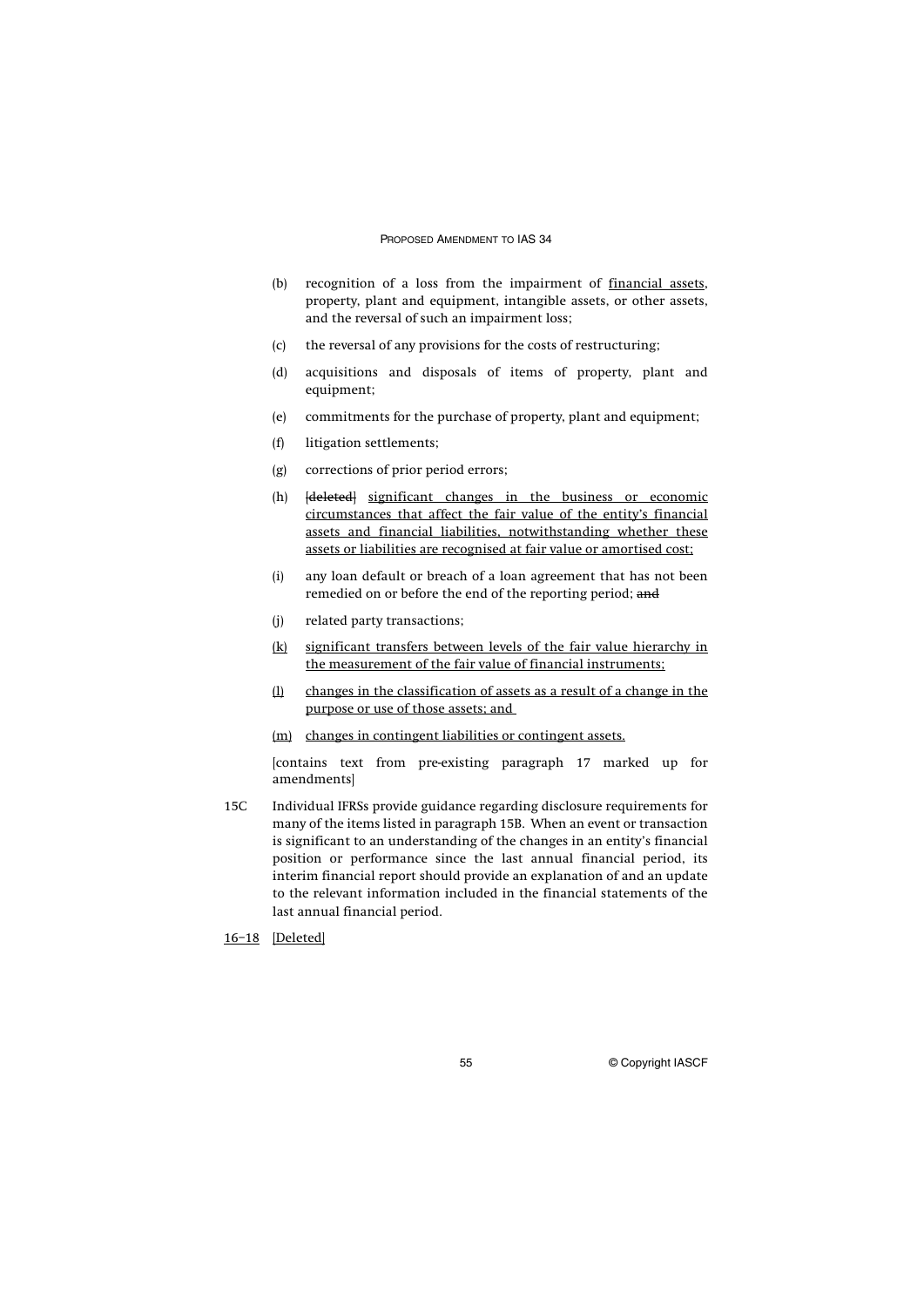### **Other minimum disclosures**

- **16A Notwithstanding the requirements in paragraphs 15–15C, A an entity shall include the following information, as a minimum, in the notes to its interim financial statements, if material and if not disclosed elsewhere in the interim financial report. The information shall normally be reported on a financial year-to-date basis. However, the entity shall also disclose any events or transactions that are material necessary to an understanding of the current interim period:** 
	- **(a) a statement that the same accounting policies and methods of computation are followed in the interim financial statements as compared with the most recent annual financial statements or, if those policies or methods have been changed, a description of the nature and effect of the change.;**
	- **(b) explanatory comments about the seasonality or cyclicality of interim operations.;**
	- **(c) the nature and amount of items affecting assets, liabilities, equity, net income, or cash flows that are unusual because of their nature, size or incidence.;**
	- **(d) the nature and amount of changes in estimates of amounts reported in prior interim periods of the current financial year or changes in estimates of amounts reported in prior financial years, if those changes have a material effect in the current interim period.;**
	- **(e) issuances, repurchases and repayments of debt and equity securities.;**
	- **(f) dividends paid (aggregate or per share) separately for ordinary shares and other shares.;**
	- **(g) the following segment information (disclosure of segment information is required in an entity's interim financial report only if IFRS 8** *Operating Segments* **requires that entity to disclose segment information in its annual financial statements):**
		- **(i) revenues from external customers, if included in the measure of segment profit or loss reviewed by the chief operating decision maker or otherwise regularly provided to the chief operating decision maker.;**
		- **(ii) intersegment revenues, if included in the measure of segment profit or loss reviewed by the chief operating decision maker**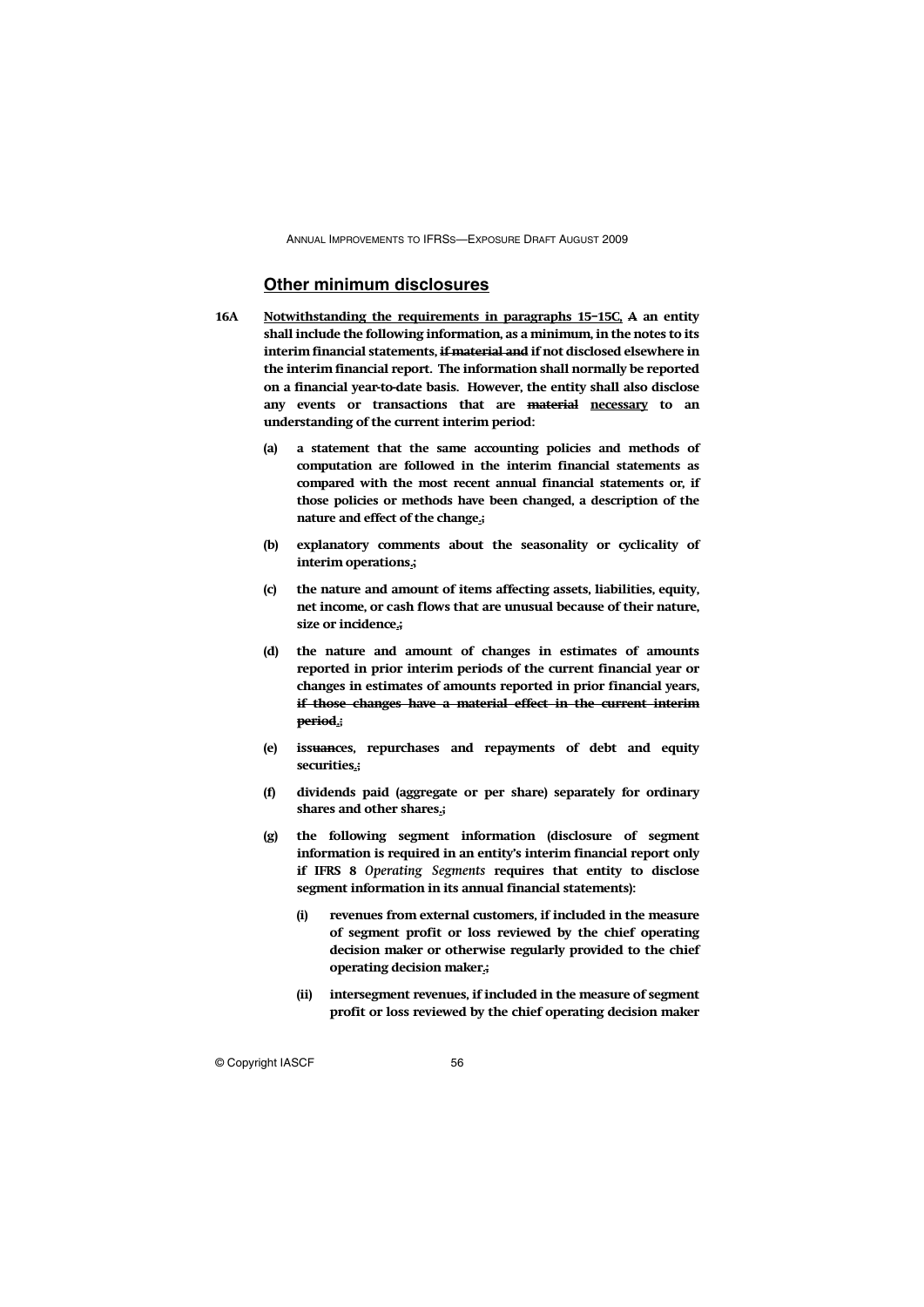#### PROPOSED AMENDMENT TO IAS 34

**or otherwise regularly provided to the chief operating decision maker.;**

- **(iii) a measure of segment profit or loss.;**
- **(iv) total assets for which there has been a material change from the amount disclosed in the last annual financial statements.;**
- **(v) a description of differences from the last annual financial statements in the basis of segmentation or in the basis of measurement of segment profit or loss.;**
- **(vi) a reconciliation of the total of the reportable segments' measures of profit or loss to the entity's profit or loss before tax expense (tax income) and discontinued operations. However, if an entity allocates to reportable segments items such as tax expense (tax income), the entity may reconcile the total of the segments' measures of profit or loss to profit or loss after those items. Material reconciling items shall be separately identified and described in that reconciliation.;**
- **(h) material events subsequent to the end of the interim period that have not been reflected in the financial statements for the interim period.;**
- **(i) the effect of changes in the composition of the entity during the interim period, including business combinations, obtaining or losing control of subsidiaries and long term investments, restructurings, and discontinued operations. In the case of business combinations, the entity shall disclose the information required by IFRS 3** *Business Combinations***. ; and**
- **(j) changes in contingent liabilities or contingent assets since the end of the last annual reporting period.**

[contains text from pre-existing paragraph 16 marked up for amendments]

# **Effective date and transition**

49 A header and paragraph 15 were amended, paragraphs 15A–15C and 16A were added and paragraphs 16–18 were deleted by *Improvements to IFRSs* issued in [date]. An entity shall apply the amendment for annual periods beginning on or after 1 January 2011. Earlier application is permitted. If an entity applies the amendment for an earlier period it shall disclose that fact.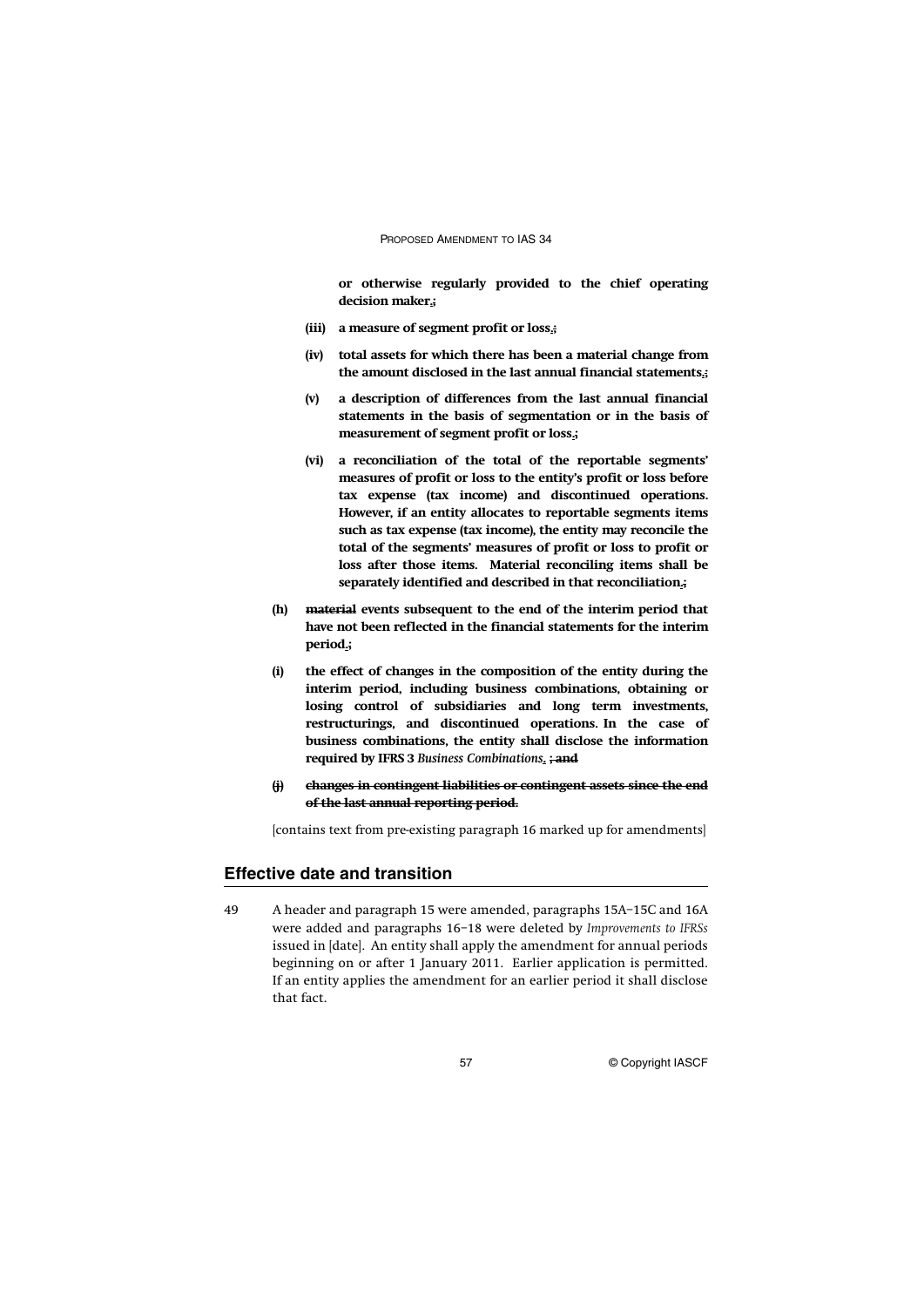# **Basis for Conclusions on proposed amendment to IAS 34** *Interim Financial Reporting*

*This Basis for Conclusions accompanies, but is not part of, the proposed amendment.*

#### **Significant events and transactions**

BC1 IAS 34 was issued by the Board's predecessor body, the International Accounting Standards Committee (IASC), in 1998. In the light of recent improvements to disclosure requirements, many users of financial statements asked the Board to consider whether particular disclosures required by IFRS 7 *Financial Instruments: Disclosures* for annual financial statements should also be required in interim financial statements. The Board noted that although IAS 34 does not require specific disclosures, it sets out disclosure principles to determine what information should be disclosed in an interim financial report. The Board concluded that amending IAS 34 to place greater emphasis on these principles and the inclusion of additional examples relating to more recent disclosure requirements ie fair value measurements would improve interim financial reporting.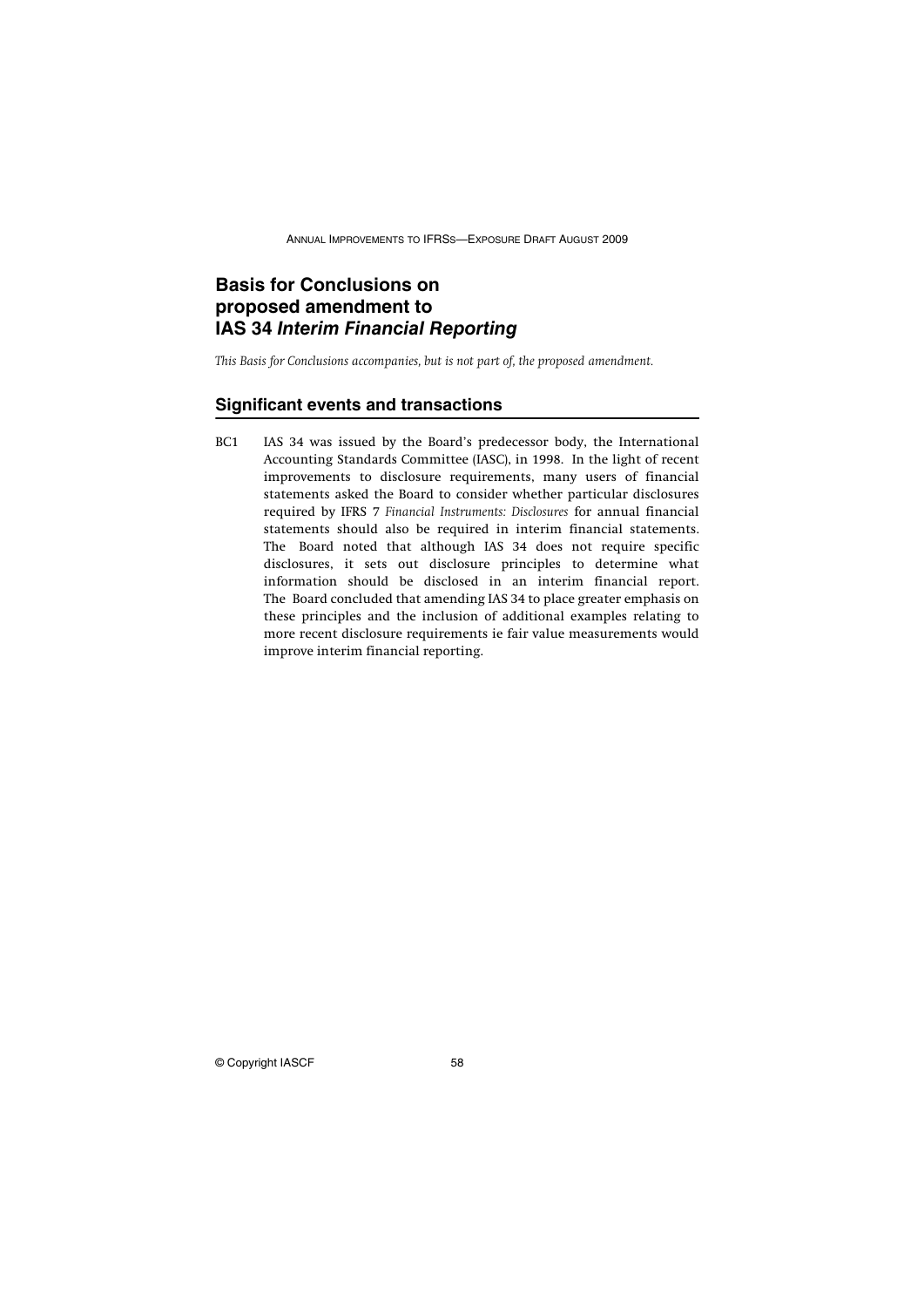PROPOSED AMENDMENT TO IAS 40

# **Proposed amendment to IAS 40** *Investment Property*

### **Introduction**

The Board proposes the following amendment to IAS 40 *Investment Property*.

### **Change from fair value model to cost model**

The Board proposes to remove the requirement to transfer investment property carried at fair value to inventory when it will be developed for sale, to add a requirement for investment property held for sale to be displayed as a separate category in the statement of financial position and to require disclosures consistent with IFRS 5 *Non-current Assets Held for Sale and Discontinued Operations*.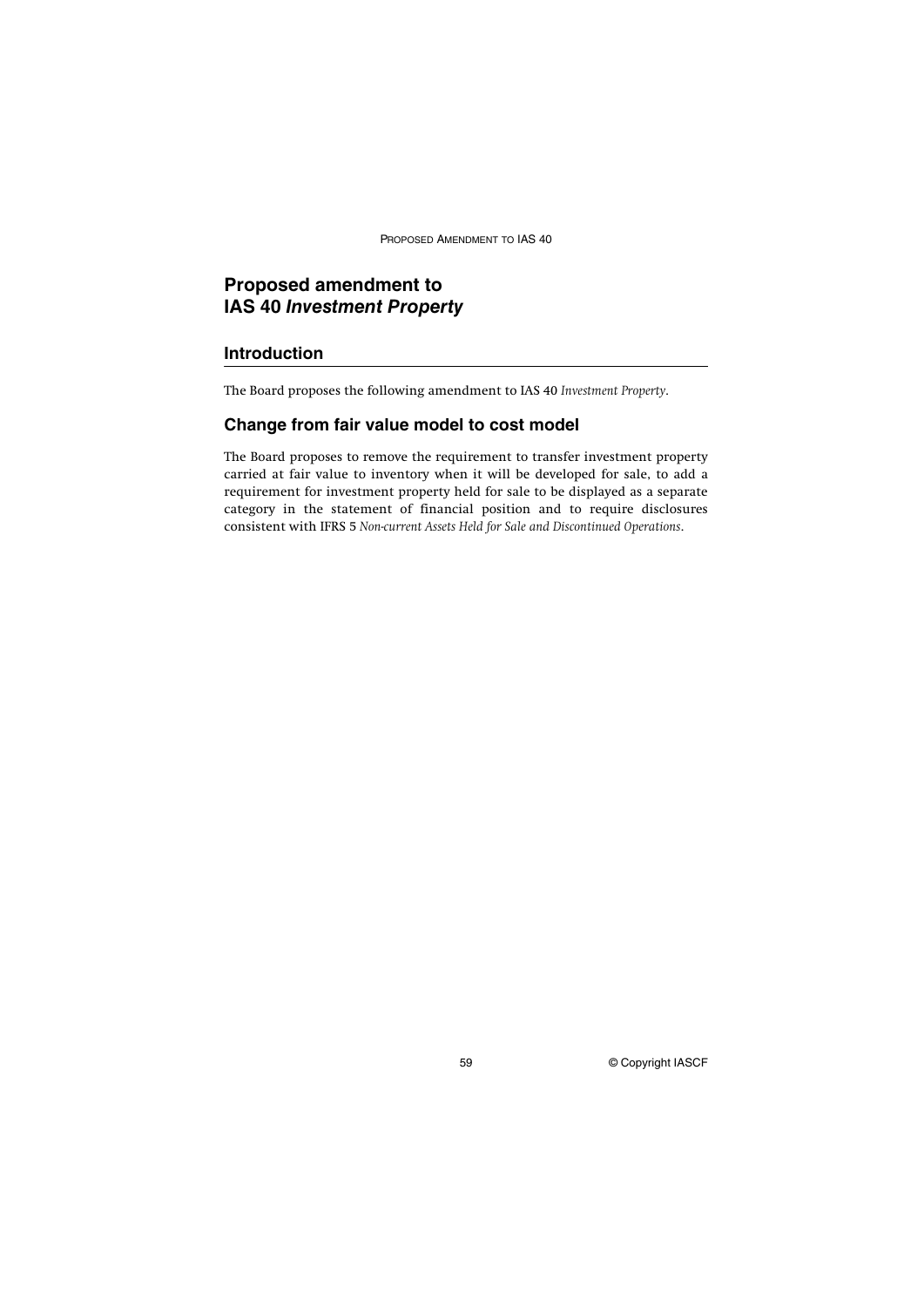# **Proposed amendment to IAS 40** *Investment Property*

Paragraphs 57–60 are amended (new text is underlined and deleted text is struck through) and paragraphs 58A and 85C are added.

#### **Transfers**

- **57 Transfers to, or from, investment property shall be made when, and only when, there is a change in use, evidenced by:**
	- **(a) commencement of owner-occupation, for a transfer from investment property to owner-occupied property;**
	- **(b)** [deleted] **commencement of development with a view to sale, for a transfer from investment property to inventories;**
	- **(c) end of owner-occupation, for a transfer from owner-occupied property to investment property; or**
	- **(d) commencement of an operating lease to another party, for a transfer from inventories to investment property.**
	- **(e)** [deleted]
- 58 Paragraph 57(b) requires an entity to transfer a property from investment property to inventories when, and only when, there is a change in use, evidenced by commencement of development with a view to sale. When an entity decides to dispose of an investment property without development, it continues to treat the property as an investment property until it is derecognised (eliminated from the statement of financial position), and does not treat it as inventory. Similarly, if an entity begins to redevelop an existing investment property for continued future use as investment property, the property remains an investment property and is not reclassified as owner-occupied property during the redevelopment.
- 58A An entity that decides to dispose of an investment property shall:
	- (a) apply IFRS 5 if the investment property meets the criteria to be classified as held for sale (or are included in a disposal group that is classified as held for sale), or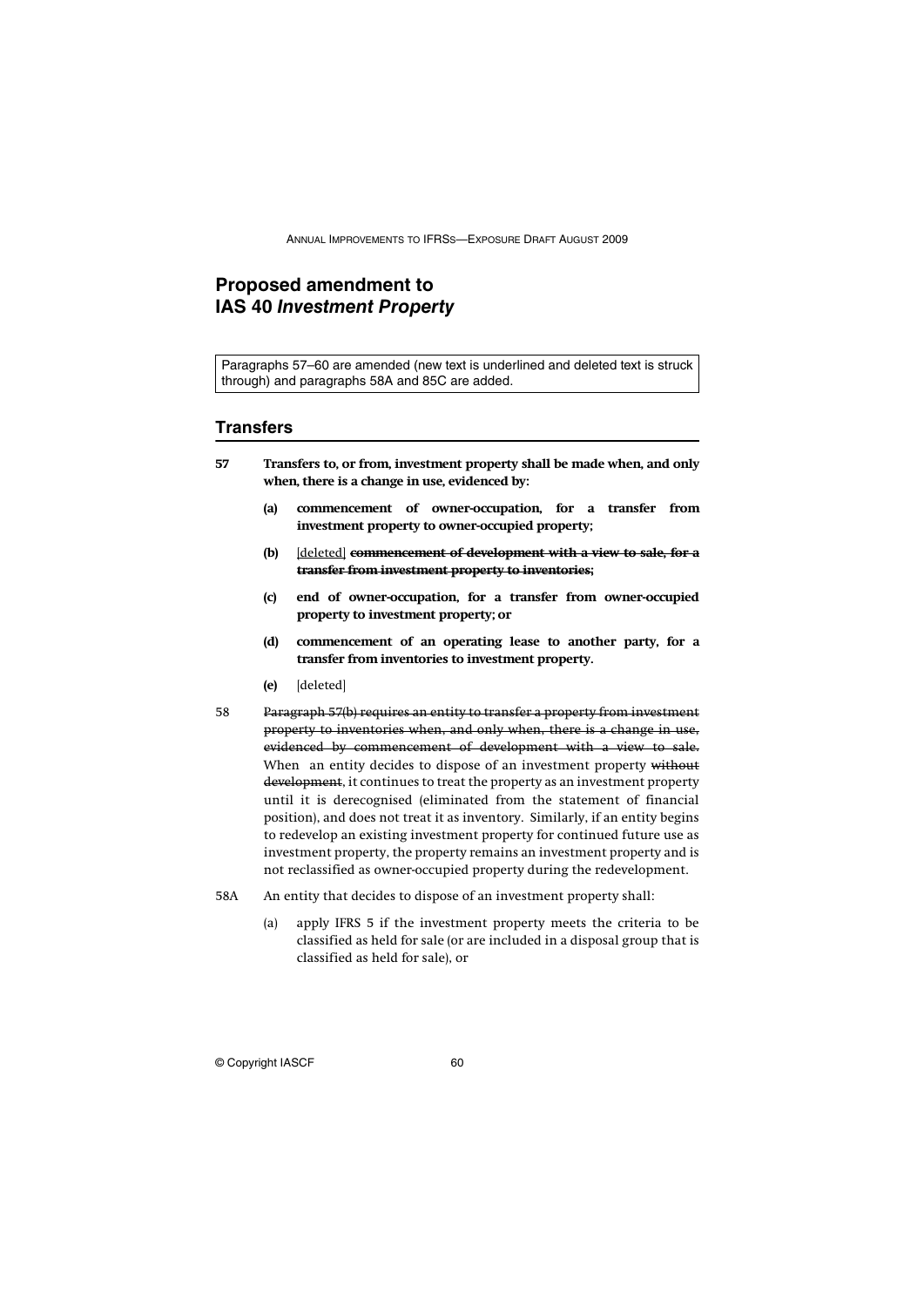#### PROPOSED AMENDMENT TO IAS 40

- (b) continue to apply this Standard and shall provide the disclosures required by paragraphs 38 and 40–42 of IFRS 5 if the investment property does not meet the criteria to be classified as held for sale.
- 59 Paragraphs 60–65 apply to recognition and measurement issues that arise when an entity uses the fair value model for investment property. When an entity uses the cost model, transfers between investment property, and owner-occupied property and or inventories do not change the carrying amount of the property transferred and they do not change the cost of that property for measurement or disclosure purposes.
- **60 For a transfer from investment property carried at fair value to owner-occupied property or inventories, the property's deemed cost for subsequent accounting in accordance with IAS 16 or IAS 2 shall be its fair value at the date of change in use.**

### **Effective date and transition**

85C Paragraphs 57–60 were amended and paragraph 58A was added by *Improvements to IFRSs* issued in [date]. An entity shall apply the amendment prospectively to all decisions to dispose of investment property made for annual periods beginning on or after 1 January 2011. Earlier application is permitted. If an entity applies the amendment for an earlier period it shall disclose that fact.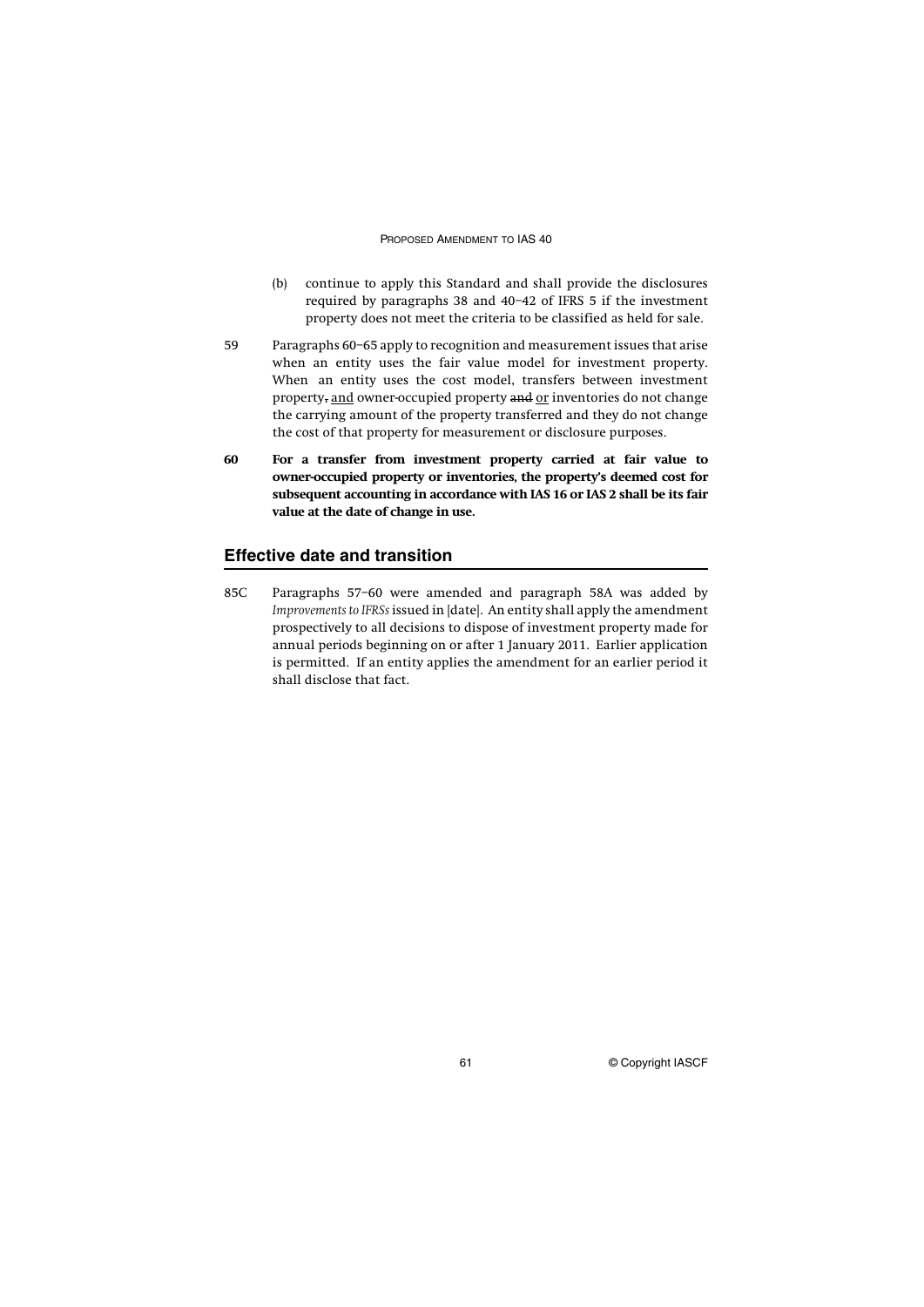# **Basis for Conclusions on proposed amendment to IAS 40** *Investment Property*

*This Basis for Conclusions accompanies, but is not part of, the proposed amendment.*

### **Transfers**

- BC1 The Board identified potentially inconsistent guidance regarding the classification of an investment property when management intends to sell it. Some read the guidance in paragraph 58 as requiring the investment property to be classified as inventories in accordance with IAS 2 *Inventories*, whereas the guidance in paragraph 56 requires the investment property to be classified in accordance with IFRS 5 *Non-current Assets Held for Sale and Discontinued Operations*.
- BC2 The Board noted that the original classification of an asset as either investment property or inventory depends on the specific fact pattern of the entity. The Board noted that requiring investment property to remain within investment property after its initial classification is consistent with other changes of use for investment property, such as the treatment of investment property under construction and investment property that is redeveloped for continued use as investment property.
- BC3 The Board concluded that continuing to measure the property using the measurement model previously selected in accordance with IAS 40 provided the most relevant information. In addition, the Board concluded that providing disclosures similar to those required by IFRS 5 gave comparable information about the intended sale of investment property regardless of whether further development was required before sale.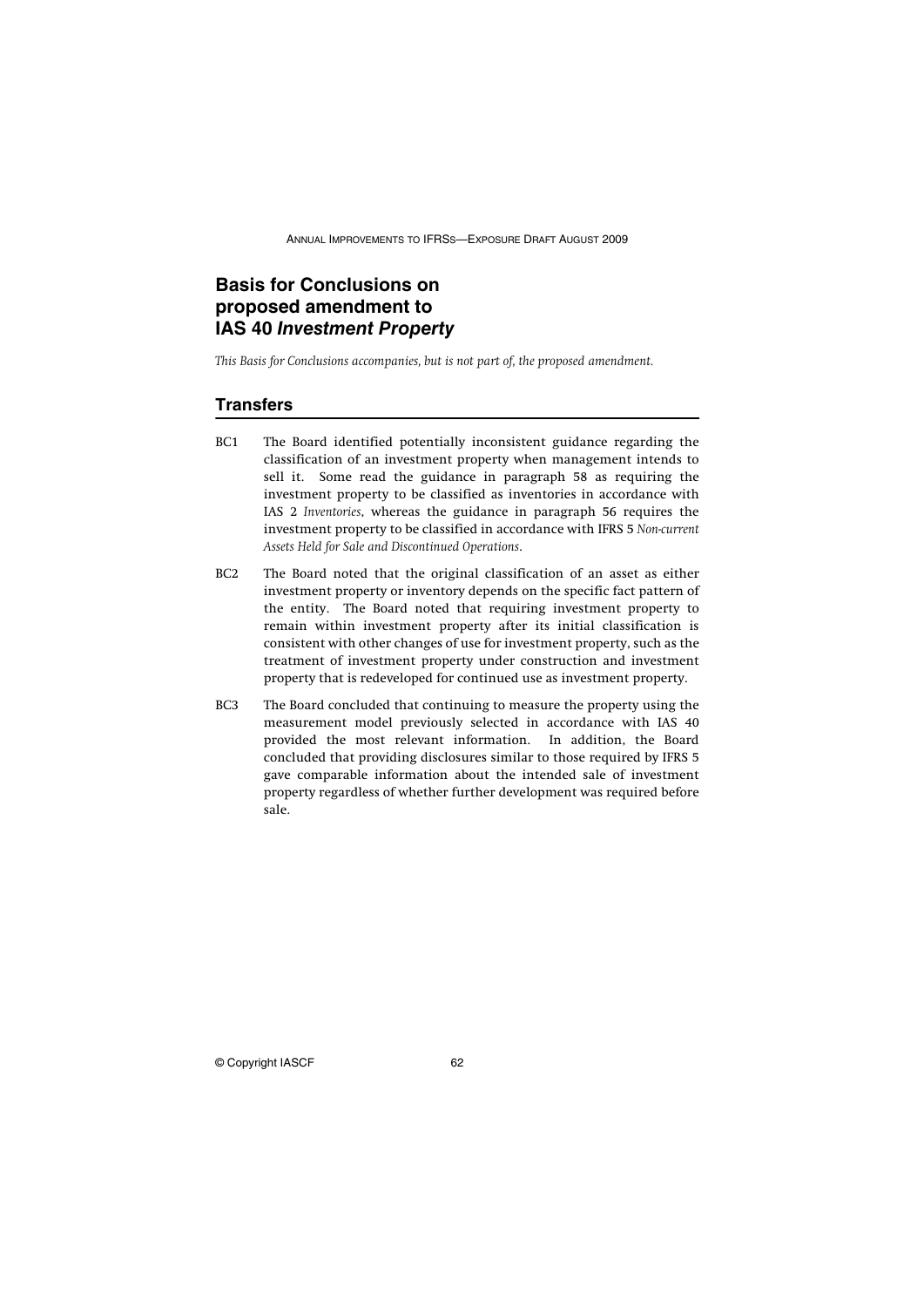PROPOSED AMENDMENT TO IFRIC 13

# **Proposed amendment to IFRIC 13** *Customer Loyalty Programmes*

### **Introduction**

The Board proposes the following amendment to IFRIC 13 *Customer Loyalty Programmes*.

# **Determination of fair value**

The Board proposes to amend IFRIC 13 to clarify the meaning of the term 'fair value'.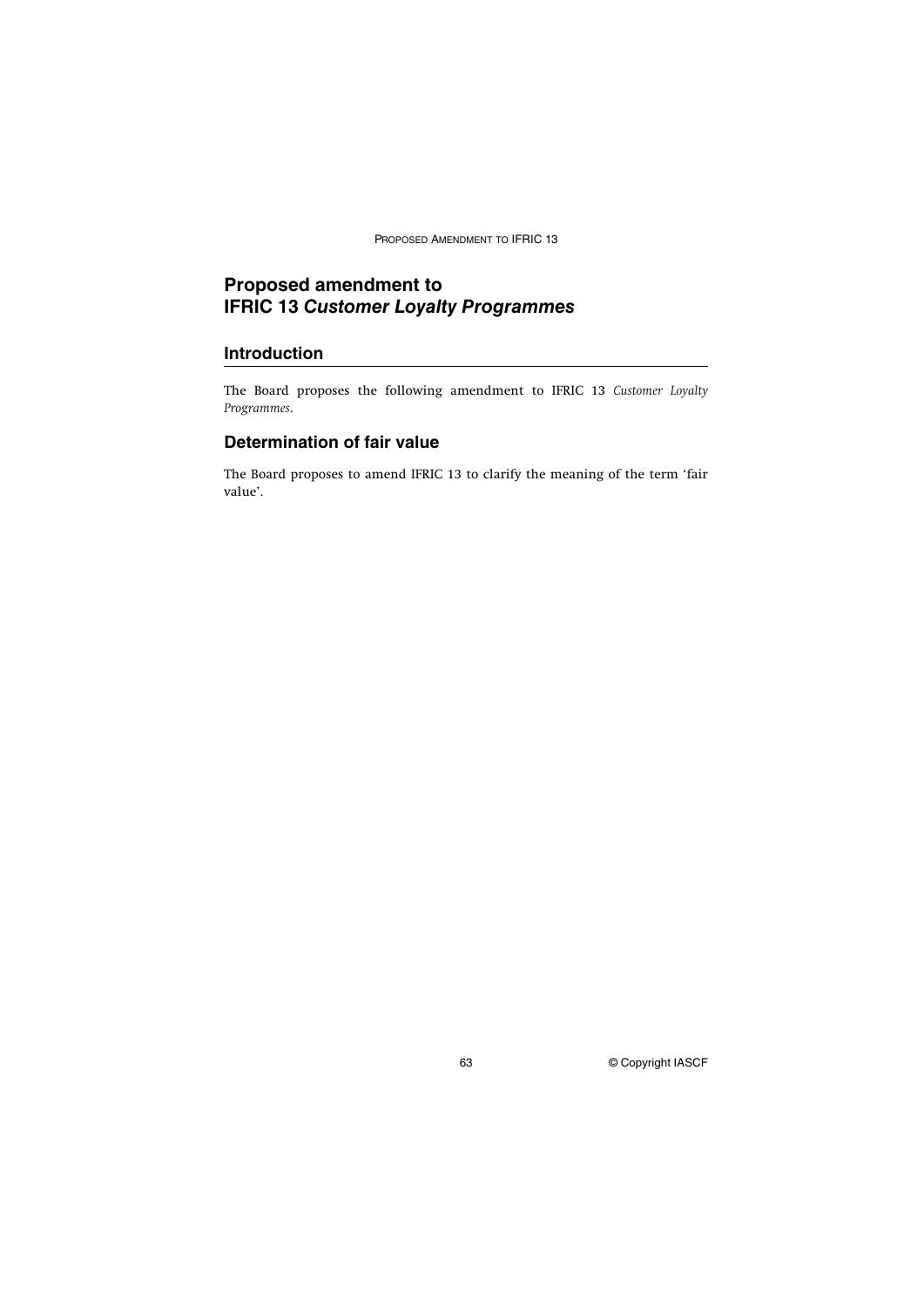# **Proposed amendment to IFRIC 13** *Customer Loyalty Programmes*

Paragraph 10A is added.

### **Effective date and transition**

10A Paragraph AG2 was amended by *Improvements to IFRSs* issued in [date]. An entity shall apply that amendment for annual periods beginning on or after 1 January 2011. Earlier application is permitted. If an entity applies the amendment for an earlier period it shall disclose that fact.

In the Appendix, paragraph AG2 is amended (new text is underlined and deleted text is struck through).

- AG2 An entity may estimate the fair value of award credits by reference to the fair value of the awards for which they could be redeemed. The fair value of these awards would be reduced to take the award credits takes into account:
	- (a) the fair value of awards that would be offered to customers who have not earned award credits from an initial sale; and
	- (b) the proportion of award credits that are not expected to be redeemed by customers.

If customers can choose from a range of different awards, the fair value of the award credits will reflect the fair values of the range of available awards, weighted in proportion to the frequency with which each award is expected to be selected.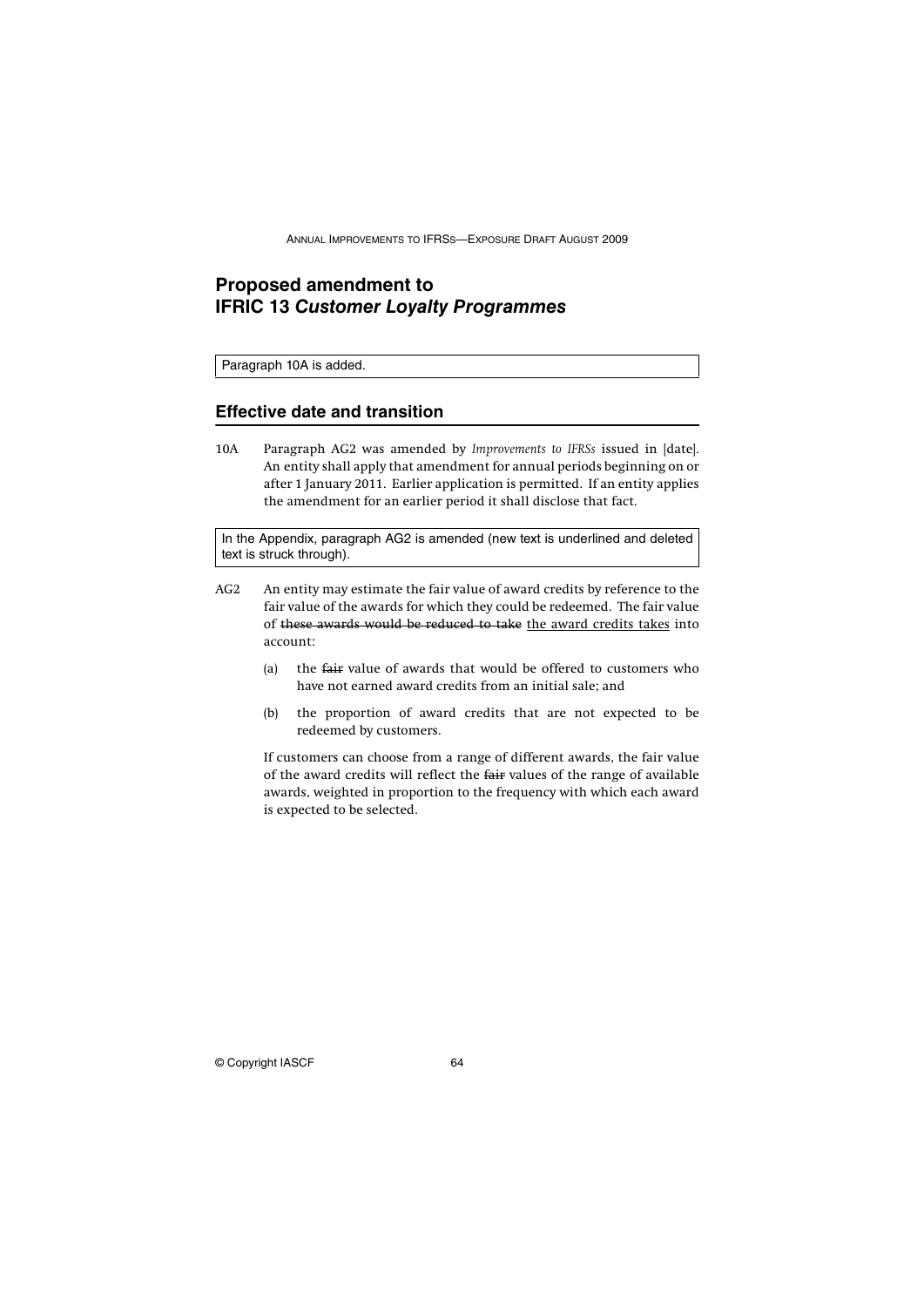PROPOSED AMENDMENT TO IFRIC 13

# **Proposed amendment to illustrative examples accompanying IFRIC 13**

Paragraph IE1 is amended (new text is underlined and deleted text is struck through). Paragraphs IE2–IE5 are not proposed for amendment but are included here for ease of reference.

### **Example 1 – Awards supplied by the entity**

IE1 A grocery retailer operates a customer loyalty programme. It grants programme members loyalty points when they spend a specified amount on groceries. Programme members can redeem the points for further groceries. The points have no expiry date. In one period, the entity grants 100 points. Management estimates that each loyalty point can be redeemed for 1.25 currency units (CU1.25). Management expects only 80 of these points to be redeemed. Therefore, the fair value of each point is CU1, being the value of each loyalty point granted of CU1.25 reduced to take into account points not expected to be redeemed ((80 points/100 points)  $\times$  CU1.25 = CU1). Accordingly, m Management estimates the fair value of each loyalty point to be one currency unit (CU1), and defers recognition of revenue of CU100.

# **Year 1**

IE2 At the end of the first year, 40 of the points have been redeemed in exchange for groceries, ie half of those expected to be redeemed. The entity recognises revenue of (40 points/80 $^{*}$  points) × CU100 = CU50.

### **Year 2**

- IE3 In the second year, management revises its expectations. It now expects 90 points to be redeemed altogether.
- IE4 During the second year, 41 points are redeemed, bringing the total number redeemed to 40 $^{\dagger}$  + 41 = 81 points. The cumulative revenue that the entity recognises is (81 points/90 $\stackrel{ \text{6} }{ }$  points) × CU100 = CU90. The entity

total number of points to be redeemed

<sup>†</sup> number of points redeemed in year 1

<sup>§</sup> revised estimate of total number of points expected to be redeemed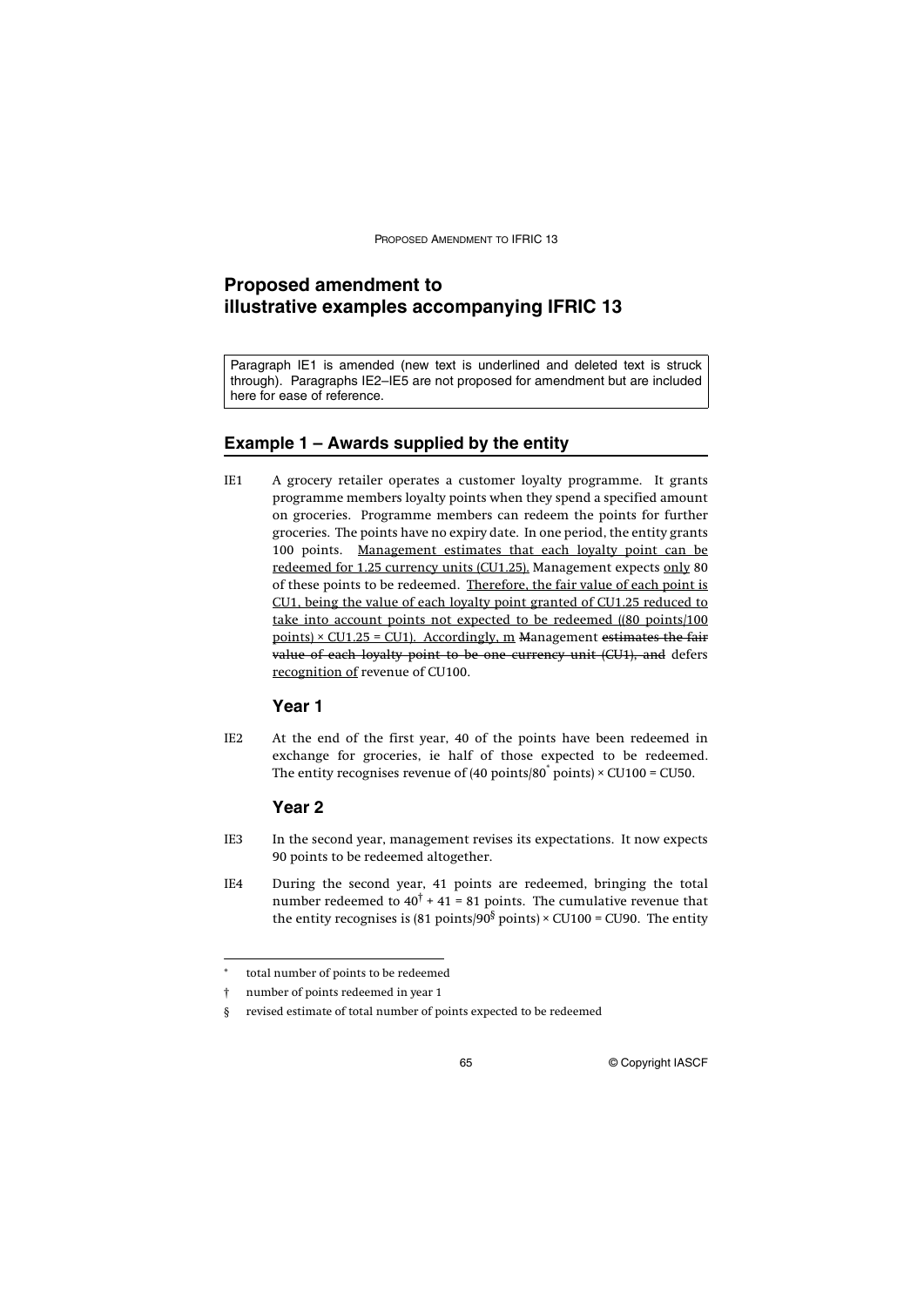has recognised revenue of CU50 in the first year, so it recognises CU40 in the second year.

### **Year 3**

IE5 In the third year, a further nine points are redeemed, taking the total number of points redeemed to  $81 + 9 = 90$ . Management continues to expect that only 90 points will ever be redeemed, ie that no more points will be redeemed after the third year. So the cumulative revenue to date is (90 points/90 $^{*}$  points) × CU100 = CU100. The entity has already recognised CU90 of revenue (CU50 in the first year and CU40 in the second year). So it recognises the remaining CU10 in the third year. All of the revenue initially deferred has now been recognised.

total number of points still expected to be redeemed.